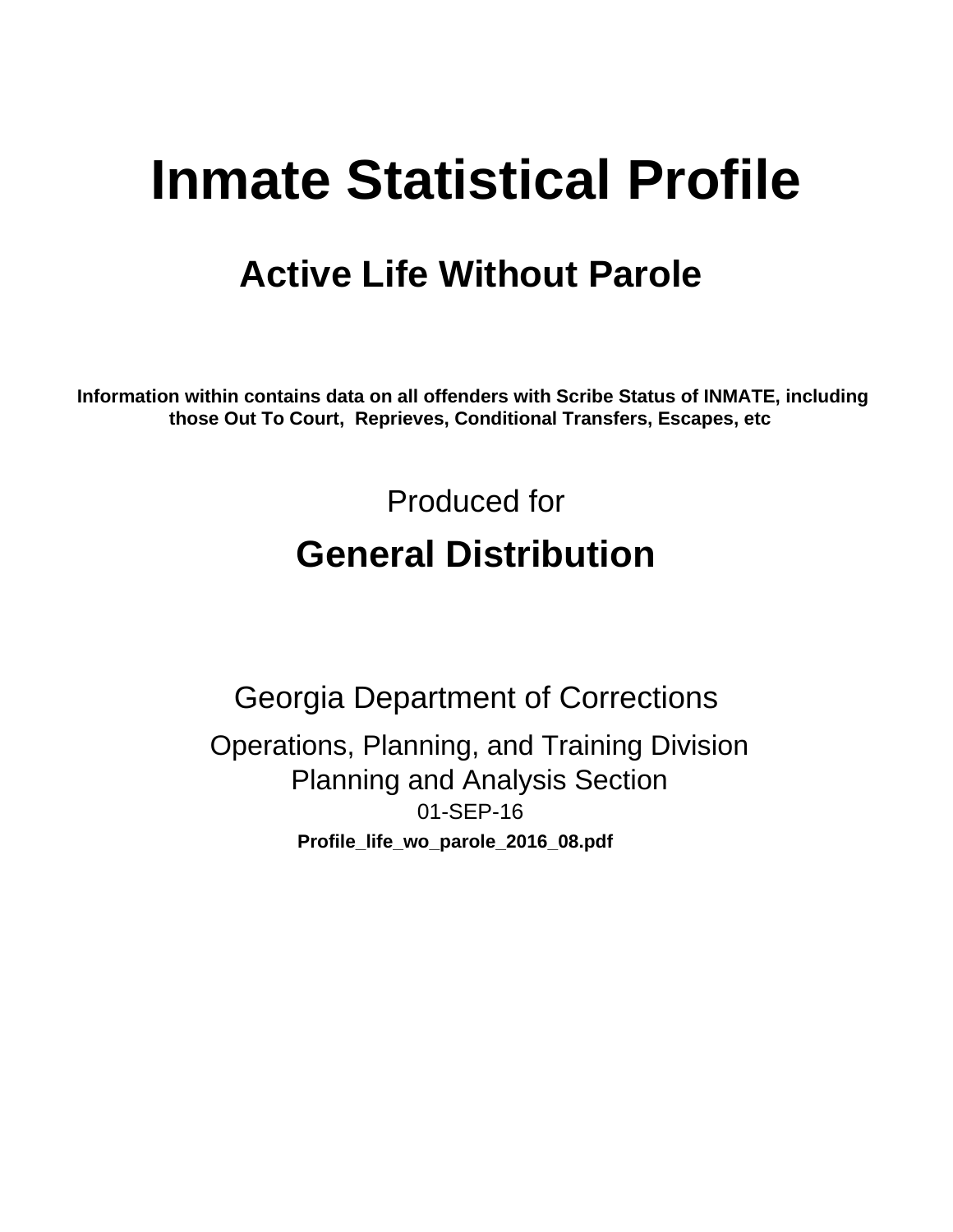#### **Inmate Statistical Profile 01-SEP-16** Contents

**Active Life Without Parole** 

Produced for General Distribution

## **Table of Contents**

| <b>Demographic information</b>                                       |
|----------------------------------------------------------------------|
| 4 Current age, broken out in ten year age groups                     |
| 5 Race group                                                         |
| 6 Marital status, self-reported at entry to prison                   |
| 7 Number of children, self-reported at entry to prison               |
| 8 Religious affiliation, self-reported at entry to prison            |
| 9 Home county - self-reported at entry to prison                     |
| 13 Employment status before prison, self-reported at entry to prison |
| 14 Age at admission                                                  |
| 16 Height, measured at entry to prison                               |
| 17 Weight, measured at entry to prison                               |
| 18 Military service                                                  |
| <b>Correctional information</b>                                      |
| 19 Type of admission to prison                                       |
| 20 Current / last supervision level                                  |
| 21 Current / last institution type                                   |
| 22 Institution type - transitional centers                           |
| 23 Institution type - county prisons                                 |
| 24 Institution type - state prisons                                  |
| 25 Institution type - private prisons                                |
| 26 Institution type - inmate boot camp                               |
| 27 Number of disciplinary reports                                    |
| 28 Number of transfers                                               |
| 29 Number of escapes                                                 |
| 30 Time served in current (or last) institution                      |
| <b>Educational, psychological and physical information</b>           |
| 31 Highest grade level attained                                      |
| 32 Culture fair IQ scores                                            |
| 33 Wide Range Achievement Test (WRAT) reading score                  |
| 34 Wide Range Achievement Test (WRAT) math score                     |
| 35 Wide Range Achievement Test (WRAT) spelling score                 |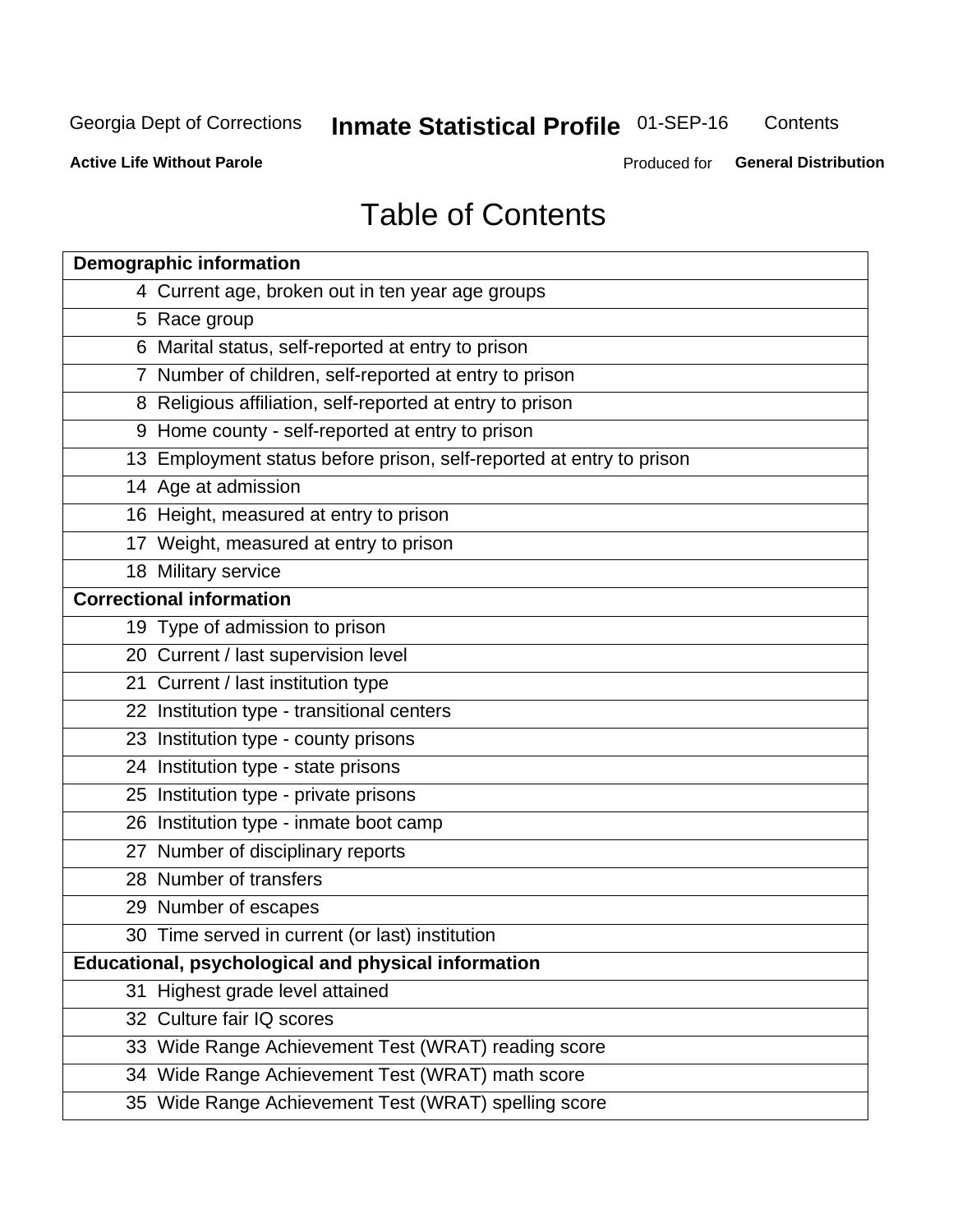## **Inmate Statistical Profile 01-SEP-16**

Contents

**Active Life Without Parole** 

Produced for General Distribution

## **Table of Contents**

| Educational, psychological and physical information              |
|------------------------------------------------------------------|
| 36 Current / last mental health treatment level                  |
| 37 PULHESDWIT medical scale - 'P' overall condition ('P'hysical) |
| 38 PULHESDWIT medical scale - 'U' upper body                     |
| 39 PULHESDWIT medical scale - 'L' lower body                     |
| 40 PULHESDWIT medical scale - 'H' hearing                        |
| 41 PULHESDWIT medical scale - 'E' vision                         |
| 42 PULHESDWIT medical scale -'S' psychiatric                     |
| 43 PULHESDWIT medical scale - 'D' dental                         |
| 44 PULHESDWIT medical scale - 'W' work ability                   |
| 45 PULHESDWIT medical scale - 'I' impairment                     |
| 46 PULHESDWIT medical scale - 'T' transportability               |
| <b>Crimes and criminal history information</b>                   |
| 47 Number of prior Georgia incarcerations                        |
| 48 Prison sentence in years                                      |
| 49 Primary offense, broken out into felonies vs misdemeanors     |
| 50 Primary offense, broken out into six broad crime categories   |
| 51 Primary offense, detailed offense code                        |
| 52 County of conviction of primary offense                       |
| 56 Circuit of conviction of primary offense                      |
| 58 Years served (jail + prison) in this incarceration            |
| <b>Medical information</b>                                       |
| 59 Results of most recent HIV test                               |
| 60 Results of most recent tuberculosis test                      |
| 61 Results of most recent syphilis test                          |
| 62 Results of most recent Hepatitis-C test                       |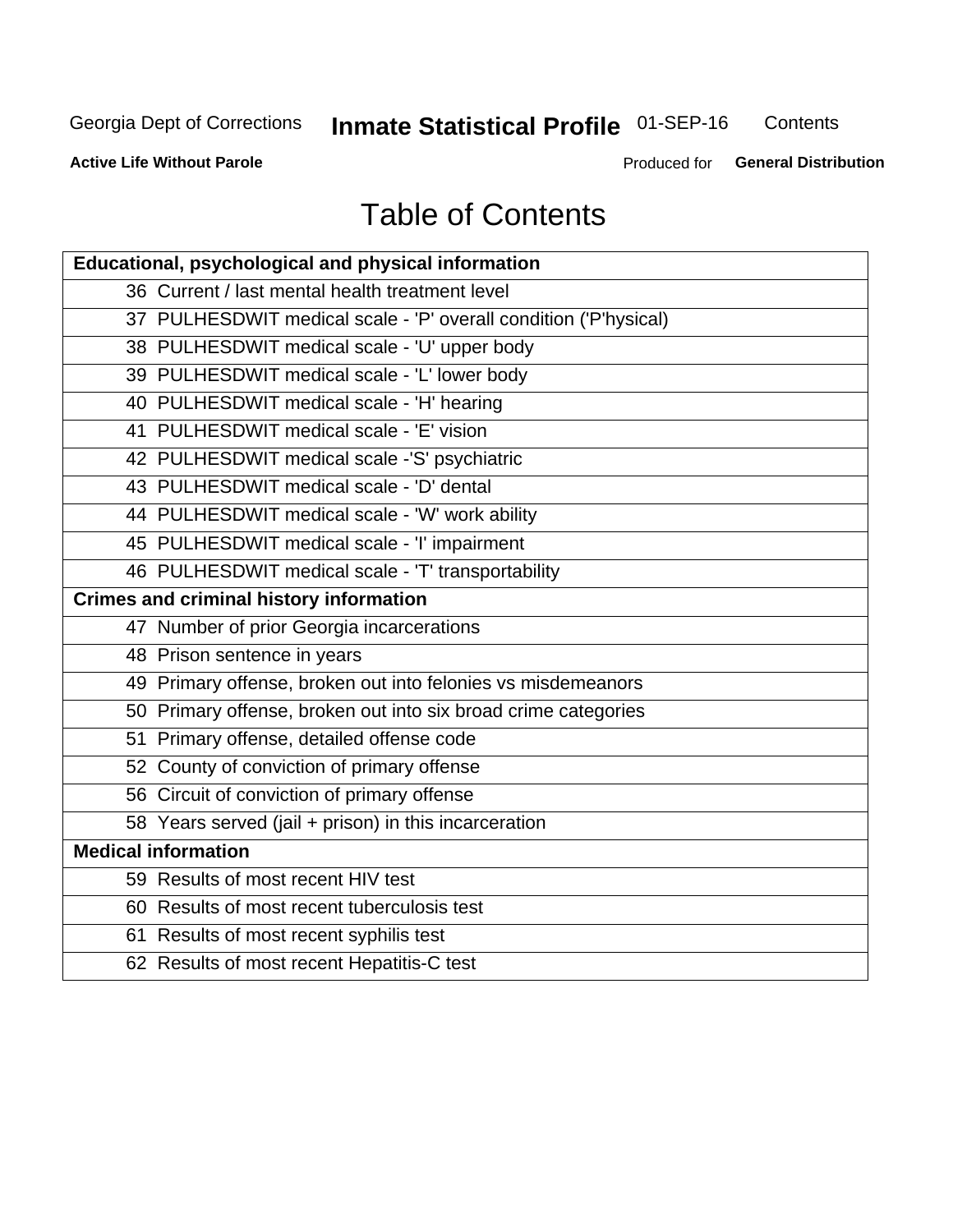#### **Active Life Without Parole**

#### Produced for General Distribution

### Current age, broken out in ten-year age groups

COL % - percent each COUNT is of its particular column

|                          | <b>Male</b>  |        |         |              | <b>Female</b> |          |              | <b>Total</b> |
|--------------------------|--------------|--------|---------|--------------|---------------|----------|--------------|--------------|
| <b>Current Age</b>       | <b>Count</b> | Col %  | Row %   | <b>Count</b> | Col %         | Row %    | <b>Total</b> | Col %        |
| <b>Teens (1-19)</b>      | ⌒            | 0.17%  | 100.00% |              |               |          | 2            | 0.16%        |
| <b>Twenties (20-29)</b>  | 187          | 15.66% | 95.41%  | 9            | 20.45%        | 4.59%    | 196          | 15.83%       |
| <b>Thirties (30-39)</b>  | 334          | 27.97% | 96.25%  | 13           | 29.55%        | $3.75\%$ | 347          | 28.03%       |
| <b>Forties (40-49)</b>   | 329          | 27.55% | 96.20%  | 13           | 29.55%        | $3.80\%$ | 342          | 27.63%       |
| <b>Fifties (50-59)</b>   | 235          | 19.68% | 96.71%  | 8            | 18.18%        | 3.29%    | 243          | 19.63%       |
| <b>Sixties (60-69)</b>   | 86           | 7.20%  | 98.85%  |              | 2.27%         | 1.15%    | 87           | 7.03%        |
| Seventy + (70 and above) | 21           | 1.76%  | 100.00% |              |               |          | 21           | 1.70%        |
| <b>Total Reported</b>    | 1,194        | 100%   | 96.45%  | 44           | 100%          | 3.55%    | 1,238        | 100.0%       |

| net-<br>m. |      |      |
|------------|------|------|
| $C0+0$     | ,194 | ,238 |

| Mean<br>(average)    | 42.53    | 39.66 | 42.43 |
|----------------------|----------|-------|-------|
| Median (middle)      |          | 39.5  |       |
| Mode (most frequent) | つん<br>vu |       | 35    |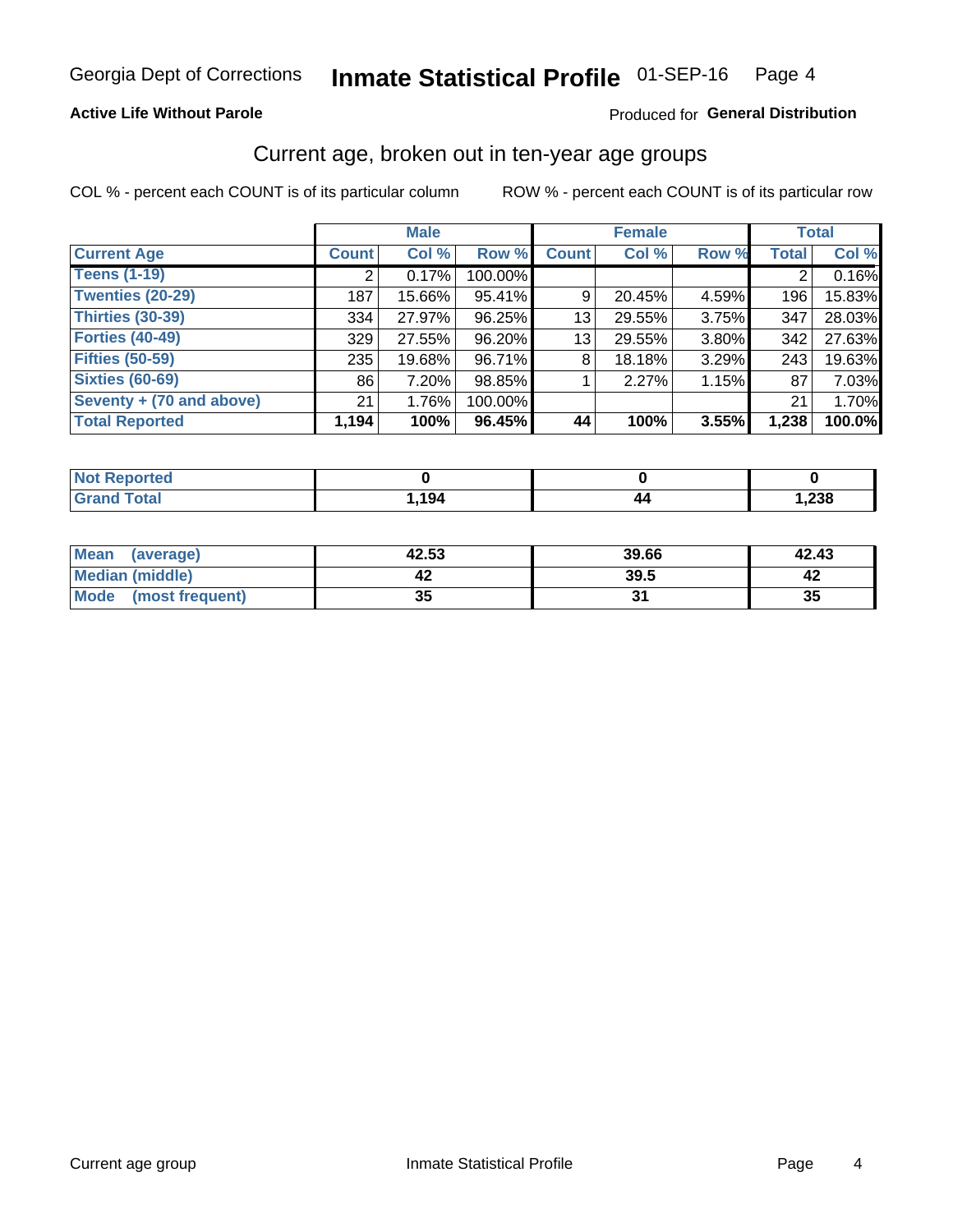#### Inmate Statistical Profile 01-SEP-16 Page 5

#### **Active Life Without Parole**

**Produced for General Distribution** 

### Race group

COL % - percent each COUNT is of its particular column

|                              | <b>Male</b>  |        |                    | <b>Female</b> |        |       | <b>Total</b> |        |
|------------------------------|--------------|--------|--------------------|---------------|--------|-------|--------------|--------|
| <b>Race Group</b>            | <b>Count</b> | Col %  | <b>Row % Count</b> |               | Col %  | Row % | Total        | Col %  |
| <b>White</b>                 | 262          | 21.94% | 94.24%             | 16            | 36.36% | 5.76% | 278          | 22.46% |
| <b>Black</b><br>$\mathbf{2}$ | 903          | 75.63% | 97.20%             | 26            | 59.09% | 2.80% | 929          | 75.04% |
| <b>Other</b><br>5.           |              | .08%   | 100.00%            |               |        |       |              | .08%   |
| <b>Asian</b><br>6            | 4            | ا 34%. | 100.00%            |               |        |       | 4            | .32%   |
| <b>Hispanic</b><br>10        | 24           | 2.01%  | 92.31%             | 2             | 4.55%  | 7.69% | 26           | 2.10%  |
| <b>Total Reported</b>        | 1,194        | 100%   | 96.45%             | 44            | 100%   | 3.55% | 1,238        | 100%   |

| <b>ported</b> |      |    |              |
|---------------|------|----|--------------|
| <b>Total</b>  | .194 | 44 | റാറ<br>ةد∡,⊧ |

| –•••• |  | M |  |  |  |
|-------|--|---|--|--|--|
|-------|--|---|--|--|--|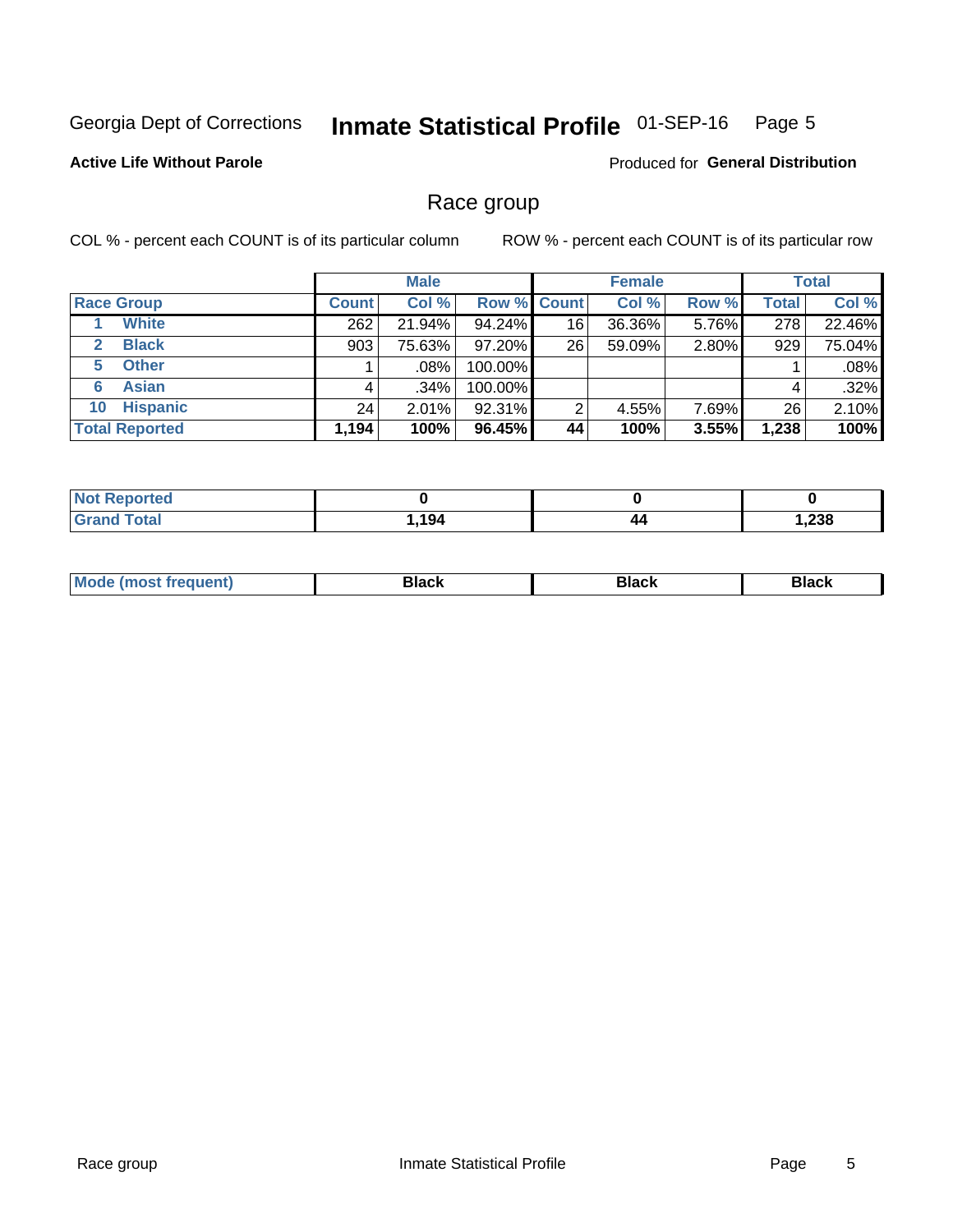#### Inmate Statistical Profile 01-SEP-16 Page 6

#### **Active Life Without Parole**

#### **Produced for General Distribution**

## Marital status, self-reported at entry to prison

COL % - percent each COUNT is of its particular column

|                            |                 | <b>Male</b> |         | <b>Female</b> |        |        | <b>Total</b> |        |
|----------------------------|-----------------|-------------|---------|---------------|--------|--------|--------------|--------|
| <b>Marital Status</b>      | <b>Count</b>    | Col %       | Row %   | <b>Count</b>  | Col %  | Row %  | <b>Total</b> | Col %  |
| <b>Unknown</b><br>$\bf{0}$ | 8               | $.67\%$     | 100.00% |               |        |        | 8            | .65%   |
| <b>Divorced</b><br>D       | 96              | 8.04%       | 97.96%  | 2             | 4.55%  | 2.04%  | 98           | 7.92%  |
| <b>Married</b><br>М        | 165             | 13.82%      | 95.93%  |               | 15.91% | 4.07%  | 172          | 13.89% |
| <b>Separated</b><br>S      | 34              | 2.85%       | 85.00%  | 6             | 13.64% | 15.00% | 40           | 3.23%  |
| <b>Unmarried</b><br>U      | 861             | 72.11%      | 97.40%  | 23            | 52.27% | 2.60%  | 884          | 71.41% |
| <b>Widow</b><br>W          | 30 <sub>1</sub> | 2.51%       | 83.33%  | 6             | 13.64% | 16.67% | 36           | 2.91%  |
| <b>Total Reported</b>      | 1,194           | 100%        | 96.45%  | 44            | 100%   | 3.55%  | 1,238        | 100%   |

| <b>Not Repo</b><br>prted |      |     |       |
|--------------------------|------|-----|-------|
| <b>Total</b>             | ,194 | /17 | 238,، |

|  | M | . | Unmarried | າmarried<br>_____ |
|--|---|---|-----------|-------------------|
|--|---|---|-----------|-------------------|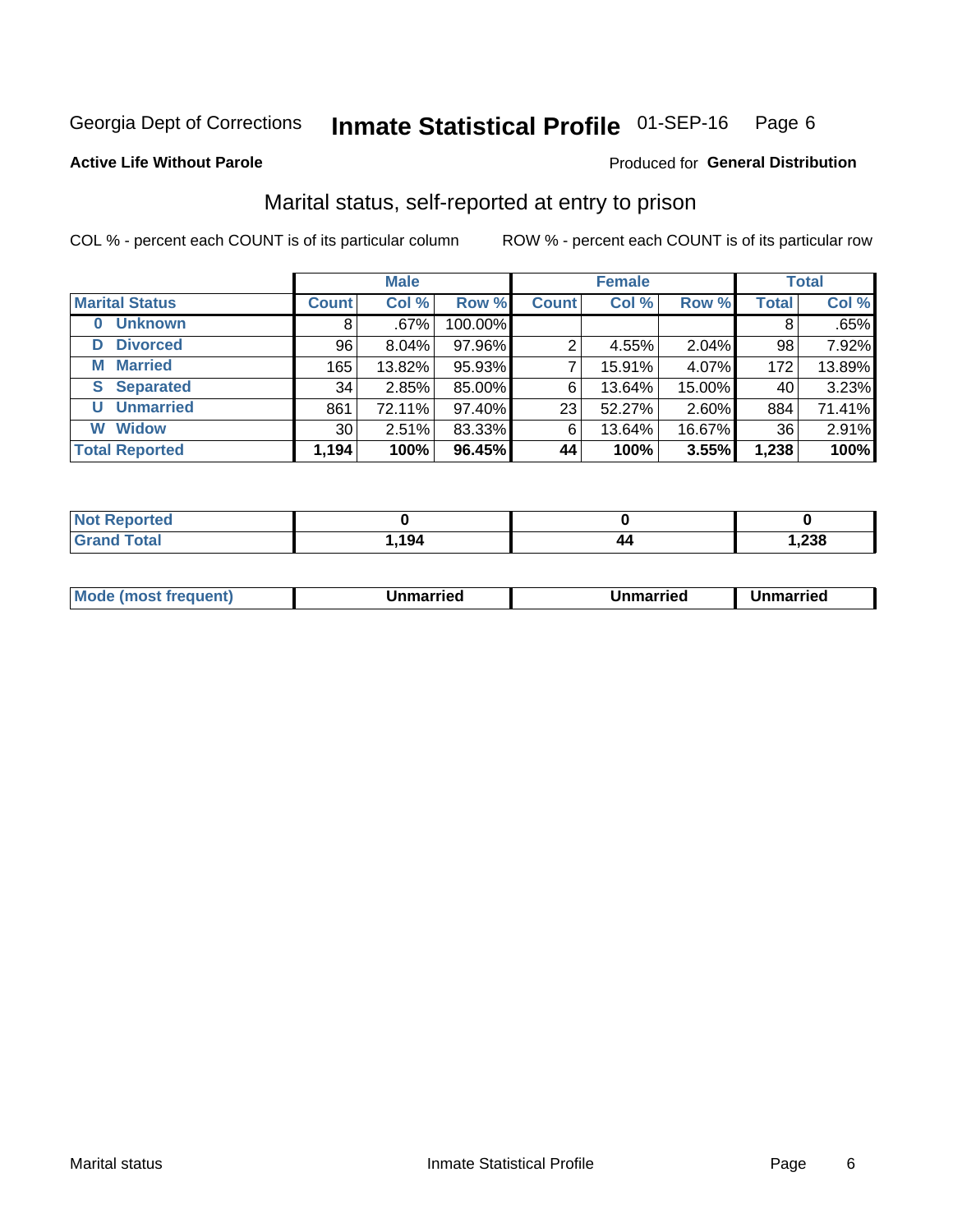#### Inmate Statistical Profile 01-SEP-16 Page 7

#### **Active Life Without Parole**

#### **Produced for General Distribution**

## Number of children, self reported at entry to prison

COL % - percent each COUNT is of its particular column

|                           |              | <b>Male</b> |         |              | <b>Female</b> |       |                | <b>Total</b> |
|---------------------------|--------------|-------------|---------|--------------|---------------|-------|----------------|--------------|
| <b>Number of Children</b> | <b>Count</b> | Col %       | Row %   | <b>Count</b> | Col %         | Row % | <b>Total</b>   | Col %        |
| $\bf{0}$                  | 429          | 36.14%      | 95.97%  | 18           | 40.91%        | 4.03% | 447            | 36.31%       |
|                           | 283          | 23.84%      | 97.59%  |              | 15.91%        | 2.41% | 290            | 23.56%       |
| $\overline{2}$            | 197          | 16.60%      | 97.04%  | 6            | 13.64%        | 2.96% | 203            | 16.49%       |
| 3                         | 126          | 10.61%      | 94.74%  | 7            | 15.91%        | 5.26% | 133            | 10.80%       |
| 4                         | 75           | 6.32%       | 97.40%  | 2            | 4.55%         | 2.60% | 77             | 6.26%        |
| 5                         | 36           | 3.03%       | 92.31%  | 3            | 6.82%         | 7.69% | 39             | 3.17%        |
| 6                         | 19           | 1.60%       | 95.00%  |              | 2.27%         | 5.00% | 20             | 1.62%        |
| 7                         | 8            | 0.67%       | 100.00% |              |               |       | 8              | 0.65%        |
| 8                         | 6            | 0.51%       | 100.00% |              |               |       | 6              | 0.49%        |
| $\boldsymbol{9}$          | 2            | 0.17%       | 100.00% |              |               |       | 2              | 0.16%        |
| 10                        | 2            | 0.17%       | 100.00% |              |               |       | $\overline{2}$ | 0.16%        |
| Over 10                   | 4            | 0.34%       | 100.00% |              |               |       | 4              | 0.32%        |
| <b>Total Reported</b>     | 1,187        | 100%        | 96.43%  | 44           | 100%          | 3.57% | 1,231          | 100%         |

| neo                             |      |    |        |
|---------------------------------|------|----|--------|
| $\mathcal{L}$ and $\mathcal{L}$ | 101  | 44 | റാറ    |
| $\sim$                          | 1 34 |    | 832, 1 |

| <b>Mean</b><br>(average) | 1.55 | 1.57 | 1.55 |
|--------------------------|------|------|------|
| <b>Median (middle)</b>   |      |      |      |
| Mode<br>(most frequent)  |      |      |      |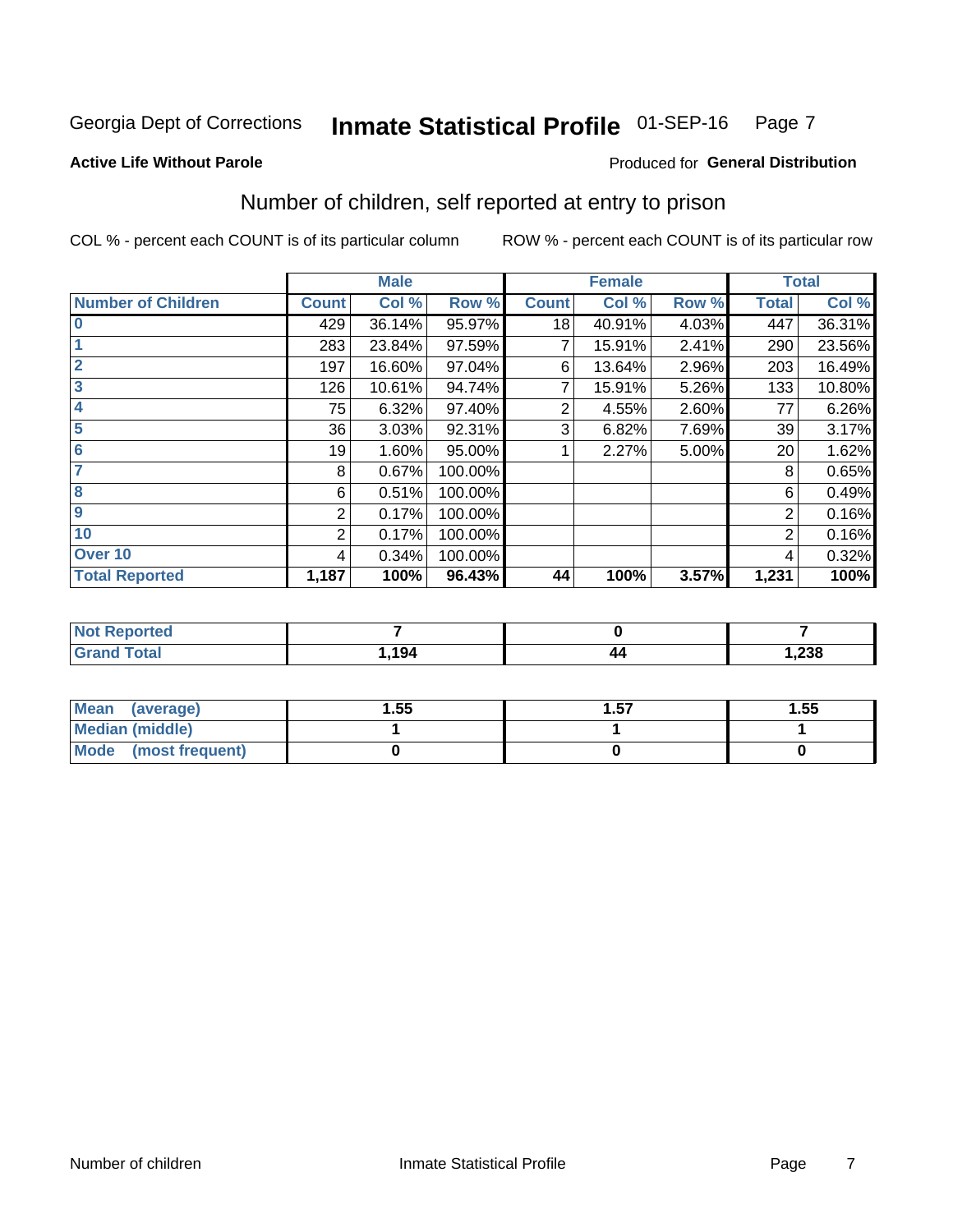#### Inmate Statistical Profile 01-SEP-16 Page 8

#### **Active Life Without Parole**

#### Produced for General Distribution

## Religious affiliation, self-reported at entry to prison

COL % - percent each COUNT is of its particular column

|              |                              | <b>Male</b>  |        |         | <b>Female</b>  |        |        | <b>Total</b>   |         |
|--------------|------------------------------|--------------|--------|---------|----------------|--------|--------|----------------|---------|
|              | <b>Religious Affiliation</b> | <b>Count</b> | Col %  | Row %   | <b>Count</b>   | Col %  | Row %  | <b>Total</b>   | Col %   |
|              | <b>Islam</b>                 | 61           | 9.65%  | 95.31%  | 3              | 9.09%  | 4.69%  | 64             | 9.62%   |
| $\mathbf{2}$ | <b>Catholic</b>              | 21           | 3.32%  | 87.50%  | 3              | 9.09%  | 12.50% | 24             | 3.61%   |
| 3            | <b>Baptist</b>               | 313          | 49.53% | 93.43%  | 22             | 66.67% | 6.57%  | 335            | 50.38%  |
| 4            | <b>Methodist</b>             | 11           | 1.74%  | 91.67%  |                | 3.03%  | 8.33%  | 12             | 1.80%   |
| 7            | <b>Chc Of God</b>            | 3            | .47%   | 100.00% |                |        |        | 3              | .45%    |
| 8            | <b>Holiness</b>              | 19           | 3.01%  | 90.48%  | $\overline{2}$ | 6.06%  | 9.52%  | 21             | 3.16%   |
| 9            | <b>Jewish</b>                | 2            | .32%   | 100.00% |                |        |        | $\overline{2}$ | $.30\%$ |
| 10           | <b>Anglican</b>              |              | .16%   | 100.00% |                |        |        |                | .15%    |
| 12           | <b>Hindu</b>                 | 2            | .32%   | 100.00% |                |        |        | $\overline{2}$ | .30%    |
| 16           | <b>Seven D Ad</b>            | 4            | .63%   | 100.00% |                |        |        | 4              | .60%    |
| 17           | <b>Jehovah Wt</b>            | 9            | 1.42%  | 100.00% |                |        |        | 9              | 1.35%   |
| 18           | <b>Latr Day S</b>            |              | .16%   | 100.00% |                |        |        |                | .15%    |
| 20           | <b>Other Prot</b>            | 77           | 12.18% | 97.47%  | 2              | 6.06%  | 2.53%  | 79             | 11.88%  |
| 96           | <b>None</b>                  | 108          | 17.09% | 100.00% |                |        |        | 108            | 16.24%  |
|              | <b>Total Reported</b>        | 632          | 100%   | 95.04%  | 33             | 100%   | 4.96%  | 665            | 100%    |

| ı teu<br>. | 562  |    | $-70$<br>01 J |
|------------|------|----|---------------|
| _______    | גם ו | 44 | .238          |

| Mod<br>de (most frequent). | 3aptist | aptist | Baptist |
|----------------------------|---------|--------|---------|
|                            |         |        |         |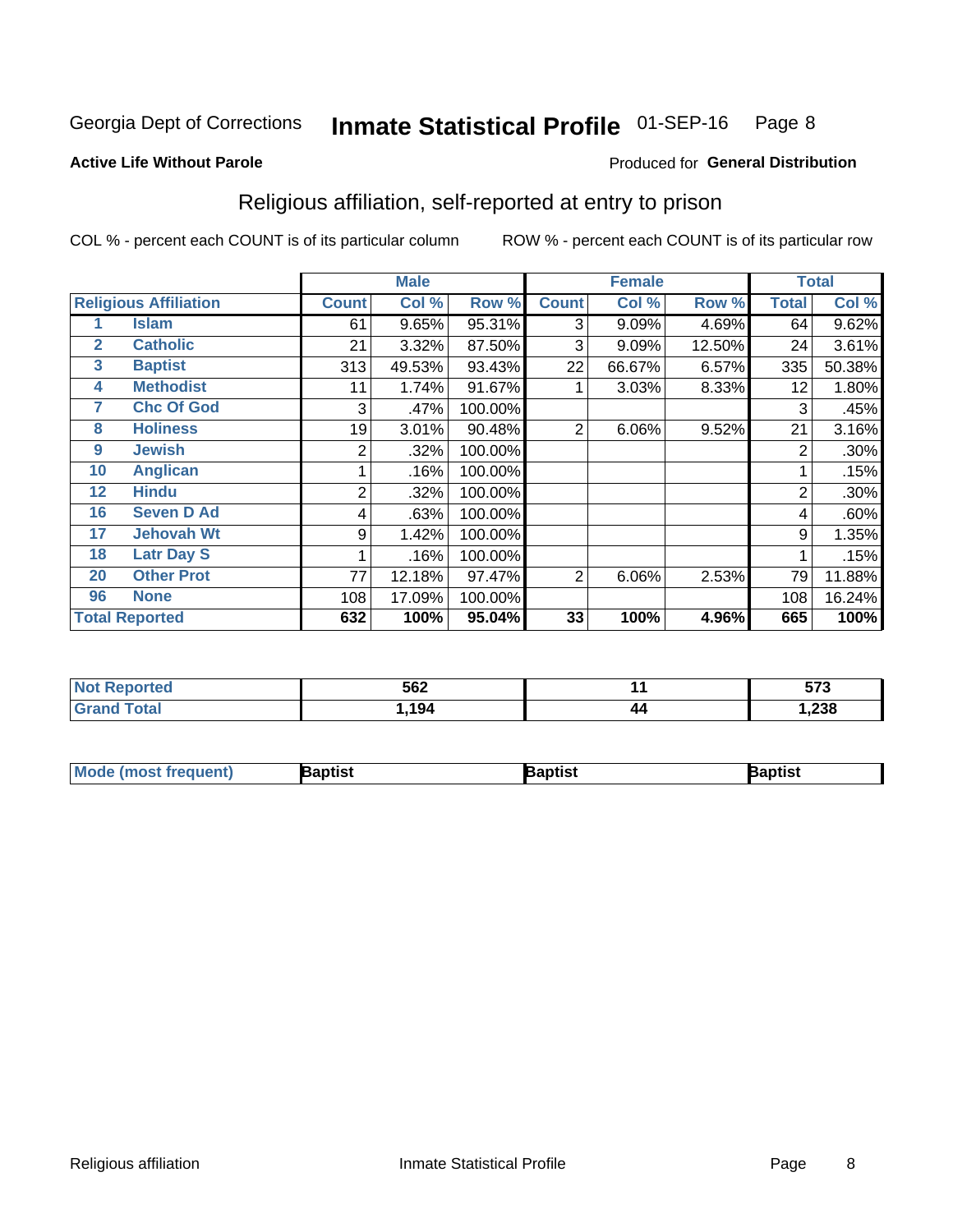#### Inmate Statistical Profile 01-SEP-16 Page 9

#### **Active Life Without Parole**

#### Produced for General Distribution

## Home county, self-reported at entry to prison

COL % - percent each COUNT is of its particular column

|     |                        |                         | <b>Male</b> |         |              | <b>Female</b> |        | <b>Total</b>     |        |
|-----|------------------------|-------------------------|-------------|---------|--------------|---------------|--------|------------------|--------|
|     | <b>Home County</b>     | <b>Count</b>            | Col %       | Row %   | <b>Count</b> | Col %         | Row %  | <b>Total</b>     | Col %  |
| 000 | <b>Unknown</b>         | $\overline{214}$        | 17.92%      | 93.04%  | 16           | 36.36%        | 6.96%  | $\overline{230}$ | 18.58% |
| 001 | <b>Appling County</b>  | 4                       | .34%        | 100.00% |              |               |        | 4                | .32%   |
| 002 | <b>Atkinson County</b> | 3                       | .25%        | 100.00% |              |               |        | 3                | .24%   |
| 003 | <b>Bacon County</b>    | $\mathbf 1$             | .08%        | 100.00% |              |               |        | 1                | .08%   |
| 004 | <b>Baker County</b>    | $\mathbf 1$             | .08%        | 100.00% |              |               |        | 1                | .08%   |
| 005 | <b>Baldwin County</b>  | 3                       | .25%        | 100.00% |              |               |        | 3                | .24%   |
| 007 | <b>Barrow County</b>   | $\overline{7}$          | .59%        | 100.00% |              |               |        | 7                | .57%   |
| 008 | <b>Bartow County</b>   | 8                       | .67%        | 100.00% |              |               |        | 8                | .65%   |
| 009 | <b>Ben Hill County</b> | 6                       | .50%        | 100.00% |              |               |        | 6                | .48%   |
| 010 | <b>Berrien County</b>  | 2                       | .17%        | 100.00% |              |               |        | $\overline{2}$   | .16%   |
| 011 | <b>Bibb County</b>     | 28                      | 2.35%       | 93.33%  | 2            | 4.55%         | 6.67%  | 30               | 2.42%  |
| 012 | <b>Bleckley County</b> | 2                       | .17%        | 100.00% |              |               |        | 2                | .16%   |
| 013 | <b>Brantley County</b> | $\mathbf 1$             | .08%        | 100.00% |              |               |        | 1                | .08%   |
| 014 | <b>Brooks County</b>   | $\mathbf 1$             | .08%        | 100.00% |              |               |        | 1                | .08%   |
| 016 | <b>Bulloch County</b>  | 3                       | .25%        | 100.00% |              |               |        | 3                | .24%   |
| 017 | <b>Burke County</b>    | 11                      | .92%        | 100.00% |              |               |        | 11               | .89%   |
| 018 | <b>Butts County</b>    | 3                       | .25%        | 100.00% |              |               |        | 3                | .24%   |
| 019 | <b>Calhoun County</b>  | $\mathbf 1$             | .08%        | 100.00% |              |               |        | 1                | .08%   |
| 020 | <b>Camden County</b>   | $\overline{2}$          | .17%        | 66.67%  | 1            | 2.27%         | 33.33% | 3                | .24%   |
| 021 | <b>Candler County</b>  | 1                       | .08%        | 100.00% |              |               |        | 1                | .08%   |
| 022 | <b>Carroll County</b>  | 3                       | .25%        | 75.00%  | 1            | 2.27%         | 25.00% | 4                | .32%   |
| 023 | <b>Catoosa County</b>  | $\overline{c}$          | .17%        | 100.00% |              |               |        | $\overline{2}$   | .16%   |
| 024 | <b>Charlton County</b> | $\mathbf{1}$            | .08%        | 100.00% |              |               |        | 1                | .08%   |
| 025 | <b>Chatham County</b>  | 40                      | 3.35%       | 100.00% |              |               |        | 40               | 3.23%  |
| 028 | <b>Cherokee County</b> | 4                       | .34%        | 100.00% |              |               |        | 4                | .32%   |
| 029 | <b>Clarke County</b>   | 21                      | 1.76%       | 100.00% |              |               |        | 21               | 1.70%  |
| 030 | <b>Clay County</b>     | $\overline{2}$          | .17%        | 100.00% |              |               |        | $\overline{2}$   | .16%   |
| 031 | <b>Clayton County</b>  | 41                      | 3.43%       | 100.00% |              |               |        | 41               | 3.31%  |
| 033 | <b>Cobb County</b>     | 43                      | 3.60%       | 100.00% |              |               |        | 43               | 3.47%  |
| 034 | <b>Coffee County</b>   | 3                       | .25%        | 100.00% |              |               |        | 3                | .24%   |
| 035 | <b>Colquitt County</b> | $\overline{2}$          | .17%        | 100.00% |              |               |        | $\overline{2}$   | .16%   |
| 036 | <b>Columbia County</b> | 7                       | .59%        | 100.00% |              |               |        | 7                | .57%   |
| 037 | <b>Cook County</b>     | $\overline{\mathbf{4}}$ | .34%        | 100.00% |              |               |        | 4                | .32%   |
| 038 | <b>Coweta County</b>   | 4                       | .34%        | 80.00%  | 1            | 2.27%         | 20.00% | 5                | .40%   |
| 040 | <b>Crisp County</b>    | 4                       | .34%        | 100.00% |              |               |        | 4                | .32%   |
| 043 | <b>Decatur County</b>  | 4                       | .34%        | 100.00% |              |               |        | 4                | .32%   |
| 044 | <b>Dekalb County</b>   | 88                      | 7.37%       | 98.88%  | 1            | 2.27%         | 1.12%  | 89               | 7.19%  |
| 045 | <b>Dodge County</b>    | 1                       | .08%        | 100.00% |              |               |        | 1                | .08%   |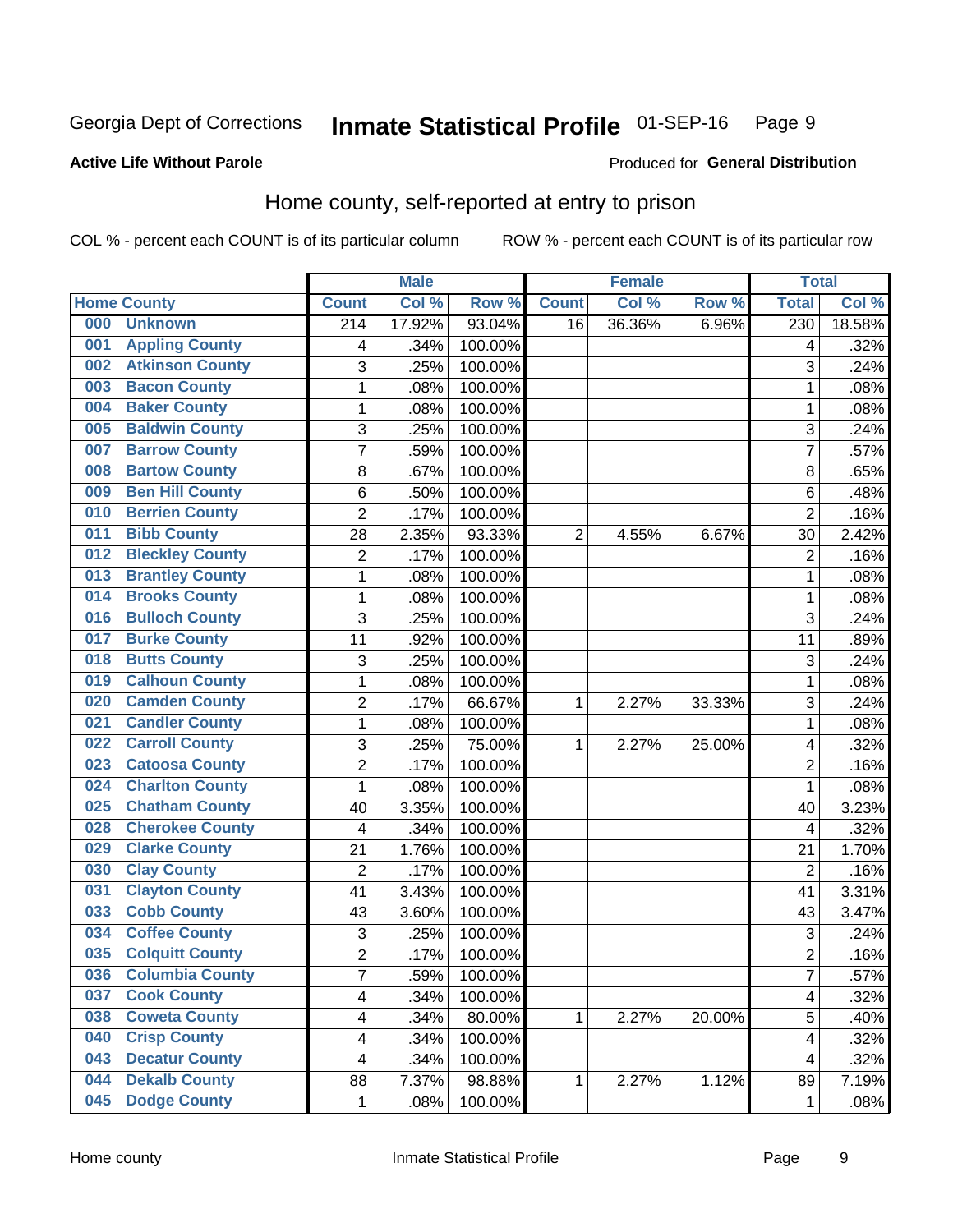## Inmate Statistical Profile 01-SEP-16 Page 10

Produced for General Distribution

#### **Active Life Without Parole**

## Home county, self-reported at entry to prison

COL % - percent each COUNT is of its particular column

|     |                          |                           | <b>Male</b> |         |              | <b>Female</b> |        | <b>Total</b>   |        |
|-----|--------------------------|---------------------------|-------------|---------|--------------|---------------|--------|----------------|--------|
|     | <b>Home County</b>       | <b>Count</b>              | Col %       | Row %   | <b>Count</b> | Col %         | Row %  | <b>Total</b>   | Col%   |
| 046 | <b>Dooly County</b>      | $\overline{2}$            | .17%        | 100.00% |              |               |        | $\overline{2}$ | .16%   |
| 047 | <b>Dougherty County</b>  | 24                        | 2.01%       | 92.31%  | 2            | 4.55%         | 7.69%  | 26             | 2.10%  |
| 048 | <b>Douglas County</b>    | 15                        | 1.26%       | 93.75%  | $\mathbf{1}$ | 2.27%         | 6.25%  | 16             | 1.29%  |
| 049 | <b>Early County</b>      | 2                         | .17%        | 100.00% |              |               |        | $\overline{2}$ | .16%   |
| 051 | <b>Effingham County</b>  | 3                         | .25%        | 100.00% |              |               |        | 3              | .24%   |
| 052 | <b>Elbert County</b>     | 3                         | .25%        | 100.00% |              |               |        | 3              | .24%   |
| 053 | <b>Emanuel County</b>    | 5                         | .42%        | 100.00% |              |               |        | 5              | .40%   |
| 056 | <b>Fayette County</b>    | 5                         | .42%        | 100.00% |              |               |        | 5              | .40%   |
| 057 | <b>Floyd County</b>      | 17                        | 1.42%       | 94.44%  | 1            | 2.27%         | 5.56%  | 18             | 1.45%  |
| 058 | <b>Forsyth County</b>    | 4                         | .34%        | 100.00% |              |               |        | 4              | .32%   |
| 059 | <b>Franklin County</b>   | 3                         | .25%        | 75.00%  | 1            | 2.27%         | 25.00% | 4              | .32%   |
| 060 | <b>Fulton County</b>     | 155                       | 12.98%      | 98.10%  | 3            | 6.82%         | 1.90%  | 158            | 12.76% |
| 061 | <b>Gilmer County</b>     | $\overline{2}$            | .17%        | 100.00% |              |               |        | $\overline{2}$ | .16%   |
| 063 | <b>Glynn County</b>      | 10                        | .84%        | 100.00% |              |               |        | 10             | .81%   |
| 064 | <b>Gordon County</b>     | $\ensuremath{\mathsf{3}}$ | .25%        | 100.00% |              |               |        | $\mathfrak{S}$ | .24%   |
| 066 | <b>Greene County</b>     | 3                         | .25%        | 100.00% |              |               |        | 3              | .24%   |
| 067 | <b>Gwinnett County</b>   | 31                        | 2.60%       | 91.18%  | 3            | 6.82%         | 8.82%  | 34             | 2.75%  |
| 068 | <b>Habersham County</b>  | 1                         | .08%        | 100.00% |              |               |        | 1              | .08%   |
| 069 | <b>Hall County</b>       | 17                        | 1.42%       | 94.44%  | 1            | 2.27%         | 5.56%  | 18             | 1.45%  |
| 070 | <b>Hancock County</b>    | $\overline{2}$            | .17%        | 100.00% |              |               |        | $\overline{2}$ | .16%   |
| 071 | <b>Haralson County</b>   | $\overline{c}$            | .17%        | 100.00% |              |               |        | $\overline{c}$ | .16%   |
| 072 | <b>Harris County</b>     | $\mathbf 1$               | .08%        | 100.00% |              |               |        | 1              | .08%   |
| 073 | <b>Hart County</b>       | $\overline{c}$            | .17%        | 100.00% |              |               |        | $\overline{c}$ | .16%   |
| 074 | <b>Heard County</b>      | $\mathbf 1$               | .08%        | 100.00% |              |               |        | 1              | .08%   |
| 075 | <b>Henry County</b>      | $\overline{7}$            | .59%        | 87.50%  | 1            | 2.27%         | 12.50% | 8              | .65%   |
| 076 | <b>Houston County</b>    | 17                        | 1.42%       | 94.44%  | 1            | 2.27%         | 5.56%  | 18             | 1.45%  |
| 078 | <b>Jackson County</b>    | $\overline{\mathbf{4}}$   | .34%        | 100.00% |              |               |        | 4              | .32%   |
| 080 | <b>Jeff Davis County</b> | $\mathbf 1$               | .08%        | 100.00% |              |               |        | 1              | .08%   |
| 081 | <b>Jefferson County</b>  | 6                         | .50%        | 85.71%  | 1            | 2.27%         | 14.29% | 7              | .57%   |
| 082 | <b>Jenkins County</b>    | $\overline{c}$            | .17%        | 100.00% |              |               |        | $\overline{2}$ | .16%   |
| 084 | <b>Jones County</b>      | $\mathbf 1$               | .08%        | 100.00% |              |               |        | 1              | .08%   |
| 087 | <b>Laurens County</b>    | $\overline{7}$            | .59%        | 100.00% |              |               |        | 7              | .57%   |
| 088 | <b>Lee County</b>        | $\mathbf{1}$              | .08%        | 100.00% |              |               |        | 1              | .08%   |
| 089 | <b>Liberty County</b>    | $\overline{7}$            | .59%        | 87.50%  | 1            | 2.27%         | 12.50% | $\bf 8$        | .65%   |
| 090 | <b>Lincoln County</b>    | $\mathbf 1$               | .08%        | 100.00% |              |               |        | 1              | .08%   |
| 091 | <b>Long County</b>       | $\mathbf 1$               | .08%        | 100.00% |              |               |        | 1              | .08%   |
| 092 | <b>Lowndes County</b>    | 7                         | .59%        | 100.00% |              |               |        | 7              | .57%   |
| 093 | <b>Lumpkin County</b>    | $\mathbf{1}$              | .08%        | 100.00% |              |               |        | 1              | .08%   |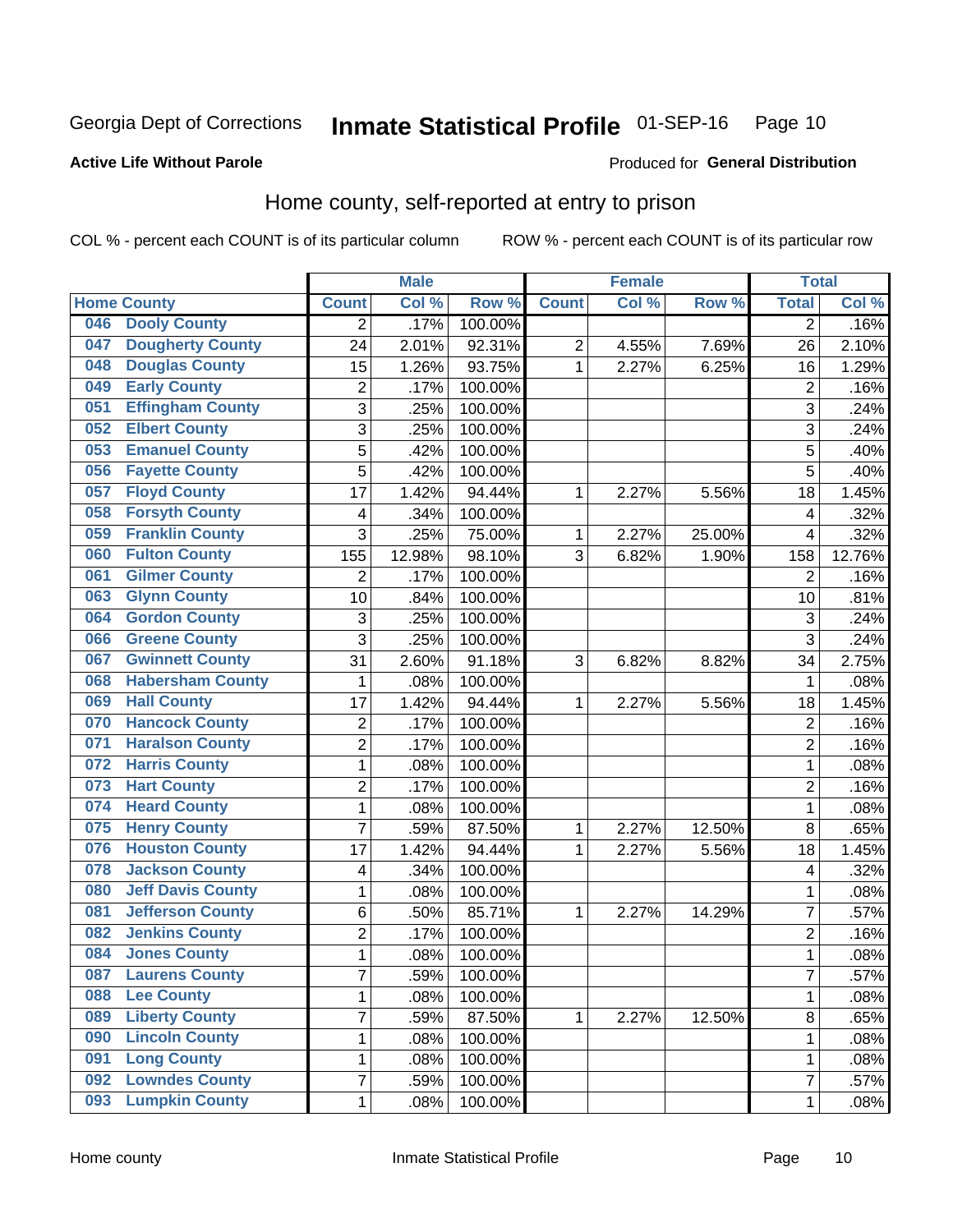## Inmate Statistical Profile 01-SEP-16 Page 11

#### **Active Life Without Parole**

#### Produced for General Distribution

## Home county, self-reported at entry to prison

COL % - percent each COUNT is of its particular column

|                    |                          |                | <b>Male</b> |         |              | <b>Female</b> |        | <b>Total</b>   |       |
|--------------------|--------------------------|----------------|-------------|---------|--------------|---------------|--------|----------------|-------|
| <b>Home County</b> |                          | <b>Count</b>   | Col %       | Row %   | <b>Count</b> | Col%          | Row %  | <b>Total</b>   | Col % |
| 094                | <b>Macon County</b>      | 1              | .08%        | 100.00% |              |               |        | 1              | .08%  |
| 095                | <b>Madison County</b>    | 1              | .08%        | 100.00% |              |               |        | 1              | .08%  |
| 096                | <b>Marion County</b>     | $\mathbf 1$    | .08%        | 100.00% |              |               |        | 1              | .08%  |
| 097                | <b>Mcduffie County</b>   | $\overline{2}$ | .17%        | 100.00% |              |               |        | 2              | .16%  |
| 098                | <b>Mcintosh County</b>   | $\mathbf 1$    | .08%        | 100.00% |              |               |        | 1              | .08%  |
| 099                | <b>Meriwether County</b> | 1              | .08%        | 100.00% |              |               |        | 1              | .08%  |
| 100                | <b>Miller County</b>     | $\overline{2}$ | .17%        | 100.00% |              |               |        | 2              | .16%  |
| 101                | <b>Mitchell County</b>   | 1              | .08%        | 100.00% |              |               |        | 1              | .08%  |
| 102                | <b>Monroe County</b>     | 5              | .42%        | 100.00% |              |               |        | 5              | .40%  |
| 103                | <b>Montgomery County</b> | $\overline{2}$ | .17%        | 100.00% |              |               |        | $\overline{2}$ | .16%  |
| 104                | <b>Morgan County</b>     | $\mathbf 1$    | .08%        | 100.00% |              |               |        | 1              | .08%  |
| 106                | <b>Muscogee County</b>   | 26             | 2.18%       | 100.00% |              |               |        | 26             | 2.10% |
| 107                | <b>Newton County</b>     | 4              | .34%        | 80.00%  | 1            | 2.27%         | 20.00% | 5              | .40%  |
| 109                | <b>Oglethorpe County</b> | 4              | .34%        | 100.00% |              |               |        | 4              | .32%  |
| 110                | <b>Paulding County</b>   | 8              | .67%        | 100.00% |              |               |        | 8              | .65%  |
| 111                | <b>Peach County</b>      | 1              | .08%        | 100.00% |              |               |        | 1              | .08%  |
| $\overline{112}$   | <b>Pickens County</b>    | $\mathbf 1$    | .08%        | 100.00% |              |               |        | 1              | .08%  |
| $\overline{113}$   | <b>Pierce County</b>     | $\overline{2}$ | .17%        | 100.00% |              |               |        | $\overline{c}$ | .16%  |
| $\overline{114}$   | <b>Pike County</b>       | 3              | .25%        | 100.00% |              |               |        | 3              | .24%  |
| 115                | <b>Polk County</b>       | 5              | .42%        | 100.00% |              |               |        | 5              | .40%  |
| 117                | <b>Putnam County</b>     | 5              | .42%        | 100.00% |              |               |        | 5              | .40%  |
| 119                | <b>Rabun County</b>      | $\overline{2}$ | .17%        | 100.00% |              |               |        | $\overline{2}$ | .16%  |
| 120                | <b>Randolph County</b>   | $\mathbf{1}$   | .08%        | 100.00% |              |               |        | 1              | .08%  |
| 121                | <b>Richmond County</b>   | 43             | 3.60%       | 95.56%  | 2            | 4.55%         | 4.44%  | 45             | 3.63% |
| 122                | <b>Rockdale County</b>   | 6              | .50%        | 100.00% |              |               |        | 6              | .48%  |
| 124                | <b>Screven County</b>    | 1              | .08%        | 100.00% |              |               |        | 1              | .08%  |
| 125                | <b>Seminole County</b>   | $\overline{2}$ | .17%        | 100.00% |              |               |        | $\overline{2}$ | .16%  |
| 126                | <b>Spalding County</b>   | 10             | .84%        | 100.00% |              |               |        | 10             | .81%  |
| 127                | <b>Stephens County</b>   | $\overline{2}$ | .17%        | 66.67%  | 1            | 2.27%         | 33.33% | 3              | .24%  |
| 128                | <b>Stewart County</b>    | 1              | .08%        | 100.00% |              |               |        | 1              | .08%  |
| 129                | <b>Sumter County</b>     | $\overline{2}$ | .17%        | 100.00% |              |               |        | $\overline{2}$ | .16%  |
| 132                | <b>Tattnall County</b>   | 6              | .50%        | 85.71%  | 1            | 2.27%         | 14.29% | 7              | .57%  |
| 133                | <b>Taylor County</b>     | 3              | .25%        | 100.00% |              |               |        | 3              | .24%  |
| 134                | <b>Telfair County</b>    | 1              | .08%        | 100.00% |              |               |        | 1              | .08%  |
| 136                | <b>Thomas County</b>     | 6              | .50%        | 100.00% |              |               |        | 6              | .48%  |
| 137                | <b>Tift County</b>       | 6              | .50%        | 100.00% |              |               |        | 6              | .48%  |
| 138                | <b>Toombs County</b>     | 8              | .67%        | 100.00% |              |               |        | 8              | .65%  |
| $\overline{140}$   | <b>Treutlen County</b>   | 3              | .25%        | 100.00% |              |               |        | 3              | .24%  |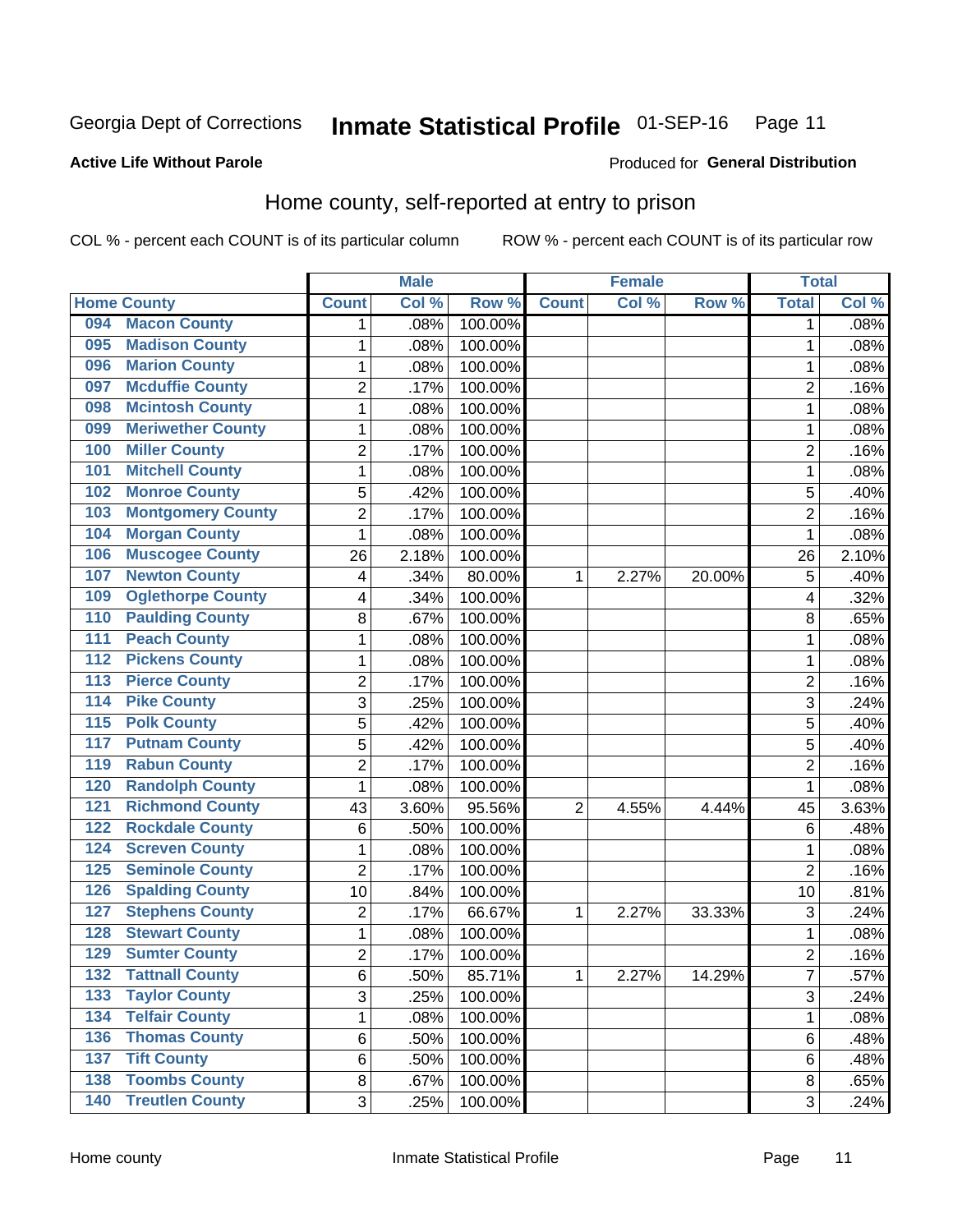## Inmate Statistical Profile 01-SEP-16 Page 12

#### **Active Life Without Parole**

#### Produced for General Distribution

## Home county, self-reported at entry to prison

COL % - percent each COUNT is of its particular column

|                                    |                | <b>Male</b>               |         |              | <b>Female</b> |        | <b>Total</b> |       |
|------------------------------------|----------------|---------------------------|---------|--------------|---------------|--------|--------------|-------|
| <b>Home County</b>                 | <b>Count</b>   | $\overline{\text{Col}}$ % | Row %   | <b>Count</b> | Col %         | Row %  | <b>Total</b> | Col % |
| <b>Troup County</b><br>141         | 3              | .25%                      | 100.00% |              |               |        | 3            | .24%  |
| <b>Twiggs County</b><br>143        |                | .08%                      | 100.00% |              |               |        |              | .08%  |
| <b>Union County</b><br>144         |                | .08%                      | 100.00% |              |               |        |              | .08%  |
| <b>Upson County</b><br>145         | 4              | .34%                      | 100.00% |              |               |        | 4            | .32%  |
| <b>Walker County</b><br>146        | 4              | .34%                      | 80.00%  |              | 2.27%         | 20.00% | 5            | .40%  |
| <b>Walton County</b><br>147        | 12             | 1.01%                     | 100.00% |              |               |        | 12           | .97%  |
| <b>Ware County</b><br>148          | 9              | .75%                      | 100.00% |              |               |        | 9            | .73%  |
| <b>Warren County</b><br>149        | 1              | .08%                      | 100.00% |              |               |        |              | .08%  |
| <b>Washington County</b><br>150    | 6              | .50%                      | 100.00% |              |               |        | 6            | .48%  |
| <b>Wayne County</b><br>151         | 4              | .34%                      | 100.00% |              |               |        | 4            | .32%  |
| <b>Webster County</b><br>152       | 1              | .08%                      | 100.00% |              |               |        |              | .08%  |
| <b>White County</b><br>154         | 1              | .08%                      | 100.00% |              |               |        |              | .08%  |
| <b>Whitfield County</b><br>155     | 7              | .59%                      | 100.00% |              |               |        |              | .57%  |
| <b>Wilcox County</b><br>156        |                | .08%                      | 100.00% |              |               |        |              | .08%  |
| <b>Wilkes County</b><br>157        | 1              | .08%                      | 100.00% |              |               |        |              | .08%  |
| <b>Wilkinson County</b><br>158     | $\overline{2}$ | .17%                      | 100.00% |              |               |        | 2            | .16%  |
| <b>Worth County</b><br>159         |                | .08%                      | 100.00% |              |               |        |              | .08%  |
| <b>Other Custody/Out Of</b><br>999 | 3              | .25%                      | 100.00% |              |               |        | 3            | .24%  |
| <b>State</b>                       |                |                           |         |              |               |        |              |       |
| <b>Total Rported</b>               | 1,194          | 100%                      | 96.45%  | 44           | 100%          | 3.55%  | 1,238        | 100%  |

| <b>Not Reported</b> |       |    |       |
|---------------------|-------|----|-------|
| <b>Total</b>        | 1,194 | 44 | 1,238 |

| Mode (most frequent) | <b>Fulton County</b> | <b>Gwinnett County</b> | <b>Fulton County</b> |
|----------------------|----------------------|------------------------|----------------------|
|                      |                      |                        |                      |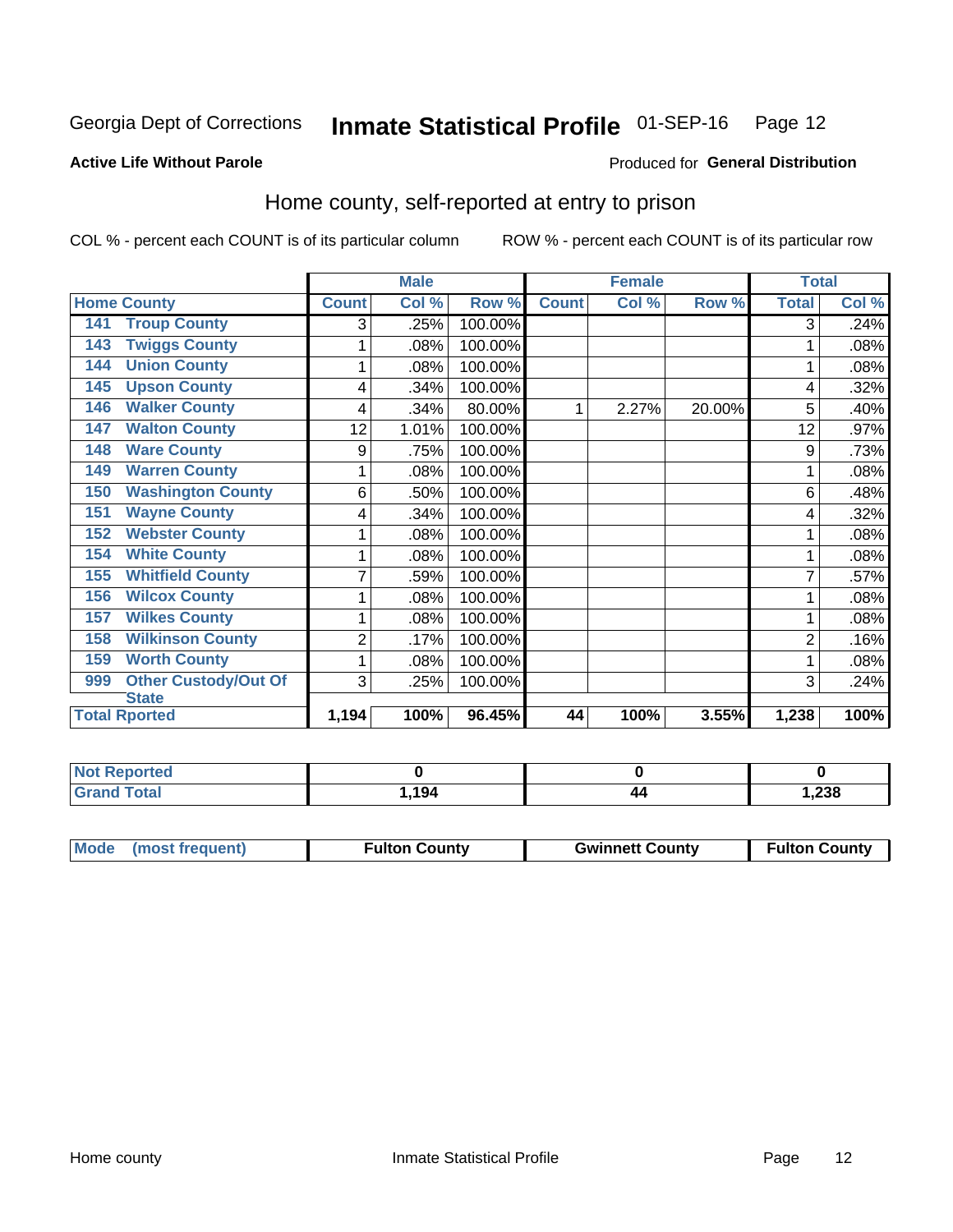#### Inmate Statistical Profile 01-SEP-16 Page 13

#### **Active Life Without Parole**

#### Produced for General Distribution

## Employment status before prison, self-reported at entry to prison

COL % - percent each COUNT is of its particular column

|                          |                     | <b>Male</b>  |        |         | <b>Female</b> |        |        | <b>Total</b> |        |
|--------------------------|---------------------|--------------|--------|---------|---------------|--------|--------|--------------|--------|
| <b>Employment Status</b> |                     | <b>Count</b> | Col %  | Row %   | <b>Count</b>  | Col %  | Row %  | Total        | Col %  |
| <b>Full Time</b><br>01   |                     | 460          | 47.08% | 96.23%  | 18            | 46.15% | 3.77%  | 478          | 47.05% |
| <b>Part Time</b><br>02   |                     | 62           | 6.35%  | 100.00% |               |        |        | 62           | 6.10%  |
| 03                       | Unempl $<$ 6M       | 72           | 7.37%  | 98.63%  |               | 2.56%  | 1.37%  | 73           | 7.19%  |
| 04                       | Unempl > 6M         | 217          | 22.21% | 93.94%  | 14            | 35.90% | 6.06%  | 231          | 22.74% |
| 05                       | <b>Never Worked</b> | 92           | 9.42%  | 100.00% |               |        |        | 92           | 9.06%  |
| <b>Student</b><br>06     |                     | 26           | 2.66%  | 100.00% |               |        |        | 26           | 2.56%  |
| <b>Incapable</b><br>07   |                     | 48           | 4.91%  | 88.89%  | 6             | 15.38% | 11.11% | 54           | 5.31%  |
| <b>Total Reported</b>    |                     | 977          | 100%   | 96.16%  | 39            | 100%   | 3.84%  | 1,016        | 100%   |

| 247<br>- - |    | າາາ<br>LLL   |
|------------|----|--------------|
| .194       | 44 | າາດ<br>7.238 |

| Mc | ∙u∥<br>----<br>ıme | ίuΙ<br>Πmε |
|----|--------------------|------------|
|    |                    |            |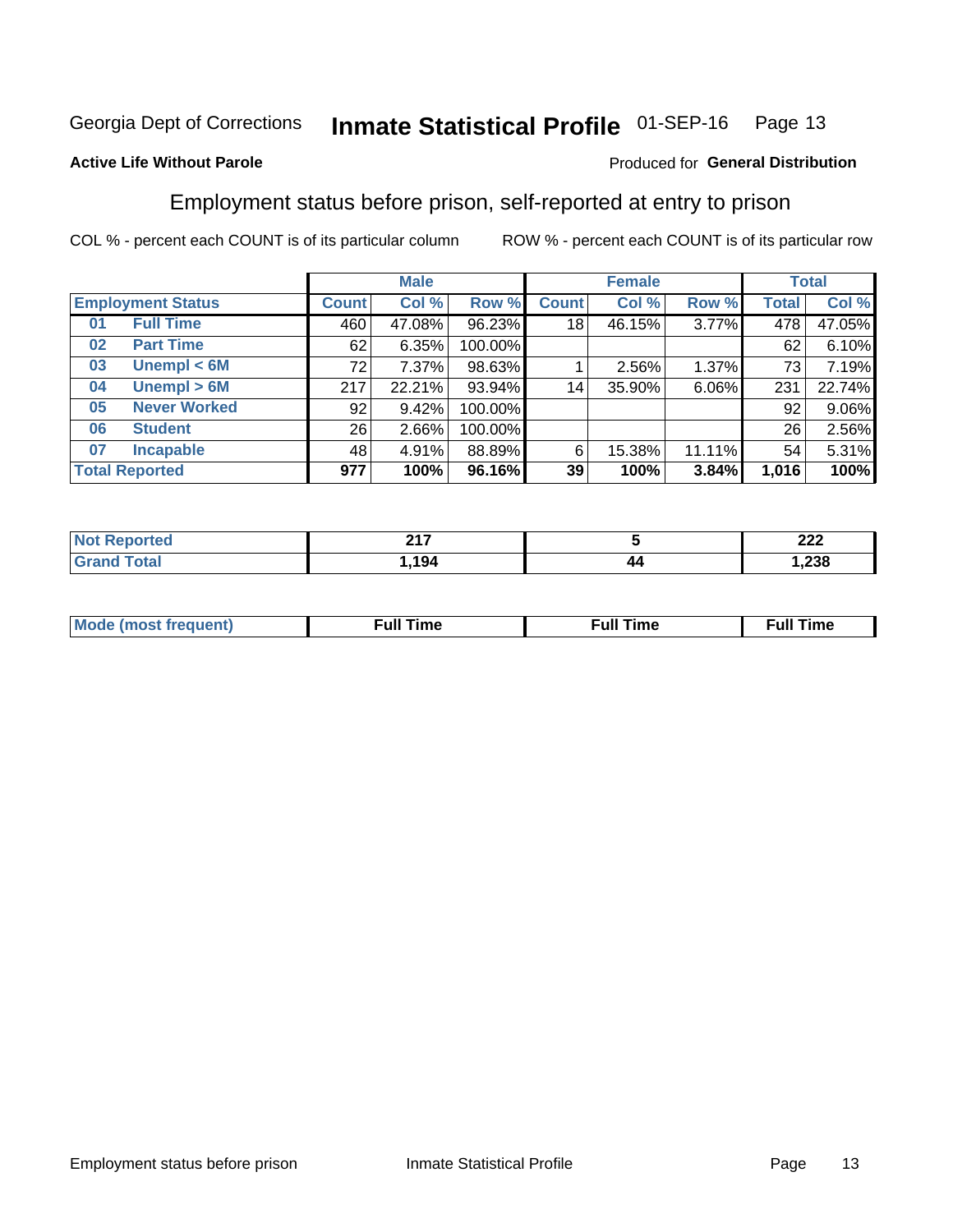#### **Active Life Without Parole**

Produced for General Distribution

### Age at admission

COL % - percent each COUNT is of its particular column

|                         |                 | <b>Male</b> |         |                           | <b>Female</b> |        |                  | <b>Total</b> |
|-------------------------|-----------------|-------------|---------|---------------------------|---------------|--------|------------------|--------------|
| <b>Age At Admission</b> | <b>Count</b>    | Col %       | Row %   | <b>Count</b>              | Col %         | Row %  | <b>Total</b>     | Col %        |
| 15                      | $\overline{2}$  | 0.17%       | 100.00% |                           |               |        | 2                | 0.16%        |
| 16                      | 1               | 0.08%       | 100.00% |                           |               |        | $\mathbf{1}$     | 0.08%        |
| $\overline{17}$         | $6\phantom{1}6$ | 0.50%       | 100.00% |                           |               |        | 6                | 0.48%        |
| 18                      | 10              | 0.84%       | 100.00% |                           |               |        | 10               | 0.81%        |
| 19                      | 21              | 1.76%       | 100.00% |                           |               |        | 21               | 1.70%        |
| $\overline{20}$         | 24              | 2.01%       | 96.00%  | 1                         | 2.27%         | 4.00%  | 25               | 2.02%        |
| 21                      | 28              | 2.35%       | 96.55%  | 1                         | 2.27%         | 3.45%  | 29               | 2.34%        |
| $\overline{22}$         | 58              | 4.86%       | 98.31%  | 1                         | 2.27%         | 1.69%  | 59               | 4.77%        |
| 23                      | 45              | 3.77%       | 97.83%  | 1                         | 2.27%         | 2.17%  | 46               | 3.72%        |
| $\overline{24}$         | 46              | 3.85%       | 95.83%  | $\overline{2}$            | 4.55%         | 4.17%  | 48               | 3.88%        |
| $\overline{25}$         | 47              | 3.94%       | 94.00%  | 3                         | 6.82%         | 6.00%  | 50               | 4.04%        |
| 26                      | 48              | 4.02%       | 97.96%  | 1                         | 2.27%         | 2.04%  | 49               | 3.96%        |
| $\overline{27}$         | 39              | 3.27%       | 92.86%  | 3                         | 6.82%         | 7.14%  | 42               | 3.39%        |
| 28                      | 52              | 4.36%       | 98.11%  | 1                         | 2.27%         | 1.89%  | 53               | 4.28%        |
| 29                      | 53              | 4.44%       | 98.15%  | 1                         | 2.27%         | 1.85%  | 54               | 4.36%        |
| 30                      | 41              | 3.43%       | 100.00% |                           |               |        | 41               | 3.31%        |
| 31                      | 53              | 4.44%       | 100.00% |                           |               |        | 53               | 4.28%        |
| $\overline{32}$         | 48              | 4.02%       | 94.12%  | $\ensuremath{\mathsf{3}}$ | 6.82%         | 5.88%  | 51               | 4.12%        |
| 33                      | 40              | 3.35%       | 97.56%  | 1                         | 2.27%         | 2.44%  | 41               | 3.31%        |
| 34                      | 24              | 2.01%       | 92.31%  | $\overline{2}$            | 4.55%         | 7.69%  | 26               | 2.10%        |
| 35                      | 32              | 2.68%       | 96.97%  | 1                         | 2.27%         | 3.03%  | 33               | 2.67%        |
| 36                      | 43              | 3.60%       | 97.73%  | 1                         | 2.27%         | 2.27%  | 44               | 3.55%        |
| $\overline{37}$         | 31              | 2.60%       | 100.00% |                           |               |        | 31               | 2.50%        |
| 38                      | 32              | 2.68%       | 100.00% |                           |               |        | 32               | 2.58%        |
| 39                      | 31              | 2.60%       | 83.78%  | 6                         | 13.64%        | 16.22% | 37               | 2.99%        |
| 40                      | 21              | 1.76%       | 91.30%  | 2                         | 4.55%         | 8.70%  | 23               | 1.86%        |
| 41                      | 31              | 2.60%       | 93.94%  | $\overline{2}$            | 4.55%         | 6.06%  | 33               | 2.67%        |
| 42                      | 33              | 2.76%       | 100.00% |                           |               |        | 33               | 2.67%        |
| 43                      | 26              | 2.18%       | 92.86%  | $\mathbf 2$               | 4.55%         | 7.14%  | 28               | 2.26%        |
| 44                      | 20              | 1.68%       | 90.91%  | $\overline{2}$            | 4.55%         | 9.09%  | 22               | 1.78%        |
| 45                      | 26              | 2.18%       | 100.00% |                           |               |        | 26               | 2.10%        |
| 46                      | 25              | 2.09%       | 89.29%  | $\sqrt{3}$                | 6.82%         | 10.71% | 28               | 2.26%        |
| 47                      | 18              | 1.51%       | 100.00% |                           |               |        | 18               | 1.45%        |
| 48                      | 20              | 1.68%       | 86.96%  | 3                         | 6.82%         | 13.04% | 23               | 1.86%        |
| 49                      | 18              | 1.51%       | 100.00% |                           |               |        | 18               | 1.45%        |
| 50                      | 18              | 1.51%       | 100.00% |                           |               |        | 18               | 1.45%        |
| $\overline{51}$         | 9               | 0.75%       | 100.00% |                           |               |        | $\boldsymbol{9}$ | 0.73%        |
| 52                      | 10              | 0.84%       | 100.00% |                           |               |        | 10               | 0.81%        |
| 53                      | 11              | 0.92%       | 100.00% |                           |               |        | 11               | 0.89%        |
| 54                      | $\,8\,$         | 0.67%       | 100.00% |                           |               |        | 8                | 0.65%        |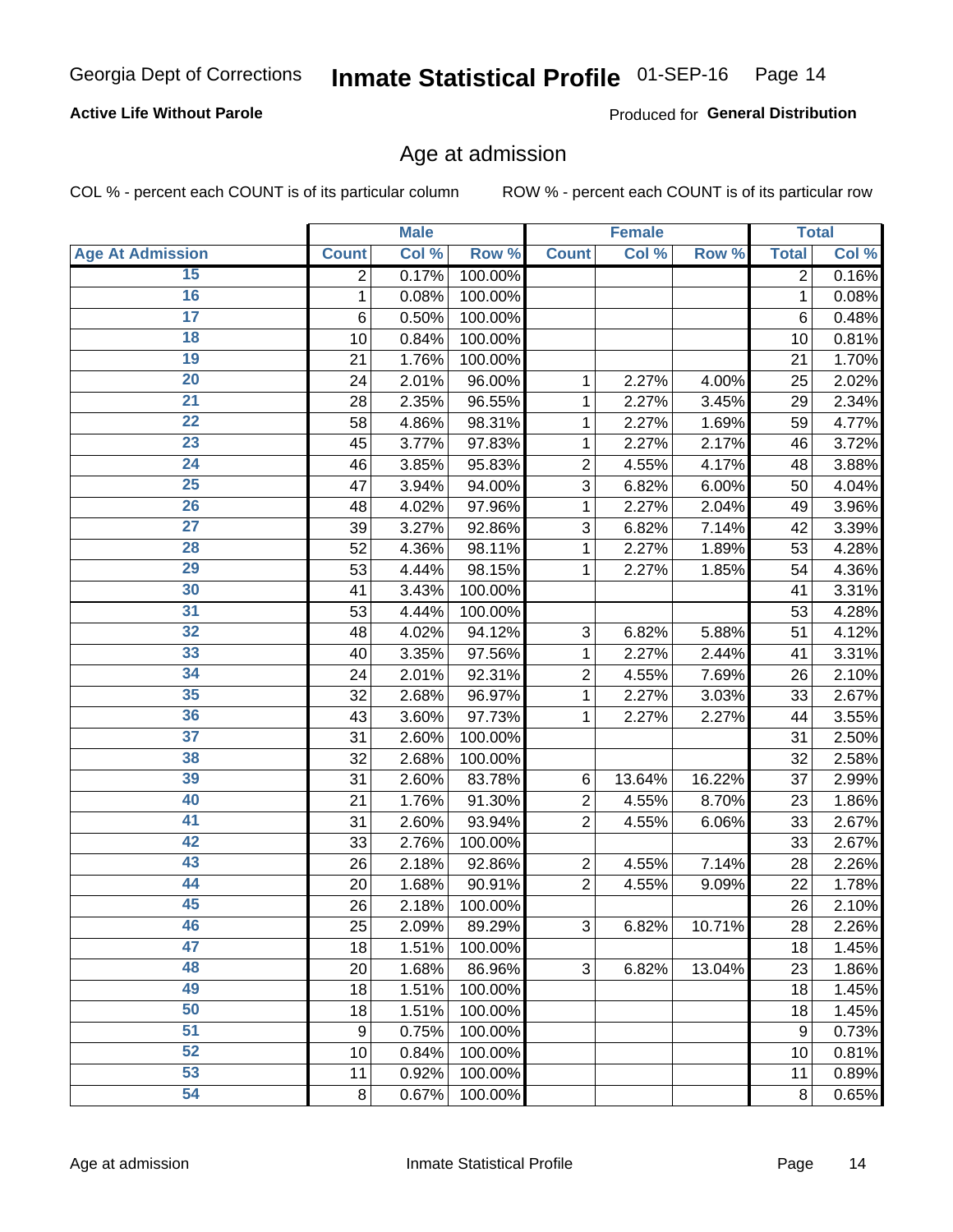## Inmate Statistical Profile 01-SEP-16 Page 15

#### **Active Life Without Parole**

Produced for General Distribution

### Age at admission

COL % - percent each COUNT is of its particular column

|                         |              | <b>Male</b> |           |              | <b>Female</b> |        |                 | <b>Total</b> |
|-------------------------|--------------|-------------|-----------|--------------|---------------|--------|-----------------|--------------|
| <b>Age At Admission</b> | <b>Count</b> | Col %       | Row %     | <b>Count</b> | Col %         | Row %  | Total           | Col %        |
| 55                      | 9            | 0.75%       | $90.00\%$ |              | 2.27%         | 10.00% | 10 <sup>1</sup> | 0.81%        |
| 56                      | 9            | 0.75%       | 100.00%   |              |               |        | 9               | 0.73%        |
| 57                      |              | 0.59%       | 100.00%   |              |               |        | 7               | 0.57%        |
| 58                      | 6            | 0.50%       | 100.00%   |              |               |        | 6               | 0.48%        |
| 60                      | 3            | 0.25%       | 100.00%   |              |               |        | 3               | 0.24%        |
| 62                      |              | 0.08%       | 100.00%   |              |               |        |                 | 0.08%        |
| 64                      | 4            | 0.34%       | 100.00%   |              |               |        | 4               | 0.32%        |
| 65                      | 2            | 0.17%       | 100.00%   |              |               |        | 2               | 0.16%        |
| 66                      |              | 0.08%       | 100.00%   |              |               |        |                 | 0.08%        |
| 67                      |              | 0.08%       | 100.00%   |              |               |        |                 | 0.08%        |
| 69                      | 2            | 0.17%       | 100.00%   |              |               |        | 2               | 0.16%        |
| <b>Total Reported</b>   | 1,194        | 100%        | 96.45%    | 44           | 100%          | 3.55%  | 1,238           | 100%         |

| <b>Not Reported</b>  |      |    |       |
|----------------------|------|----|-------|
| <b>Total</b><br>Grar | ,194 | 44 | 1,238 |

| Mean<br>(average)       | 33.92             | 35.18 | 33.97    |
|-------------------------|-------------------|-------|----------|
| Median (middle)         | JŁ                | 35.5  | ົ<br>∠ت  |
| Mode<br>(most frequent) | ^^<br><u>. . </u> | 39    | n.<br>LL |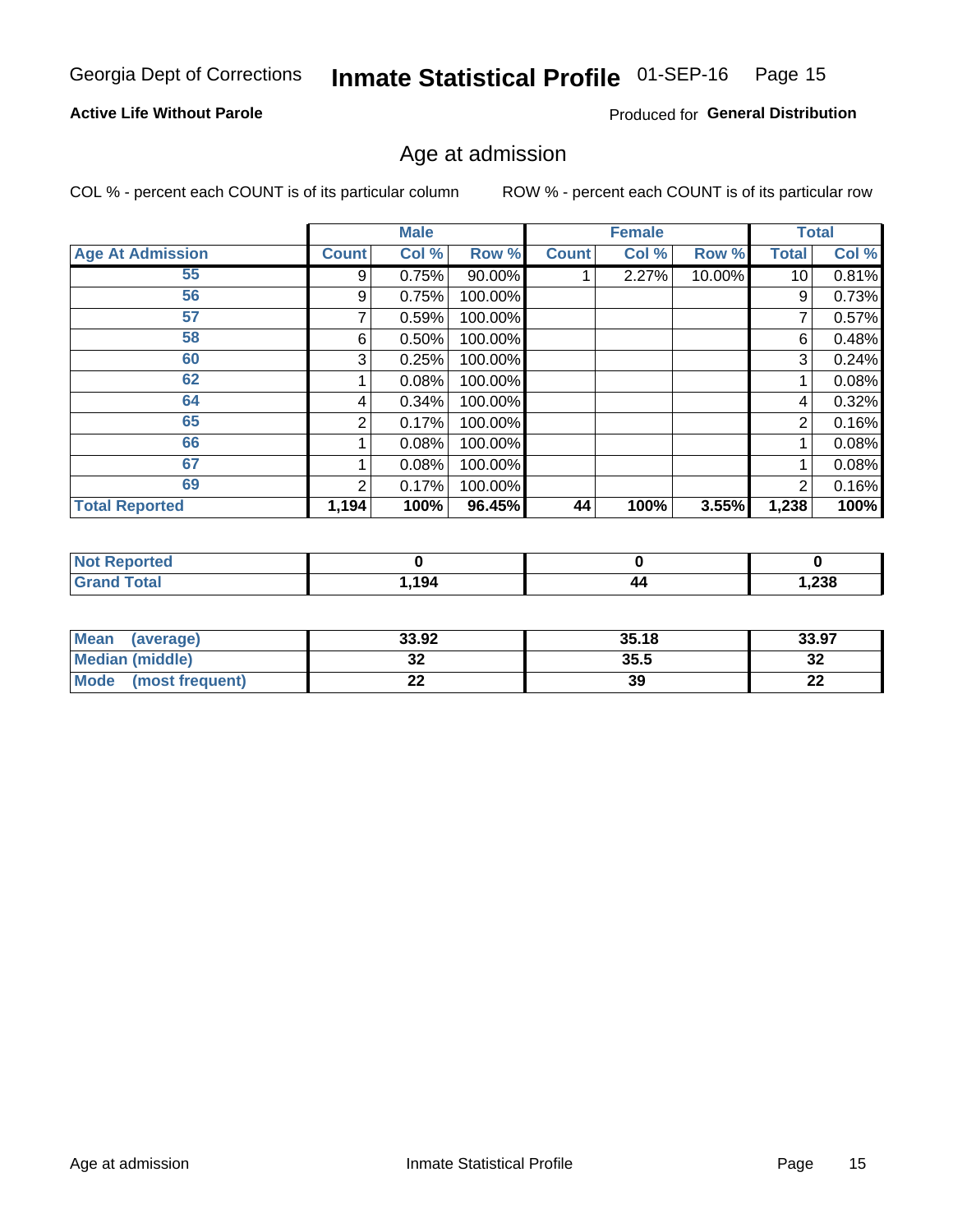#### **Active Life Without Parole**

#### Produced for General Distribution

### Height, measured at entry to prison

COL % - percent each COUNT is of its particular column

|                       |                | <b>Male</b> |         |                | <b>Female</b>              |         |                | <b>Total</b> |
|-----------------------|----------------|-------------|---------|----------------|----------------------------|---------|----------------|--------------|
| <b>Height</b>         | <b>Count</b>   | Col %       | Row %   | <b>Count</b>   | $\overline{\text{Col }^9}$ | Row %   | <b>Total</b>   | Col %        |
| $\bf{0}$              | $\overline{3}$ | 0.25%       | 100.00% |                |                            |         | 3              | 0.24%        |
| 4'10"                 |                |             |         | $\mathbf{1}$   | 2.27%                      | 100.00% | 1              | 0.08%        |
| 5'00''                | 1              | 0.08%       | 100.00% |                |                            |         | 1              | 0.08%        |
| 5'01"                 | 4              | 0.34%       | 66.67%  | $\overline{2}$ | 4.55%                      | 33.33%  | 6              | 0.48%        |
| 5'02"                 | 5              | 0.42%       | 83.33%  | 1              | 2.27%                      | 16.67%  | 6              | 0.48%        |
| 5'03''                | 10             | 0.84%       | 58.82%  | $\overline{7}$ | 15.91%                     | 41.18%  | 17             | 1.37%        |
| 5'04"                 | 15             | 1.26%       | 55.56%  | 12             | 27.27%                     | 44.44%  | 27             | 2.18%        |
| 5'05"                 | 33             | 2.76%       | 84.62%  | 6              | 13.64%                     | 15.38%  | 39             | 3.15%        |
| 5'06''                | 87             | 7.29%       | 94.57%  | 5              | 11.36%                     | 5.43%   | 92             | 7.43%        |
| 5'07''                | 81             | 6.78%       | 94.19%  | 5              | 11.36%                     | 5.81%   | 86             | 6.95%        |
| 5'08''                | 117            | 9.80%       | 99.15%  | 1              | 2.27%                      | 0.85%   | 118            | 9.53%        |
| 5'09''                | 150            | 12.56%      | 98.68%  | $\overline{2}$ | 4.55%                      | 1.32%   | 152            | 12.28%       |
| 5'10''                | 151            | 12.65%      | 100.00% |                |                            |         | 151            | 12.20%       |
| 5'11"                 | 146            | 12.23%      | 100.00% |                |                            |         | 146            | 11.79%       |
| 6'00''                | 125            | 10.47%      | 99.21%  | $\mathbf{1}$   | 2.27%                      | 0.79%   | 126            | 10.18%       |
| 6'01''                | 98             | 8.21%       | 100.00% |                |                            |         | 98             | 7.92%        |
| 6'02"                 | 84             | 7.04%       | 100.00% |                |                            |         | 84             | 6.79%        |
| 6'03''                | 40             | 3.35%       | 97.56%  | $\mathbf{1}$   | 2.27%                      | 2.44%   | 41             | 3.31%        |
| 6'04"                 | 30             | 2.51%       | 100.00% |                |                            |         | 30             | 2.42%        |
| 6'05"                 | 7              | 0.59%       | 100.00% |                |                            |         | $\overline{7}$ | 0.57%        |
| 6'06''                | 4              | 0.34%       | 100.00% |                |                            |         | $\overline{4}$ | 0.32%        |
| 6'07''                | 1              | 0.08%       | 100.00% |                |                            |         | 1              | 0.08%        |
| 6'09''                | 1              | 0.08%       | 100.00% |                |                            |         | 1              | 0.08%        |
| 6'11''                |                | 0.08%       | 100.00% |                |                            |         |                | 0.08%        |
| <b>Total Reported</b> | 1,194          | 100%        | 96.45%  | 44             | 100%                       | 3.55%   | 1,238          | 100%         |

| Not Reported            |      |    |      |
|-------------------------|------|----|------|
| $f$ $f \circ f \circ f$ | .194 | 44 | ,238 |

| <b>Mean</b> | (average)       | 5'10" | 5'05" | 5'10" |
|-------------|-----------------|-------|-------|-------|
|             |                 |       |       |       |
| Mode        | (most frequent) | 5'10" | 5'04" | 5'09" |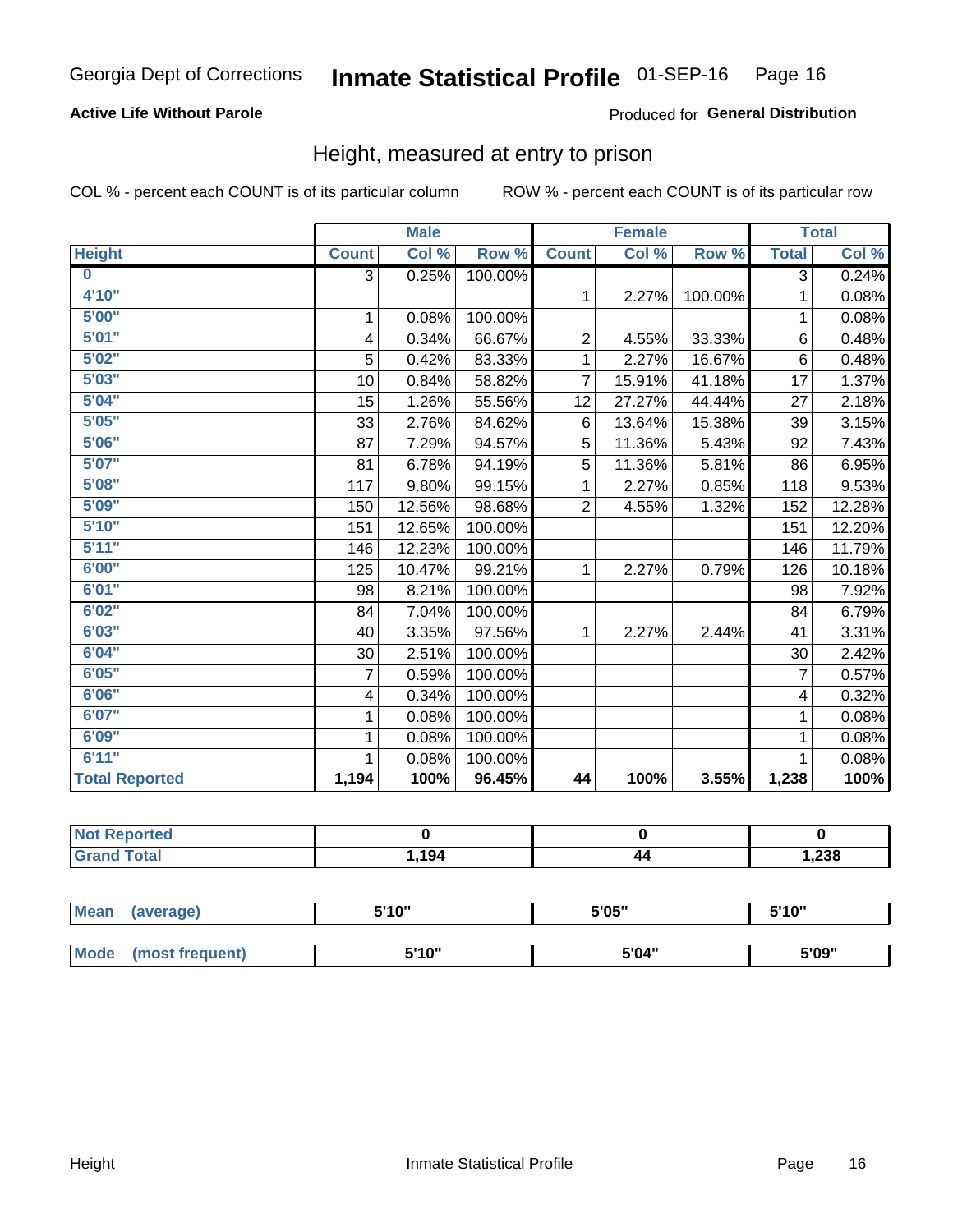**Active Life Without Parole** 

Produced for General Distribution

## Weight, measured at entry to prison

COL % - percent each COUNT is of its particular column

ROW % - percent each COUNT is of its particular row

|                          |                         | <b>Male</b>             |         |                         | <b>Female</b> |         |                | <b>Total</b>            |  |
|--------------------------|-------------------------|-------------------------|---------|-------------------------|---------------|---------|----------------|-------------------------|--|
| <b>Weight</b>            | <b>Count</b>            | Col %                   | Row %   | <b>Count</b>            | Col %         | Row %   | <b>Total</b>   | Col %                   |  |
| 100 - 109 pounds         |                         |                         |         | 1                       | 2.27%         | 100.00% | 1              | 0.08%                   |  |
| 110 - 119 pounds         | 1                       | 0.08%                   | 25.00%  | 3                       | 6.82%         | 75.00%  | 4              | 0.32%                   |  |
| 120 - 129 pounds         | $6\phantom{1}6$         | 0.50%                   | 75.00%  | $\overline{c}$          | 4.55%         | 25.00%  | 8              | 0.65%                   |  |
| 130 - 139 pounds         | 35                      | 2.93%                   | 94.59%  | $\overline{2}$          | 4.55%         | 5.41%   | 37             | 2.99%                   |  |
| 140 - 149 pounds         | 78                      | 6.53%                   | 93.98%  | 5                       | 11.36%        | 6.02%   | 83             | 6.70%                   |  |
| 150 - 159 pounds         | 112                     | 9.38%                   | 98.25%  | $\overline{2}$          | 4.55%         | 1.75%   | 114            | 9.21%                   |  |
| 160 - 169 pounds         | 138                     | 11.56%                  | 97.87%  | 3                       | 6.82%         | 2.13%   | 141            | 11.39%                  |  |
| 170 - 179 pounds         | 156                     | 13.07%                  | 95.71%  | $\overline{7}$          | 15.91%        | 4.29%   | 163            | 13.17%                  |  |
| 180 - 189 pounds         | 151                     | 12.65%                  | 98.69%  | $\overline{2}$          | 4.55%         | 1.31%   | 153            | 12.36%                  |  |
| 190 - 199 pounds         | 104                     | 8.71%                   | 96.30%  | $\overline{\mathbf{4}}$ | 9.09%         | 3.70%   | 108            | 8.72%                   |  |
| 200 - 209 pounds         | 105                     | 8.79%                   | 98.13%  | $\overline{2}$          | 4.55%         | 1.87%   | 107            | 8.64%                   |  |
| 210 - 219 pounds         | 71                      | 5.95%                   | 92.21%  | 6                       | 13.64%        | 7.79%   | 77             | 6.22%                   |  |
| 220 - 229 pounds         | 70                      | 5.86%                   | 98.59%  | $\mathbf{1}$            | 2.27%         | 1.41%   | 71             | 5.74%                   |  |
| 230 - 239 pounds         | 53                      | 4.44%                   | 98.15%  | $\mathbf{1}$            | 2.27%         | 1.85%   | 54             | 4.36%                   |  |
| 240 - 249 pounds         | 32                      | 2.68%                   | 100.00% |                         |               |         | 32             | 2.58%                   |  |
| 250 - 259 pounds         | 27                      | 2.26%                   | 100.00% |                         |               |         | 27             | 2.18%                   |  |
| 260 - 269 pounds         | 11                      | 0.92%                   | 100.00% |                         |               |         | 11             | 0.89%                   |  |
| 270 - 279 pounds         | 12                      | 1.01%                   | 100.00% |                         |               |         | 12             | 0.97%                   |  |
| 280 - 289 pounds         | 9                       | 0.75%                   | 90.00%  | $\mathbf{1}$            | 2.27%         | 10.00%  | 10             | 0.81%                   |  |
| 290 - 299 pounds         | 4                       | 0.34%                   | 80.00%  | $\mathbf{1}$            | 2.27%         | 20.00%  | 5              | 0.40%                   |  |
| 300 - 309 pounds         | 4                       | 0.34%                   | 100.00% |                         |               |         | 4              | 0.32%                   |  |
| 310 - 319 pounds         | $\overline{2}$          | 0.17%                   | 100.00% |                         |               |         | $\overline{2}$ | 0.16%                   |  |
| 320 - 329 pounds         | $\overline{5}$          | 0.42%                   | 100.00% |                         |               |         | 5              | 0.40%                   |  |
| 330 - 339 pounds         | $\overline{\mathbf{4}}$ | 0.34%                   | 100.00% |                         |               |         | 4              | 0.32%                   |  |
| 350 - 359 pounds         | 1                       | 0.08%                   | 100.00% |                         |               |         | 1              | 0.08%                   |  |
| 360 - 369 pounds         | $\mathbf 1$             | 0.08%                   | 100.00% |                         |               |         | $\mathbf 1$    | 0.08%                   |  |
| 390 - 399 pounds         | 1                       | 0.08%                   | 50.00%  | $\mathbf{1}$            | 2.27%         | 50.00%  | $\overline{2}$ | 0.16%                   |  |
| 400 pounds and over      | $\overline{1}$          | 0.08%                   | 100.00% |                         |               |         | $\overline{1}$ | 0.08%                   |  |
| <b>Total Reported</b>    | 1,194                   | 100%                    | 96.45%  | 44                      | 100%          | 3.55%   | 1,238          | 100%                    |  |
|                          |                         |                         |         |                         |               |         |                |                         |  |
| <b>Not Reported</b>      |                         | $\overline{\mathbf{0}}$ |         | $\pmb{0}$               |               |         |                | $\overline{\mathbf{0}}$ |  |
| <b>Grand Total</b>       |                         | 1,194                   |         | 44                      |               |         | 1,238          |                         |  |
|                          |                         |                         |         |                         |               |         |                |                         |  |
| <b>Mean</b><br>(average) |                         | 189                     |         |                         | 180           |         |                | 189                     |  |
| <b>Median (middle)</b>   |                         | 181                     |         |                         | 170           |         | 180.5          |                         |  |

**Mode** 

(most frequent)

**180** 

 $\overline{210}$ 

 $180$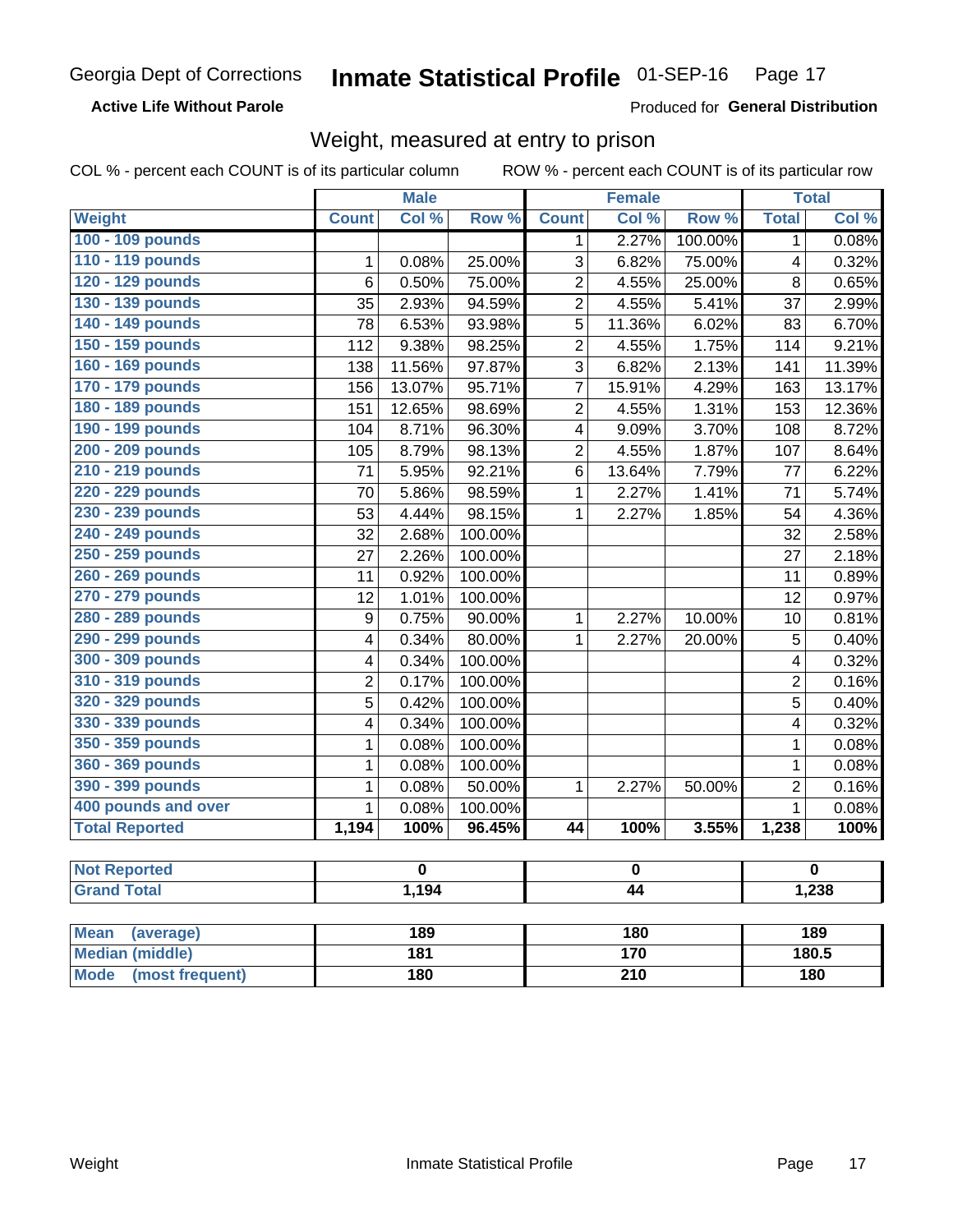## Inmate Statistical Profile 01-SEP-16 Page 18

#### **Active Life Without Parole**

#### Produced for General Distribution

## Veterans validated by Veteran's Administration

COL % - percent each COUNT is of its particular column

|                          |              | <b>Male</b> |             | <b>Female</b> |       |              | <b>Total</b> |
|--------------------------|--------------|-------------|-------------|---------------|-------|--------------|--------------|
| <b>Military service</b>  | <b>Count</b> | Col %       | Row % Count | Col %         | Row % | <b>Total</b> | Col %        |
| <b>Others</b><br>0       | 47           | 43.93%      | 100.00%     |               |       | 47           | 43.52%       |
| <b>Air Force</b>         | 43           | 40.19%      | 97.73%      | 100.00%       | 2.27% | 44           | 40.74%       |
| <b>Army</b>              | 5            | 4.67%       | 100.00%     |               |       | 5            | 4.63%        |
| <b>Navy</b><br>3         |              | $2.80\%$    | 100.00%     |               |       | 3            | 2.78%        |
| <b>Coast Guard</b><br>5. |              | 8.41%       | 100.00%     |               |       | 9            | 8.33%        |
| <b>Total Reported</b>    | 107          | 100%        | 99.07%      | 100%          | .93%  | 108          | 100%         |

| rtea : | ,087 | 40 | 130  |
|--------|------|----|------|
| Гоtal  | .194 | 44 | ,238 |

| Mo<br>m | ∖‡h∧rc<br>____ | $-0.002$<br>28 F T<br>UI CE | <b>Others</b><br>____ |
|---------|----------------|-----------------------------|-----------------------|
|         |                |                             |                       |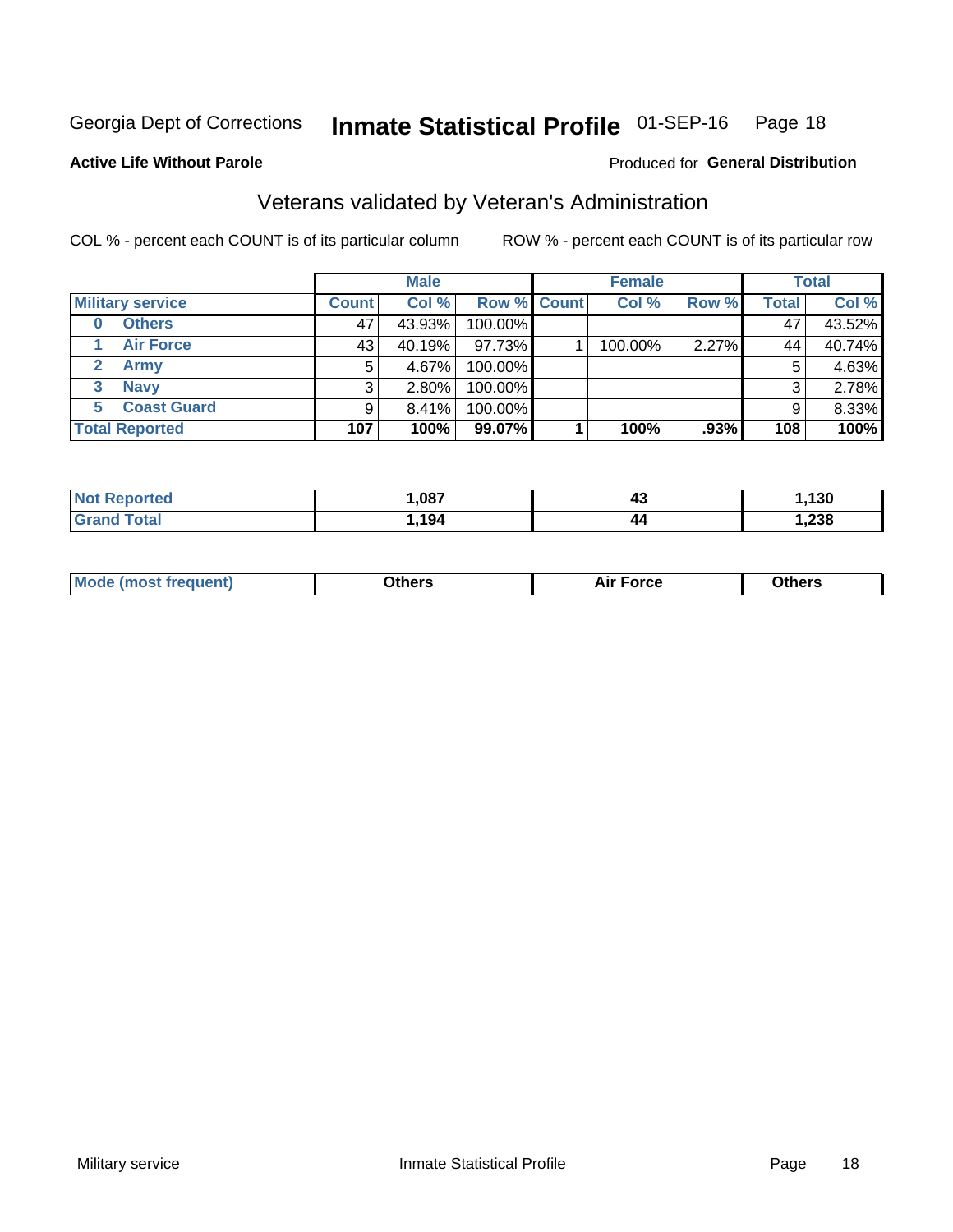#### Inmate Statistical Profile 01-SEP-16 Page 19

**Active Life Without Parole** 

Produced for General Distribution

## Type of admission to prison

COL % - percent each COUNT is of its particular column

|                                      |              | <b>Male</b> |                    |    | <b>Female</b> |       |              | <b>Total</b> |
|--------------------------------------|--------------|-------------|--------------------|----|---------------|-------|--------------|--------------|
| <b>Type of Admission</b>             | <b>Count</b> | Col %       | <b>Row % Count</b> |    | Col %         | Row % | <b>Total</b> | Col %        |
| <b>52 New Sentence</b>               | 1,137        | 95.23%      | 96.27%             | 44 | 100.00%       | 3.73% | 1,181        | 95.40%       |
| <b>Probation Rev Partial</b><br>53   | 4            | .34%        | 100.00%            |    |               |       | 4            | .32%         |
| <b>Probation Rev Remainder</b><br>54 |              | .59%        | 100.00%            |    |               |       |              | .57%         |
| <b>Parole Rev New Sentence</b><br>55 | 17           | 1.42%       | 100.00%            |    |               |       | 17           | 1.37%        |
| <b>Parole Rev No New</b><br>56       | 15           | 1.26%       | 100.00%            |    |               |       | 15           | 1.21%        |
| <b>Sentence</b>                      |              |             |                    |    |               |       |              |              |
| <b>Life W/O Parole</b><br>70         | 13           | 1.09%       | 100.00%            |    |               |       | 13           | 1.05%        |
| <b>Unknown</b><br>82                 |              | $.08\%$     | 100.00%            |    |               |       |              | .08%         |
| <b>Total Reported</b>                | 1,194        | 100%        | 96.45%             | 44 | 100%          | 3.55% | 1,238        | 100%         |

| Reported<br><b>NOT</b> |      |       |
|------------------------|------|-------|
| <b>Total</b><br>"Gran. | .194 | 238،، |

| Mode (most frequent) | <b>New Sentence</b> | <b>New Sentence</b> | <b>New Sentence</b> |
|----------------------|---------------------|---------------------|---------------------|
|                      |                     |                     |                     |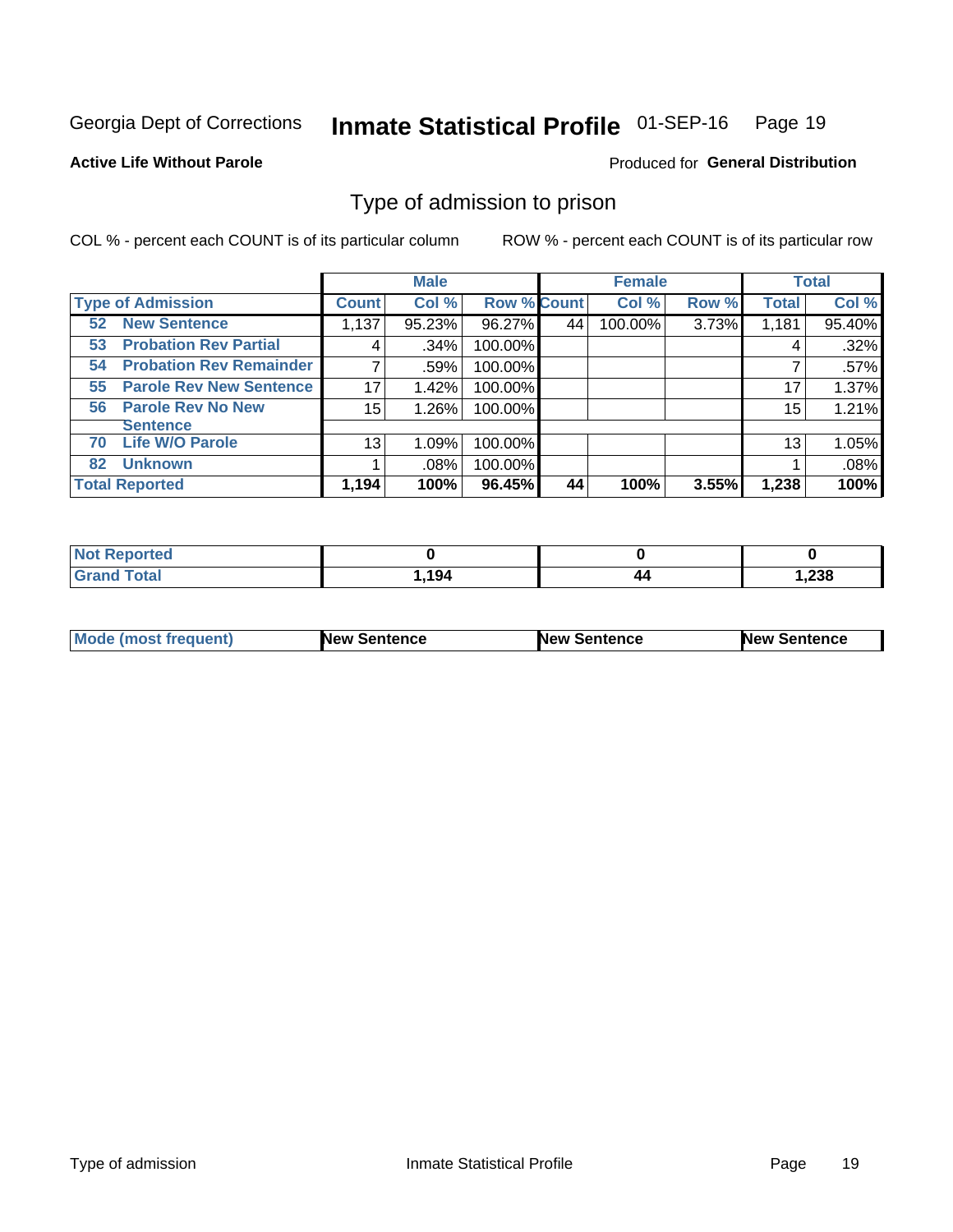## Inmate Statistical Profile 01-SEP-16 Page 20

**Active Life Without Parole** 

Produced for General Distribution

## Current / last supervision level

COL % - percent each COUNT is of its particular column

|                        |              | <b>Male</b> |                    |    | <b>Female</b> |          |       | <b>Total</b> |
|------------------------|--------------|-------------|--------------------|----|---------------|----------|-------|--------------|
| <b>Security Status</b> | <b>Count</b> | Col%        | <b>Row % Count</b> |    | Col %         | Row %    | Total | Col %        |
| 4 Medium               |              | .08%        | 100.00%            |    | .00%          |          |       | .08%         |
| 5 Close                | .193         | 99.92%      | 96.44%             | 44 | 100.00%       | $3.56\%$ | 1,237 | 99.92%       |
| <b>Total Reported</b>  | .194         | 100%        | 96.45%             | 44 | 100%          | 3.55%    | 1,238 | 100%         |

| <b>Still being diagnosed</b> |       |    |       |
|------------------------------|-------|----|-------|
| <b>Not Reported</b>          |       |    |       |
| <b>Grand Total</b>           | 1.194 | 44 | 1,238 |

| <b>Mode (most frequent)</b> | Close | ∵lose | Close |
|-----------------------------|-------|-------|-------|
|                             |       |       |       |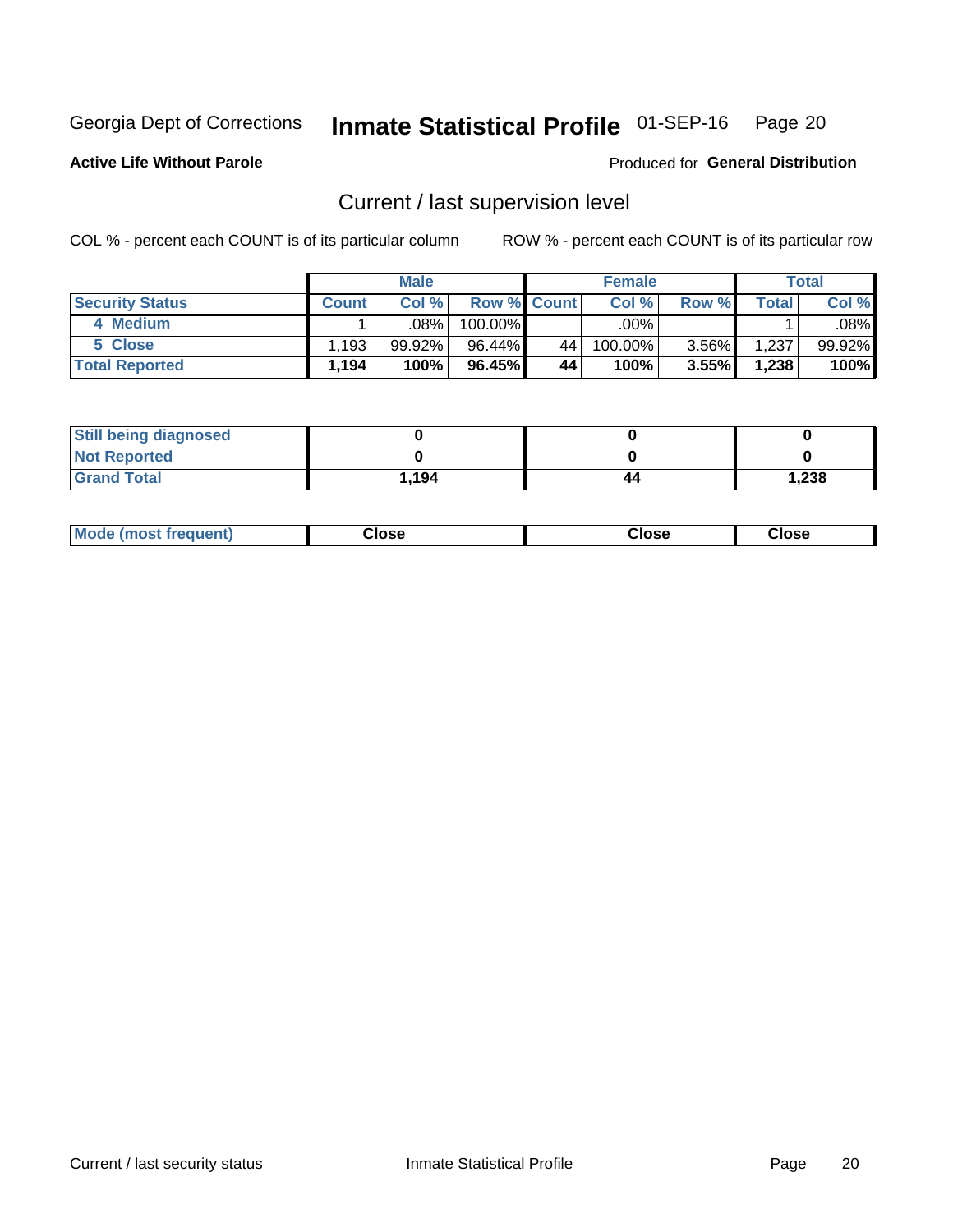#### Inmate Statistical Profile 01-SEP-16 Page 21

**Active Life Without Parole** 

Produced for General Distribution

## Current / last type of institution

COL % - percent each COUNT is of its particular column

|                            |              | <b>Male</b> |                    |      | <b>Female</b> |          |              | Total   |
|----------------------------|--------------|-------------|--------------------|------|---------------|----------|--------------|---------|
| <b>Type of Institution</b> | <b>Count</b> | Col %       | <b>Row % Count</b> |      | Col %         | Row %    | <b>Total</b> | Col %   |
| <b>State Prison</b>        | .194         | 100.00%     | 96.45%             | 44 ! | $100.00\%$    | $3.55\%$ | 1,238        | 100.00% |
| <b>Total Reported</b>      | 1,194        | 100%        | 96.45%             | 44   | 100%          | 3.55%    | 1,238        | 100%    |

| 'ted<br>. |      |    |       |
|-----------|------|----|-------|
|           | ,194 | 44 | 1,238 |

|  | <b>Mode (most frequent)</b> | State Prison | <b>State Prison</b> | <b>State Prison</b> |
|--|-----------------------------|--------------|---------------------|---------------------|
|--|-----------------------------|--------------|---------------------|---------------------|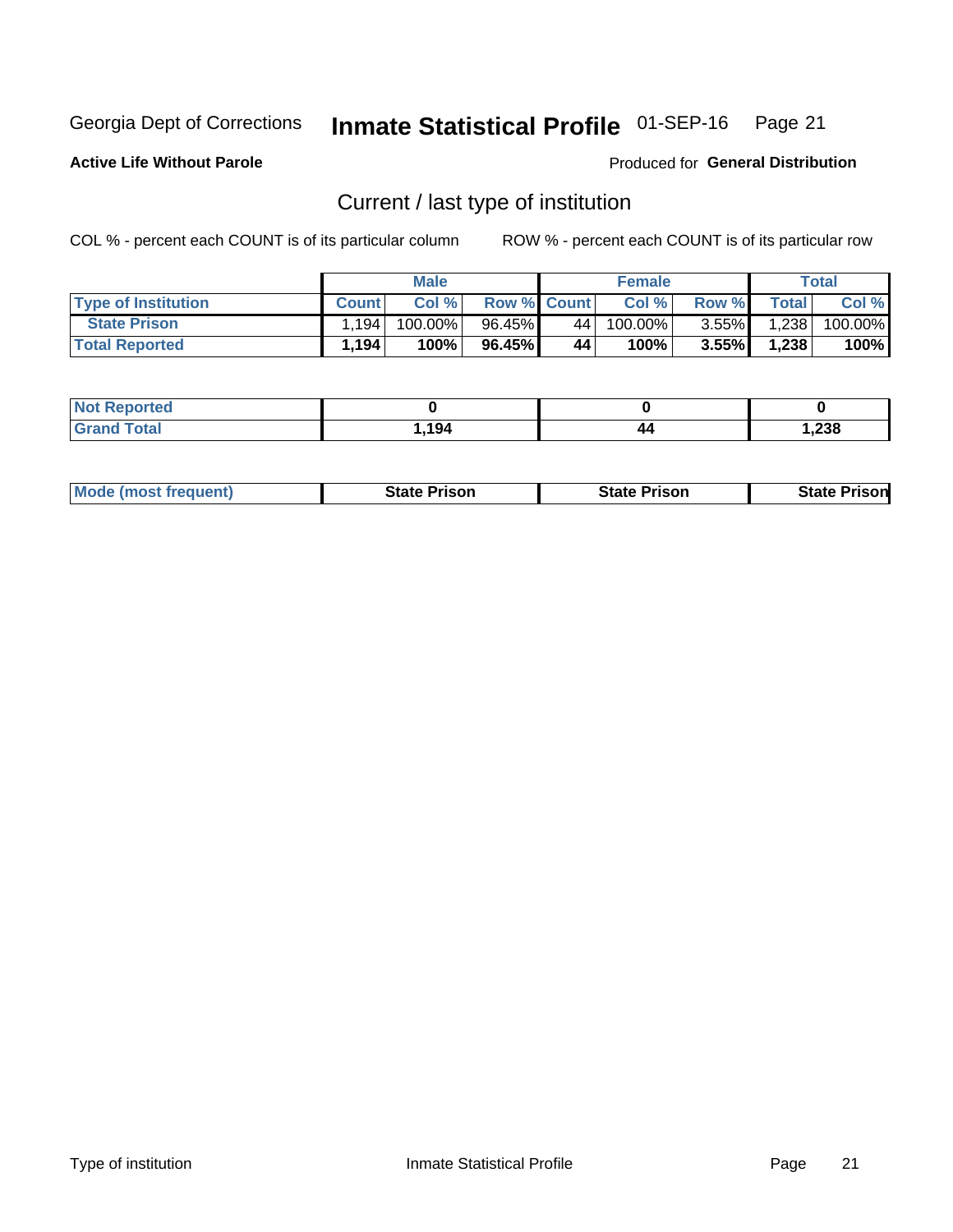## Inmate Statistical Profile 01-SEP-16 Page 22

#### **Active Life Without Parole**

#### Produced for General Distribution

## Institution type - transitional centers

COL % - percent each COUNT is of its particular column

|                                                | Male  |                    | <b>Female</b> |                   | Total |
|------------------------------------------------|-------|--------------------|---------------|-------------------|-------|
| <b>Institution Type - Trans. Centers Count</b> | Col % | <b>Row % Count</b> |               | Col % Row % Total | Col % |
| <b>Total Reported</b>                          |       |                    |               |                   |       |

| <b>Reported</b><br><b>NOT</b><br>$\sim$            |  |  |
|----------------------------------------------------|--|--|
| $f$ $f \circ f \circ f$<br>$C = 1$<br><b>TULAI</b> |  |  |

| Mode (most frequent) | <b>Null</b> | <b>Null</b> | <b>Null</b> |
|----------------------|-------------|-------------|-------------|
|                      |             |             |             |
|                      |             |             |             |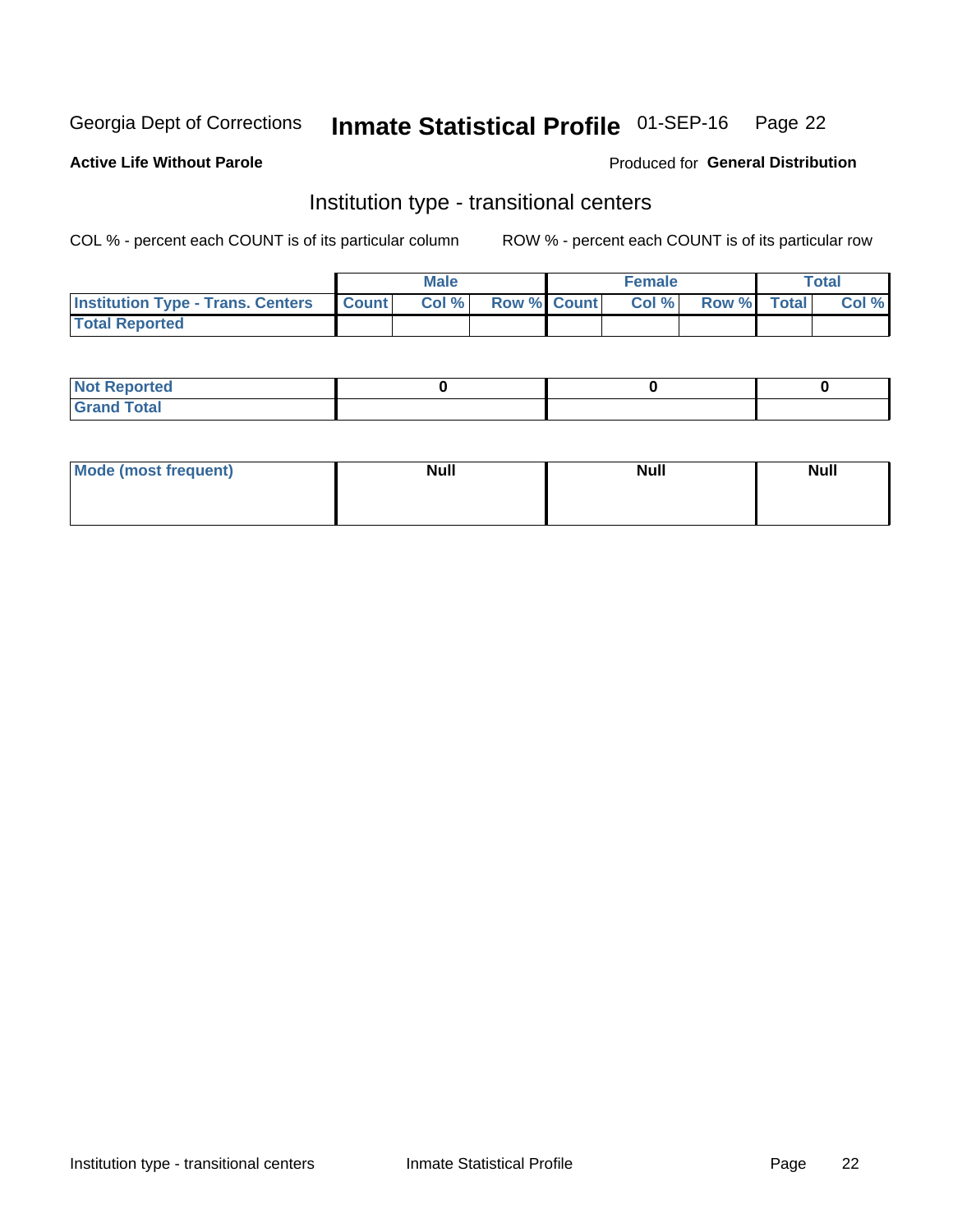## Inmate Statistical Profile 01-SEP-16 Page 23

**Active Life Without Parole** 

Produced for General Distribution

### Institution type - county prisons

COL % - percent each COUNT is of its particular column

|                                                    | <b>Male</b> |       |  | <b>Female</b> |                          |             | <b>Total</b> |       |
|----------------------------------------------------|-------------|-------|--|---------------|--------------------------|-------------|--------------|-------|
| <b>Institution Type - County Prisons   Count  </b> |             | Col % |  |               | <b>Row % Count Col %</b> | Row % Total |              | Col % |
| <b>Total Reported</b>                              |             |       |  |               |                          |             |              |       |

| <b>Not Reported</b>   |  |  |
|-----------------------|--|--|
| <b>Total</b><br>Granc |  |  |

| Mode (most frequent) | <b>Null</b> | <b>Null</b><br><b>Null</b> |
|----------------------|-------------|----------------------------|
|                      |             |                            |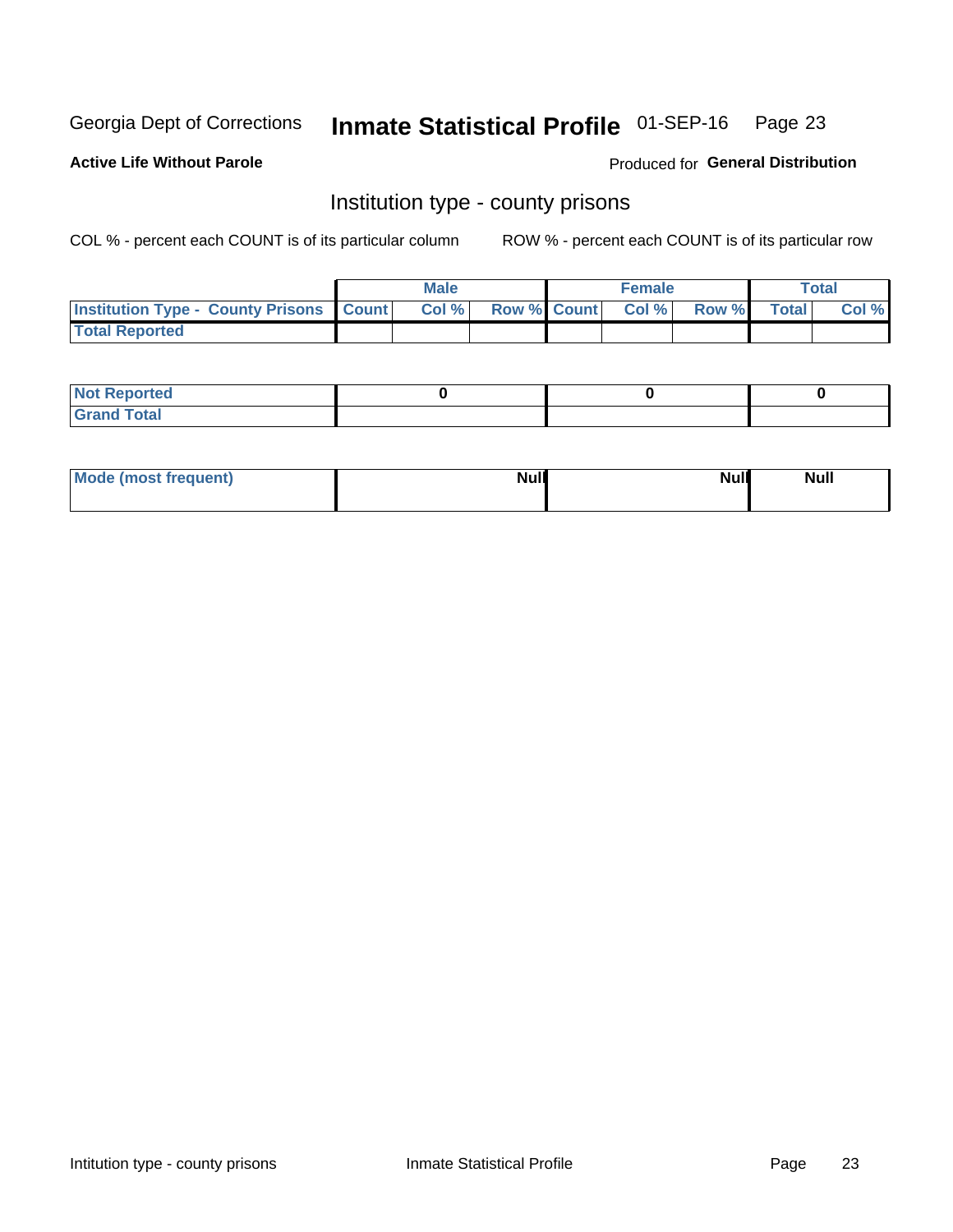## Inmate Statistical Profile 01-SEP-16 Page 24

#### **Active Life Without Parole**

#### Produced for General Distribution

### Institution type - state prisons

|                                         | <b>Male</b>               |        |         | <b>Female</b>               |        |         | <b>Total</b>                 |        |
|-----------------------------------------|---------------------------|--------|---------|-----------------------------|--------|---------|------------------------------|--------|
| <b>Institution Type - State Prisons</b> | <b>Count</b>              | Col %  | Row %   | <b>Count</b>                | Col %  | Row %   | <b>Total</b>                 | Col %  |
| <b>Arrendale State Prison</b>           |                           |        |         | 21                          | 47.73% | 100.00% | 21                           | 1.70%  |
| <b>Augusta State Med. Prison</b>        | 58                        | 4.86%  | 100.00% |                             |        |         | 58                           | 4.68%  |
| <b>Baldwin State Prison</b>             | 28                        | 2.35%  | 100.00% |                             |        |         | 28                           | 2.26%  |
| <b>Central State Prison</b>             | $\overline{2}$            | .17%   | 100.00% |                             |        |         | 2                            | .16%   |
| <b>Coastal State Prison</b>             | 3                         | .25%   | 100.00% |                             |        |         | 3                            | .24%   |
| <b>Ga Diag Class Prison</b>             | 41                        | 3.43%  | 100.00% |                             |        |         | 41                           | 3.31%  |
| <b>Ga State Prison</b>                  | 23                        | 1.93%  | 100.00% |                             |        |         | 23                           | 1.86%  |
| <b>Hancock State Prison</b>             | 126                       | 10.55% | 100.00% |                             |        |         | 126                          | 10.18% |
| <b>Hays State Prison</b>                | 140                       | 11.73% | 100.00% |                             |        |         | 140                          | 11.31% |
| <b>Macon State Prison</b>               | 215                       | 18.01% | 100.00% |                             |        |         | 215                          | 17.37% |
| <b>Phillips State Prison</b>            | 20                        | 1.68%  | 100.00% |                             |        |         | 20                           | 1.62%  |
| <b>Pulaski State Prison</b>             |                           |        |         | 23                          | 52.27% | 100.00% | 23                           | 1.86%  |
| <b>Smith State Prison</b>               | 156                       | 13.07% | 100.00% |                             |        |         | 156                          | 12.60% |
| <b>Telfair State Prison</b>             | 156                       | 13.07% | 100.00% |                             |        |         | 156                          | 12.60% |
| <b>Valdosta State Prison</b>            | 115                       | 9.63%  | 100.00% |                             |        |         | 115                          | 9.29%  |
| <b>Ware State Prison</b>                | 111                       | 9.30%  | 100.00% |                             |        |         | 111                          | 8.97%  |
| <b>Total Reported</b>                   | 1,194                     | 100%   | 96.45%  | 44                          | 100%   | 3.55%   | 1,238                        | 100%   |
| <b>Not Reported</b>                     |                           | 0      |         |                             |        |         | $\bf{0}$                     |        |
| <b>Grand Total</b>                      |                           |        |         | 0                           |        |         |                              |        |
|                                         |                           | 1,194  |         | 44                          |        |         | 1,238                        |        |
| <b>Mode (most frequent)</b>             | <b>Macon State Prison</b> |        |         | <b>Pulaski State Prison</b> |        |         | <b>Macon State</b><br>Prison |        |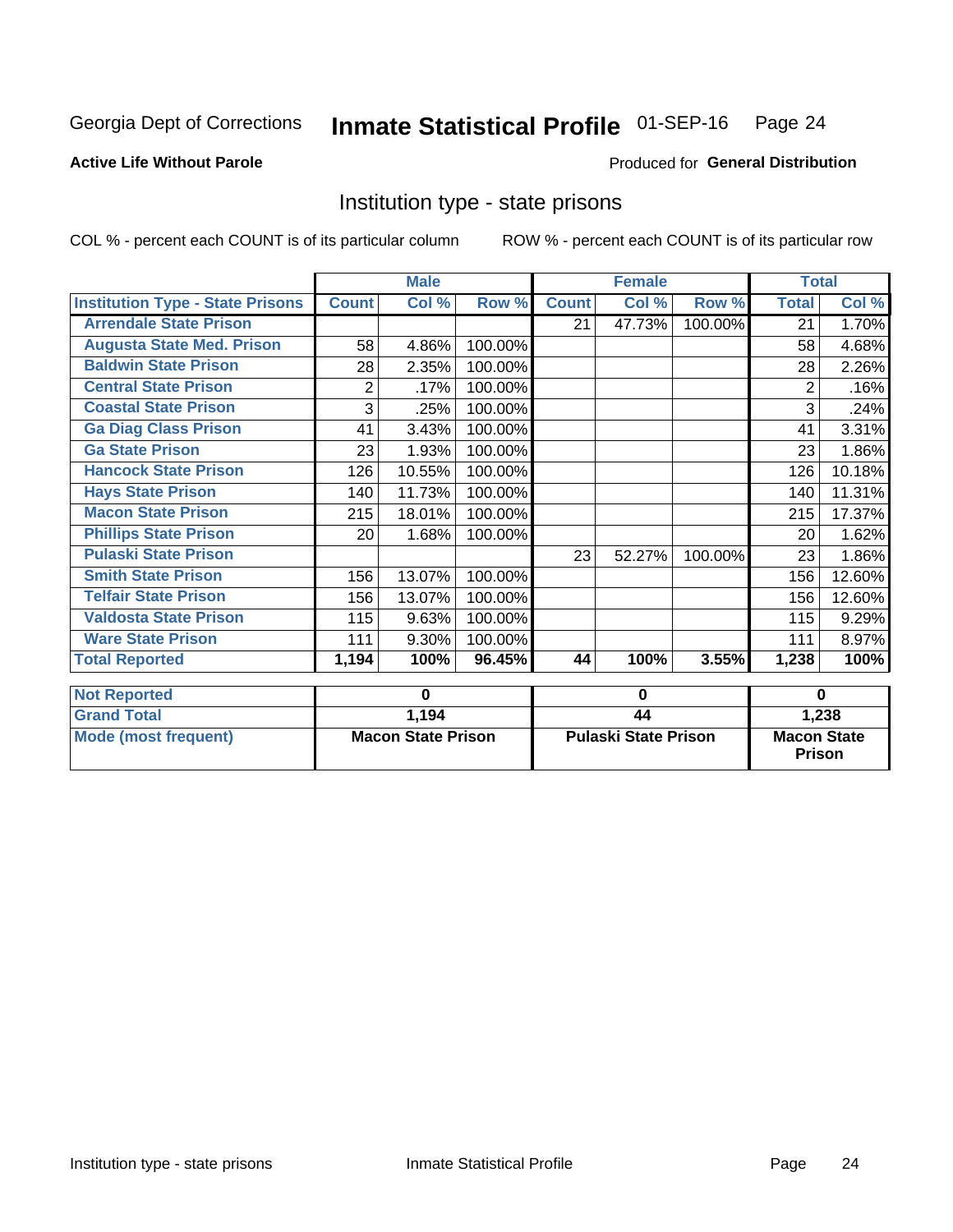## Inmate Statistical Profile 01-SEP-16 Page 25

**Active Life Without Parole** 

Produced for General Distribution

## Institution type - private prisons

COL % - percent each COUNT is of its particular column

|                                                 | <b>Male</b> |      |                    | <b>Female</b> | Total       |  |       |
|-------------------------------------------------|-------------|------|--------------------|---------------|-------------|--|-------|
| <b>Institution Type - Private Prisons Count</b> |             | Col% | <b>Row % Count</b> | Col %         | Row % Total |  | Col % |
| <b>Total Reported</b>                           |             |      |                    |               |             |  |       |

| <b>Reported</b><br><b>NOT</b><br>$\sim$            |  |  |
|----------------------------------------------------|--|--|
| $f$ $f \circ f \circ f$<br>$C = 1$<br><b>TULAI</b> |  |  |

| <b>Mo</b><br>frequent) | <b>Null</b> | <b>Null</b> | . . I *<br><b>IVUII</b> |
|------------------------|-------------|-------------|-------------------------|
|                        |             |             |                         |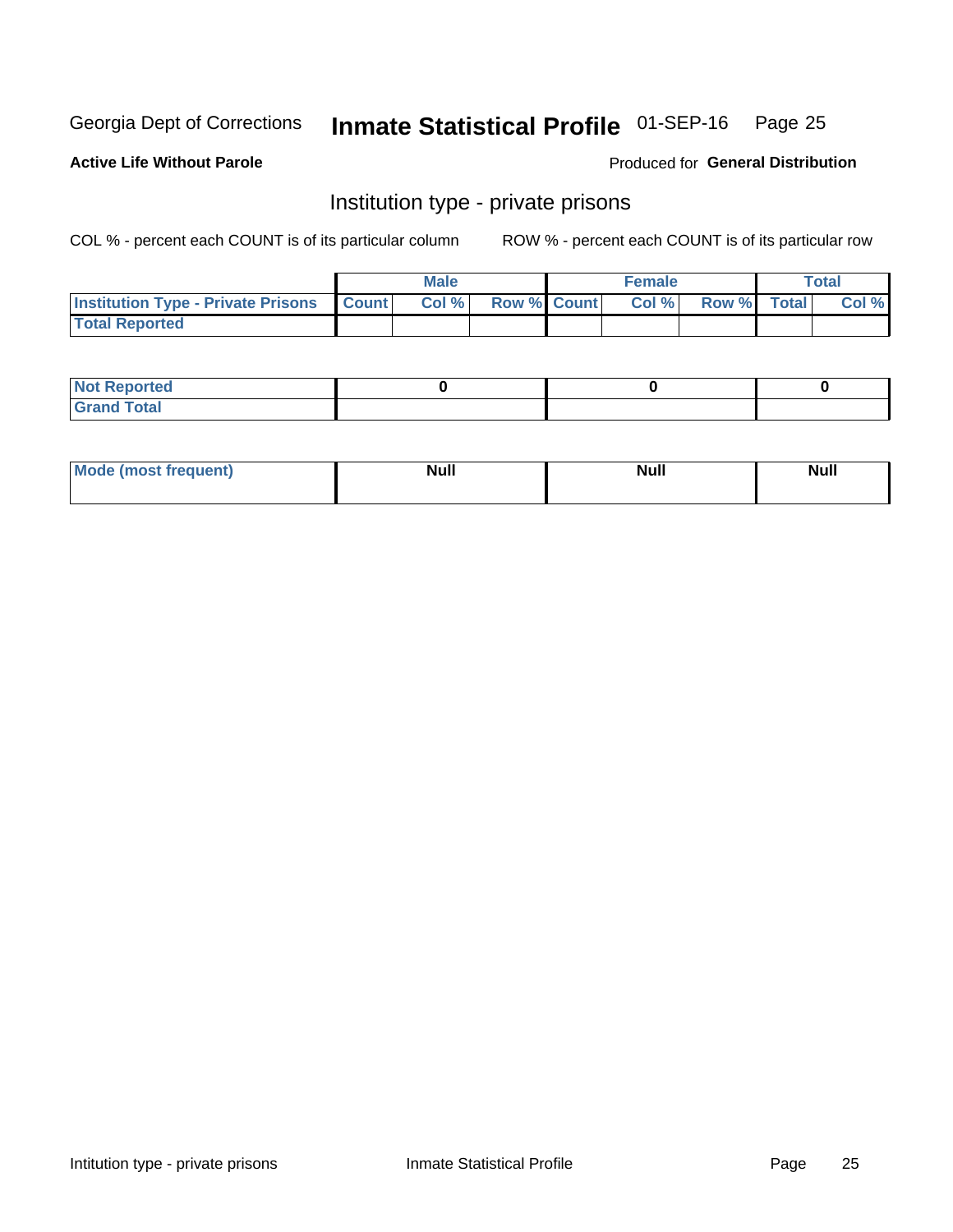#### Inmate Statistical Profile 01-SEP-16 Page 26

#### **Active Life Without Parole**

#### Produced for General Distribution

## Institution type - inmate boot camp

COL % - percent each COUNT is of its particular column

|                                      | <b>Male</b>  |       |               |              | <b>Female</b> | <b>Total</b> |  |       |
|--------------------------------------|--------------|-------|---------------|--------------|---------------|--------------|--|-------|
| <b>Institution Type - Boot Camps</b> | <b>Count</b> | Col % | <b>Row %I</b> | <b>Count</b> | Col %         | Row % Total  |  | Col % |
| <b>Total Rported</b>                 |              |       |               |              |               |              |  |       |

| <b>Not Reported</b>            |  |  |
|--------------------------------|--|--|
| <b>Total</b><br>C <sub>r</sub> |  |  |

| Mod<br>uamo | Nul.<br>$- - - - - -$ | <b>Null</b> | <br>uu.<br>------ |
|-------------|-----------------------|-------------|-------------------|
|             |                       |             |                   |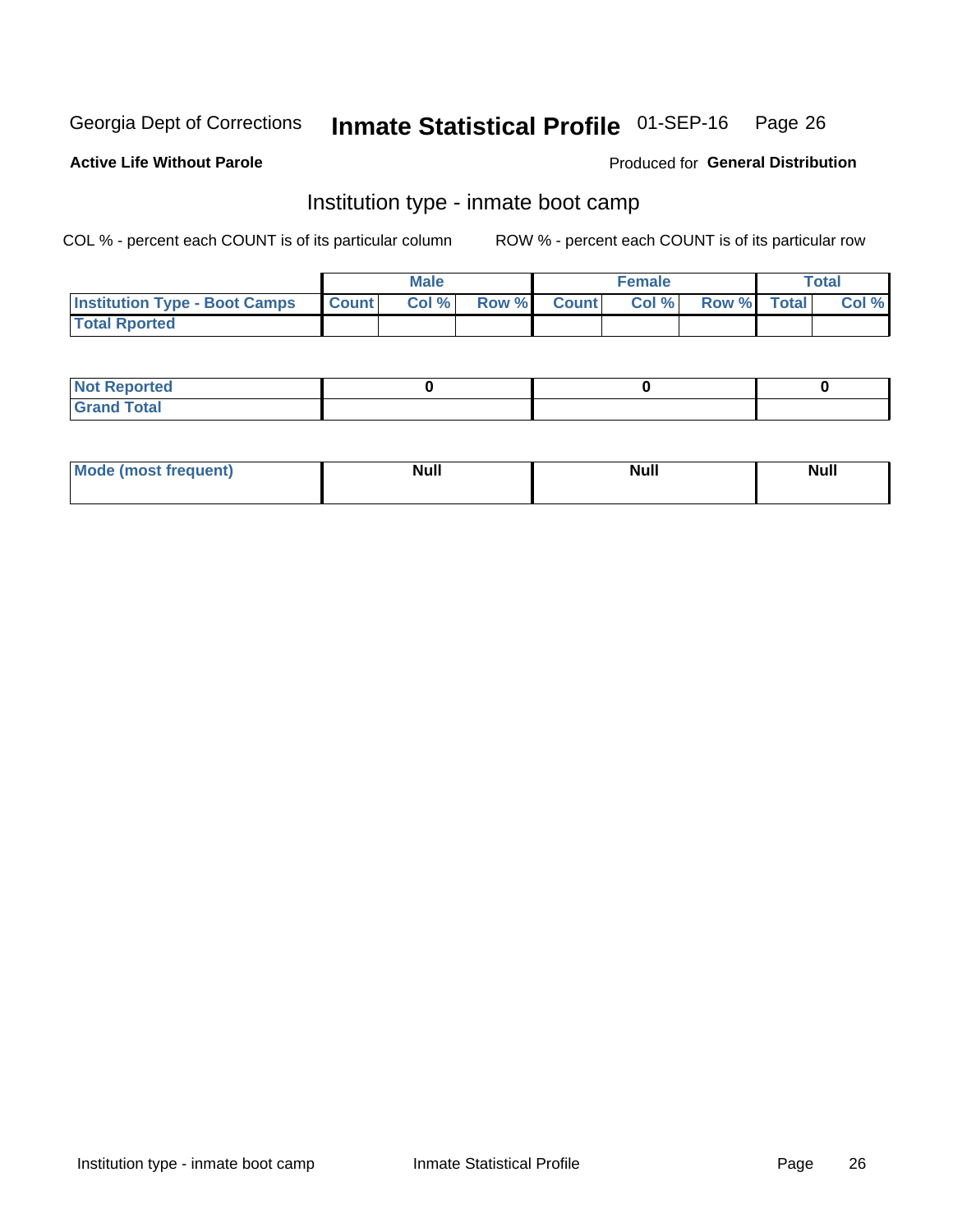#### Inmate Statistical Profile 01-SEP-16 Page 27

**Active Life Without Parole** 

Produced for General Distribution

## Number of disciplinary reports

COL % - percent each COUNT is of its particular column

|                                       | <b>Male</b>  |        |        | <b>Female</b> |        |       | <b>Total</b> |        |
|---------------------------------------|--------------|--------|--------|---------------|--------|-------|--------------|--------|
| <b>Number of Disciplinary Reports</b> | <b>Count</b> | Col %  |        | Row % Count   | Col %  | Row % | Total        | Col %  |
|                                       | 314          | 26.30% | 93.73% | 21            | 47.73% | 6.27% | 335          | 27.06% |
|                                       | 156          | 13.07% | 96.89% | 5             | 11.36% | 3.11% | 161          | 13.00% |
| $\mathbf{2}$                          | 124          | 10.39% | 94.66% | 7             | 15.91% | 5.34% | 131          | 10.58% |
| 3                                     | 86           | 7.20%  | 97.73% | 2             | 4.55%  | 2.27% | 88           | 7.11%  |
|                                       | 61           | 5.11%  | 96.83% | 2             | 4.55%  | 3.17% | 63           | 5.09%  |
| 5                                     | 55           | 4.61%  | 98.21% |               | 2.27%  | 1.79% | 56           | 4.52%  |
| <b>More Than 5</b>                    | 398          | 33.33% | 98.51% | 6             | 13.64% | 1.49% | 404          | 32.63% |
| <b>Total Reported</b>                 | 1,194        | 100%   | 96.45% | 44            | 100.0% | 3.55% | 1,238        | 100%   |

| NO<br>тео |      |    |       |
|-----------|------|----|-------|
| Гоtal     | ,194 | 44 | 238,، |

| Mean (average)       | 7.28 |  |
|----------------------|------|--|
| Median (middle)      |      |  |
| Mode (most frequent) |      |  |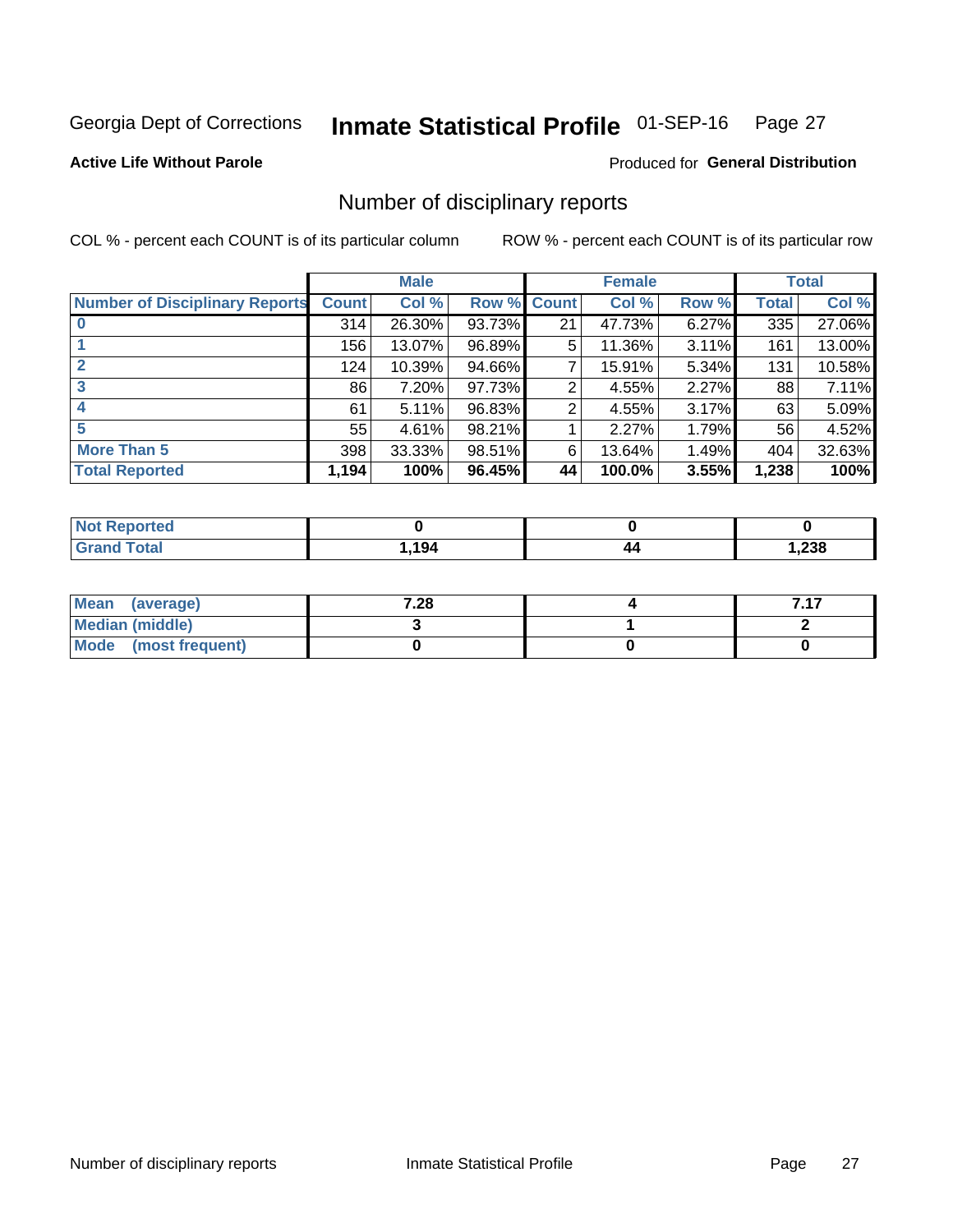## Inmate Statistical Profile 01-SEP-16 Page 28

#### **Active Life Without Parole**

#### **Produced for General Distribution**

## Number of transfers

COL % - percent each COUNT is of its particular column

|                            | <b>Male</b> |        | <b>Female</b> |                 |        | <b>Total</b> |       |        |
|----------------------------|-------------|--------|---------------|-----------------|--------|--------------|-------|--------|
| <b>Number of Transfers</b> | Count l     | Col %  | Row % Count   |                 | Col %  | Row %        | Total | Col %  |
|                            | 24          | 2.01%  | 77.42%        |                 | 15.91% | 22.58%       | 31    | 2.50%  |
|                            | 331         | 27.72% | 94.30%        | 20 <sub>1</sub> | 45.45% | 5.70%        | 351   | 28.35% |
| $\mathbf{2}$               | 161         | 13.48% | 95.27%        | 8               | 18.18% | 4.73%        | 169   | 13.65% |
| 3                          | 112         | 9.38%  | 97.39%        | 3               | 6.82%  | 2.61%        | 115   | 9.29%  |
|                            | 77          | 6.45%  | 98.72%        |                 | 2.27%  | 1.28%        | 78    | 6.30%  |
| 5                          | 65          | 5.44%  | 98.48%        |                 | 2.27%  | 1.52%        | 66    | 5.33%  |
| <b>More Than 5</b>         | 424         | 35.51% | 99.07%        | 4               | 9.09%  | 0.93%        | 428   | 34.57% |
| <b>Total Reported</b>      | 1,194       | 100%   | 96.45%        | 44              | 100%   | 3.55%        | 1,238 | 100%   |

| prted<br><b>NOT REDC</b> |     |    |        |
|--------------------------|-----|----|--------|
| <sup>-</sup> otal        | 194 | 44 | 238, ، |

| Mean (average)       | 5.81 | l.89 | 5.67 |
|----------------------|------|------|------|
| Median (middle)      |      |      |      |
| Mode (most frequent) |      |      |      |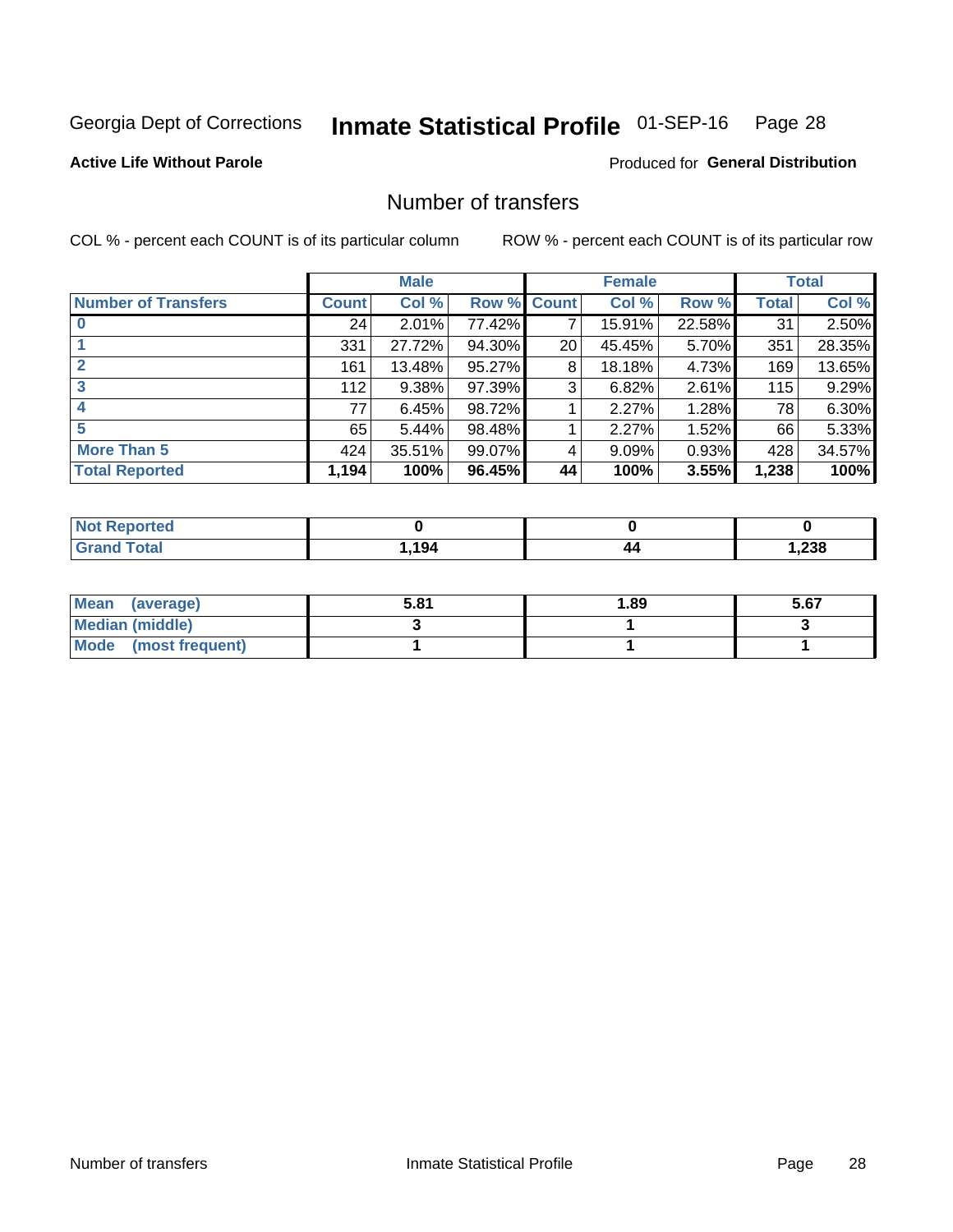## Inmate Statistical Profile 01-SEP-16 Page 29

**Active Life Without Parole** 

Produced for General Distribution

## Number of escapes

COL % - percent each COUNT is of its particular column

|                          |                   | <b>Male</b> |                    |    | <b>Female</b> |          |       | <b>Total</b> |
|--------------------------|-------------------|-------------|--------------------|----|---------------|----------|-------|--------------|
| <b>Number of Escapes</b> | <b>Count</b>      | Col%        | <b>Row % Count</b> |    | Col %         | Row %    | Total | Col %        |
|                          | ,190 <sup>1</sup> | $99.66\%$   | $96.43\%$          | 44 | 100.00%       | $3.57\%$ | 1,234 | 99.68%       |
|                          |                   | 0.17%       | 100.00%            |    |               |          |       | 0.16%        |
|                          |                   | 0.17%       | 100.00%            |    |               |          |       | 0.16%        |
| <b>Total Reported</b>    | $.194+$           | 100%        | 96.45%             | 44 | 100%          | 3.55%    | 1,238 | 100%         |

| <b>Not Reported</b> |      |    |        |
|---------------------|------|----|--------|
| <b>Grand Total</b>  | ,194 | 44 | 238, ا |

| Mean (average)       |  |  |
|----------------------|--|--|
| Median (middle)      |  |  |
| Mode (most frequent) |  |  |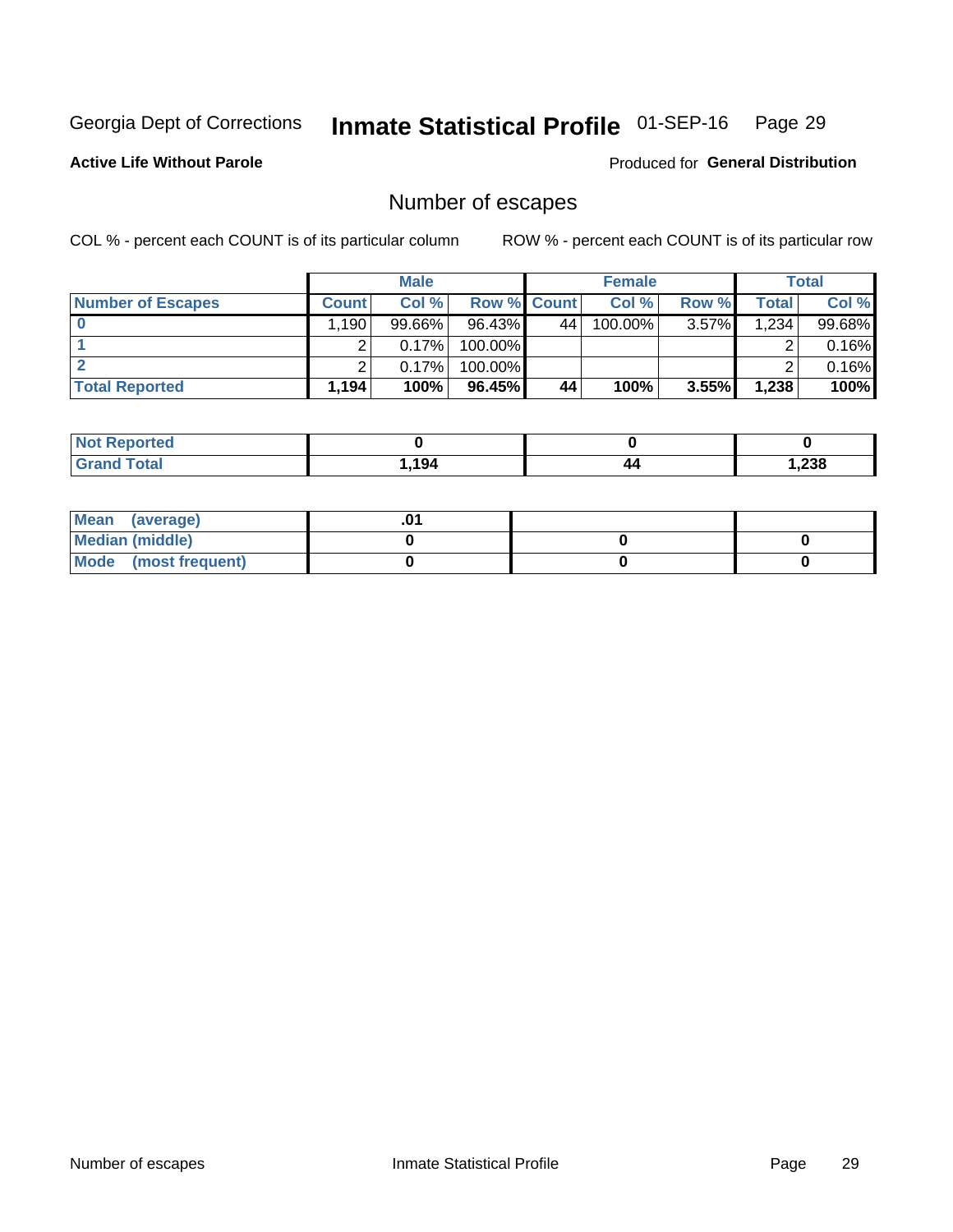#### **Active Life Without Parole**

### Produced for General Distribution

### Time served in current (or last) institution

COL % - percent each COUNT is of its particular column

|                            |              | <b>Male</b> |         |                | <b>Female</b> | <b>Total</b> |              |           |
|----------------------------|--------------|-------------|---------|----------------|---------------|--------------|--------------|-----------|
| <b>Time In Institution</b> | <b>Count</b> | Col %       | Row %   | <b>Count</b>   | Col %         | Row %        | <b>Total</b> | Col %     |
| 0 to 3 months              | 127          | 10.64%      | 94.78%  | 7              | 15.91%        | 5.22%        | 134          | 10.82%    |
| <b>3.01 to 6 months</b>    | 92           | 7.71%       | 93.88%  | 6              | 13.64%        | 6.12%        | 98           | 7.92%     |
| 6.01 to 9 months           | 97           | 8.12%       | 96.04%  | 4              | 9.09%         | 3.96%        | 101          | 8.16%     |
| 9.01 to 12 months          | 91           | 7.62%       | 97.85%  | $\overline{2}$ | 4.55%         | 2.15%        | 93           | 7.51%     |
| 12.01 to 18 months         | 102          | 8.54%       | 96.23%  | 4              | 9.09%         | 3.77%        | 106          | 8.56%     |
| <b>18.01 to 24 months</b>  | 103          | 8.63%       | 96.26%  | 4              | 9.09%         | 3.74%        | 107          | 8.64%     |
| $2.01$ to 3 years          | 145          | 12.14%      | 96.67%  | 5              | 11.36%        | 3.33%        | 150          | 12.12%    |
| $3.01$ to 4 years          | 135          | 11.31%      | 97.12%  | 4              | 9.09%         | 2.88%        | 139          | 11.23%    |
| 4.01 to 5 years            | 80           | 6.70%       | 100.00% |                |               |              | 80           | 6.46%     |
| 5.01 to 6 years            | 53           | 4.44%       | 88.33%  | 7              | 15.91%        | 11.67%       | 60           | 4.85%     |
| 6.01 to 7 years            | 41           | 3.43%       | 100.00% |                |               |              | 41           | 3.31%     |
| 7.01 to 8 years            | 34           | 2.85%       | 100.00% |                |               |              | 34           | 2.75%     |
| 8.01 to 9 years            | 22           | 1.84%       | 100.00% |                |               |              | 22           | 1.78%     |
| 9.01 to 10 years           | 12           | 1.01%       | 100.00% |                |               |              | 12           | 0.97%     |
| Over 10 years              | 60           | 5.03%       | 98.36%  | 1              | 2.27%         | 1.64%        | 61           | 4.93%     |
| <b>Total Reported</b>      | 1,194        | 100%        | 96.45%  | 44             | 100%          | 3.55%        | 1,238        | $100.0\%$ |

| <b>Not Reported</b>   |       |                     |        |
|-----------------------|-------|---------------------|--------|
| <b>Total</b><br>Grand | 1,194 | 44<br>$\sim$ $\sim$ | 238, ا |

| <b>Mean</b><br>(average) | 36 months | 26 months | 35 months |
|--------------------------|-----------|-----------|-----------|
| Median (middle)          | 23 months | 15 months | 23 months |
| Mode (most frequent)     | 0 months  | 3 months  | 1 months  |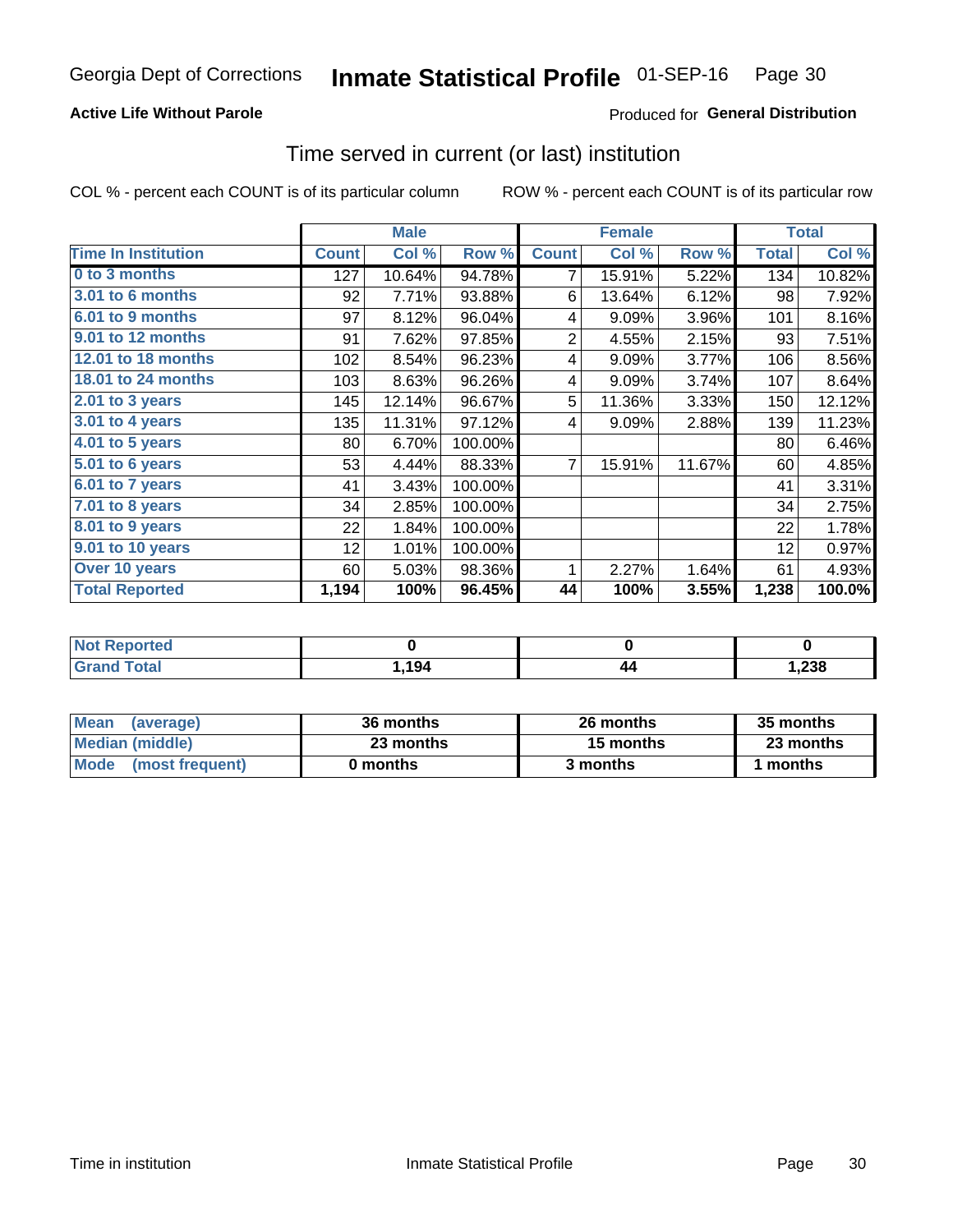#### Inmate Statistical Profile 01-SEP-16 Page 31

#### **Active Life Without Parole**

#### Produced for General Distribution

## Highest grade level attained

COL % - percent each COUNT is of its particular column

|                              |                          | <b>Male</b> |         |                 | <b>Female</b> |        |                  | <b>Total</b> |
|------------------------------|--------------------------|-------------|---------|-----------------|---------------|--------|------------------|--------------|
| <b>Grade Level</b>           | <b>Count</b>             | Col %       | Row %   | <b>Count</b>    | Col %         | Row %  | <b>Total</b>     | Col %        |
| No school at all             | $\overline{2}$           | 0.21%       | 100.00% |                 |               |        | $\overline{2}$   | 0.21%        |
| Grade 1                      | 1                        | 0.11%       | 100.00% |                 |               |        | 1                | 0.10%        |
| <b>Grade 2</b>               | 1                        | 0.11%       | 100.00% |                 |               |        | 1                | 0.10%        |
| Grade 3                      | $\overline{2}$           | 0.21%       | 100.00% |                 |               |        | $\overline{2}$   | 0.21%        |
| Grade 4                      | 3                        | 0.32%       | 100.00% |                 |               |        | 3                | 0.31%        |
| <b>Grade 5</b>               | 1                        | 0.11%       | 100.00% |                 |               |        | 1                | 0.10%        |
| <b>Grade 6</b>               | 9                        | 0.95%       | 100.00% |                 |               |        | 9                | 0.92%        |
| Grade 7                      | 36                       | 3.79%       | 100.00% |                 |               |        | 36               | 3.70%        |
| Grade 8                      | 70                       | 7.37%       | 100.00% |                 |               |        | 70               | 7.19%        |
| Grade 9                      | 127                      | 13.37%      | 97.69%  | 3               | 13.04%        | 2.31%  | 130              | 13.36%       |
| Grade 10                     | 181                      | 19.05%      | 96.79%  | 6               | 26.09%        | 3.21%  | 187              | 19.22%       |
| Grade 11                     | 156                      | 16.42%      | 98.73%  | $\overline{2}$  | 8.70%         | 1.27%  | 158              | 16.24%       |
| <b>Grade 12 or GED</b>       | 227                      | 23.89%      | 96.60%  | 8               | 34.78%        | 3.40%  | 235              | 24.15%       |
| Some tech school             | 13                       | 1.37%       | 92.86%  | 1               | 4.35%         | 7.14%  | 14               | 1.44%        |
| <b>Completed tech school</b> | 15                       | 1.58%       | 100.00% |                 |               |        | 15               | 1.54%        |
| College, 1 year              | 33                       | 3.47%       | 97.06%  | 1               | 4.35%         | 2.94%  | 34               | 3.49%        |
| College, 2 year              | 35                       | 3.68%       | 97.22%  | 1               | 4.35%         | 2.78%  | 36               | 3.70%        |
| College, 3 year              | 14                       | 1.47%       | 100.00% |                 |               |        | 14               | 1.44%        |
| <b>Bachelor's degree</b>     | 16                       | 1.68%       | 100.00% |                 |               |        | 16               | 1.64%        |
| <b>Master's degree</b>       | $\overline{\mathcal{A}}$ | 0.42%       | 100.00% |                 |               |        | 4                | 0.41%        |
| Ph.D. degree                 | 1                        | 0.11%       | 50.00%  | 1               | 4.35%         | 50.00% | $\overline{c}$   | 0.21%        |
| Law degree                   | 2                        | 0.21%       | 100.00% |                 |               |        | $\overline{2}$   | 0.21%        |
| <b>Medical degree</b>        | 1                        | 0.11%       | 100.00% |                 |               |        | 1                | 0.10%        |
| <b>Total Reported</b>        | 950                      | 100%        | 97.64%  | $\overline{23}$ | 100.0%        | 2.36%  | $\overline{973}$ | 100%         |

| teto. | 244 | ≛. | 265             |
|-------|-----|----|-----------------|
|       | 194 | 44 | ົດດດ<br>. . 23ō |

| <b>Mean</b><br>(average)       | 10.74           | 11.52           | 10.76             |
|--------------------------------|-----------------|-----------------|-------------------|
| Median (middle)                | Grade 11        | Grade 12 or GED | Grade 11          |
| <b>Mode</b><br>(most frequent) | Grade 12 or GED | Grade 12 or GED | I Grade 12 or GED |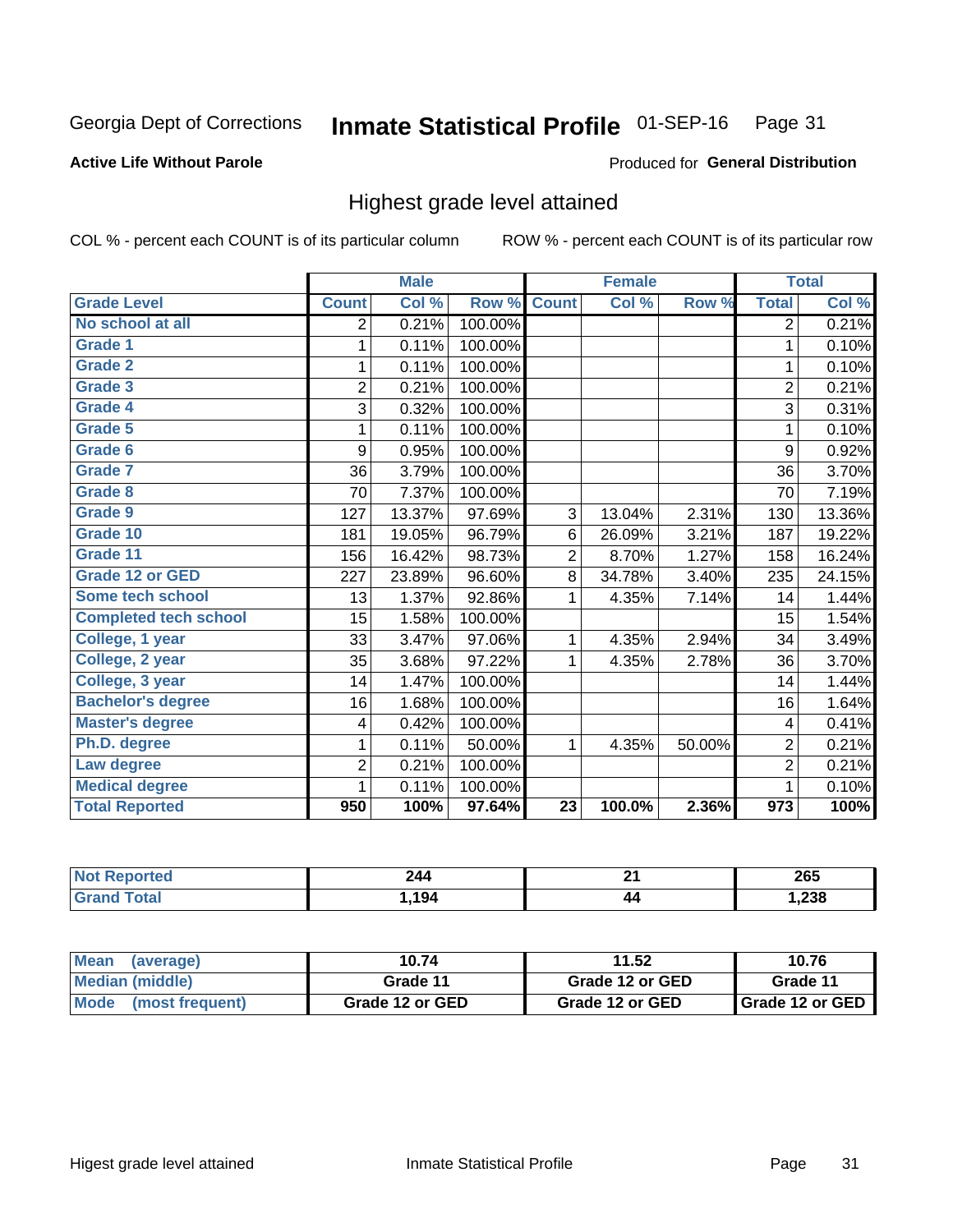#### Inmate Statistical Profile 01-SEP-16 Page 32

#### **Active Life Without Parole**

#### **Produced for General Distribution**

## Culture fair IQ scores

COL % - percent each COUNT is of its particular column

|                       |              | <b>Male</b> |                    |                | <b>Female</b> |          |              | <b>Total</b> |
|-----------------------|--------------|-------------|--------------------|----------------|---------------|----------|--------------|--------------|
| <b>IQ Scores</b>      | <b>Count</b> | Col %       | <b>Row % Count</b> |                | Col %         | Row %    | <b>Total</b> | Col %        |
| $60 - 69$             | 36           | 3.36%       | 100.00%            |                |               |          | 36           | 3.26%        |
| $70 - 79$             | 82           | 7.66%       | 97.62%             | $\overline{2}$ | 6.06%         | 2.38%    | 84           | 7.62%        |
| $80 - 89$             | 150          | 14.02%      | 96.15%             | 6              | 18.18%        | $3.85\%$ | 156          | 14.14%       |
| $90 - 99$             | 262          | 24.49%      | 95.62%             | 12             | 36.36%        | 4.38%    | 274          | 24.84%       |
| $100 - 109$           | 298          | 27.85%      | 98.03%             | 6              | 18.18%        | 1.97%    | 304          | 27.56%       |
| $110 - 119$           | 198          | 18.50%      | 98.51%             | 3              | 9.09%         | 1.49%    | 201          | 18.22%       |
| $120 - 129$           | 42           | 3.93%       | 93.33%             | 3              | 9.09%         | $6.67\%$ | 45           | 4.08%        |
| $130 - 139$           | 2            | 0.19%       | 66.67%             | 1              | 3.03%         | 33.33%   | 3            | 0.27%        |
| <b>Total Reported</b> | 1,070        | 100%        | 97.01%             | 33             | 100%          | 2.99%    | 1,103        | 100%         |

| <b>Not Reported</b>  | 114   |    | 121   |
|----------------------|-------|----|-------|
| Not Valid (under 60) | 10    |    | 14    |
| <b>Grand Total</b>   | 1,194 | 44 | 1,238 |

| Mean<br>(average)    | 98  | 100 | 98  |
|----------------------|-----|-----|-----|
| Median (middle)      | 100 | 96  | 100 |
| Mode (most frequent) | 99  | 102 | 99  |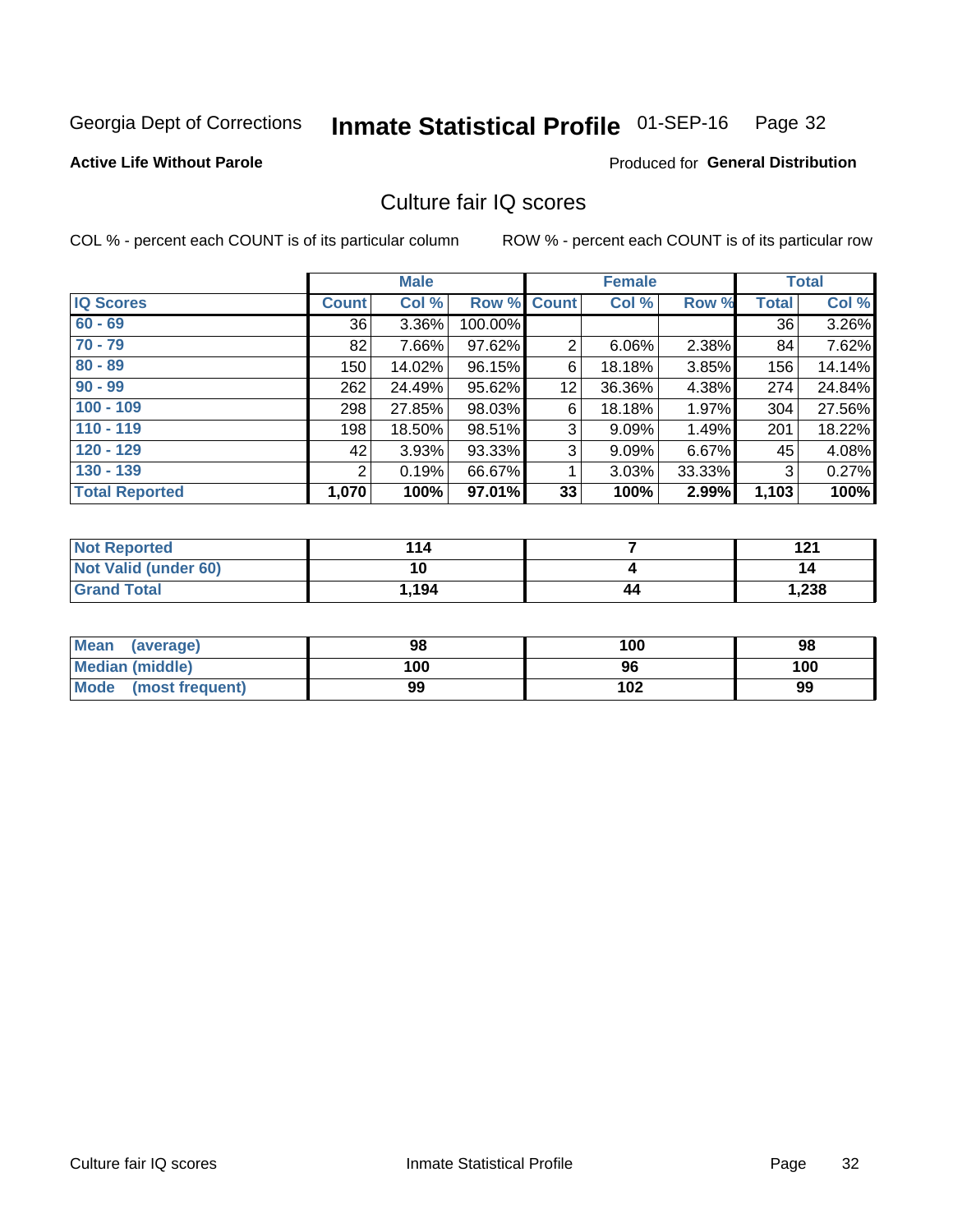## Inmate Statistical Profile 01-SEP-16 Page 33

#### **Active Life Without Parole**

### Produced for General Distribution

## Wide Range Achievement Test (WRAT) reading score

COL % - percent each COUNT is of its particular column

|                           |                 | <b>Male</b> |         |                | <b>Female</b>             |       |              | <b>Total</b> |
|---------------------------|-----------------|-------------|---------|----------------|---------------------------|-------|--------------|--------------|
| <b>WRAT Reading Score</b> | <b>Count</b>    | Col %       | Row %   | <b>Count</b>   | $\overline{\text{Col}}$ % | Row % | <b>Total</b> | Col %        |
| 0.1 to 0.9                | 23              | 2.10%       | 100.00% |                |                           |       | 23           | 2.04%        |
| 1.0 to 1.9                | 17              | 1.56%       | 100.00% |                |                           |       | 17           | 1.50%        |
| 2.0 to 2.9                | 39              | 3.57%       | 95.12%  | $\overline{2}$ | 5.41%                     | 4.88% | 41           | 3.63%        |
| 3.0 to 3.9                | 72              | 6.59%       | 96.00%  | 3              | 8.11%                     | 4.00% | 75           | 6.64%        |
| 4.0 to 4.9                | 85              | 7.78%       | 96.59%  | 3              | 8.11%                     | 3.41% | 88           | 7.79%        |
| 5.0 to 5.9                | 101             | 9.24%       | 98.06%  | $\overline{2}$ | 5.41%                     | 1.94% | 103          | 9.12%        |
| 6.0 to 6.9                | 96              | 8.78%       | 97.96%  | $\overline{2}$ | 5.41%                     | 2.04% | 98           | 8.67%        |
| 7.0 to 7.9                | 30 <sup>1</sup> | 2.74%       | 100.00% |                |                           |       | 30           | 2.65%        |
| 8.0 to 8.9                | 82              | 7.50%       | 97.62%  | $\overline{2}$ | 5.41%                     | 2.38% | 84           | 7.43%        |
| 9.0 to 9.9                | 69              | 6.31%       | 97.18%  | $\overline{2}$ | 5.41%                     | 2.82% | 71           | 6.28%        |
| 10.0 to 10.9              | 59              | 5.40%       | 98.33%  | 1              | 2.70%                     | 1.67% | 60           | 5.31%        |
| 11.0 to 11.9              | 110             | 10.06%      | 94.83%  | 6              | 16.22%                    | 5.17% | 116          | 10.27%       |
| 12.0 to 12.9              | 256             | 23.42%      | 95.88%  | 11             | 29.73%                    | 4.12% | 267          | 23.63%       |
| 13                        | 54              | 4.94%       | 94.74%  | 3              | 8.11%                     | 5.26% | 57           | 5.04%        |
| <b>Total Reported</b>     | 1,093           | 100%        | 96.73%  | 37             | 100.0%                    | 3.27% | 1,130        | 100%         |
|                           |                 |             |         |                |                           |       |              |              |

| <b>Not Reported</b>   | 101  |    | 108   |
|-----------------------|------|----|-------|
| <b>Total</b><br>Grand | .194 | 44 | 1,238 |

| <b>Mean</b><br>(average) | 8.56       | 9.41        | 8.59 |
|--------------------------|------------|-------------|------|
| Median (middle)          | י ה<br>J.Z | 11 J<br>1.Z | 9.2  |
| Mode<br>(most frequent)  | 12.9       | 12.9        | 12.9 |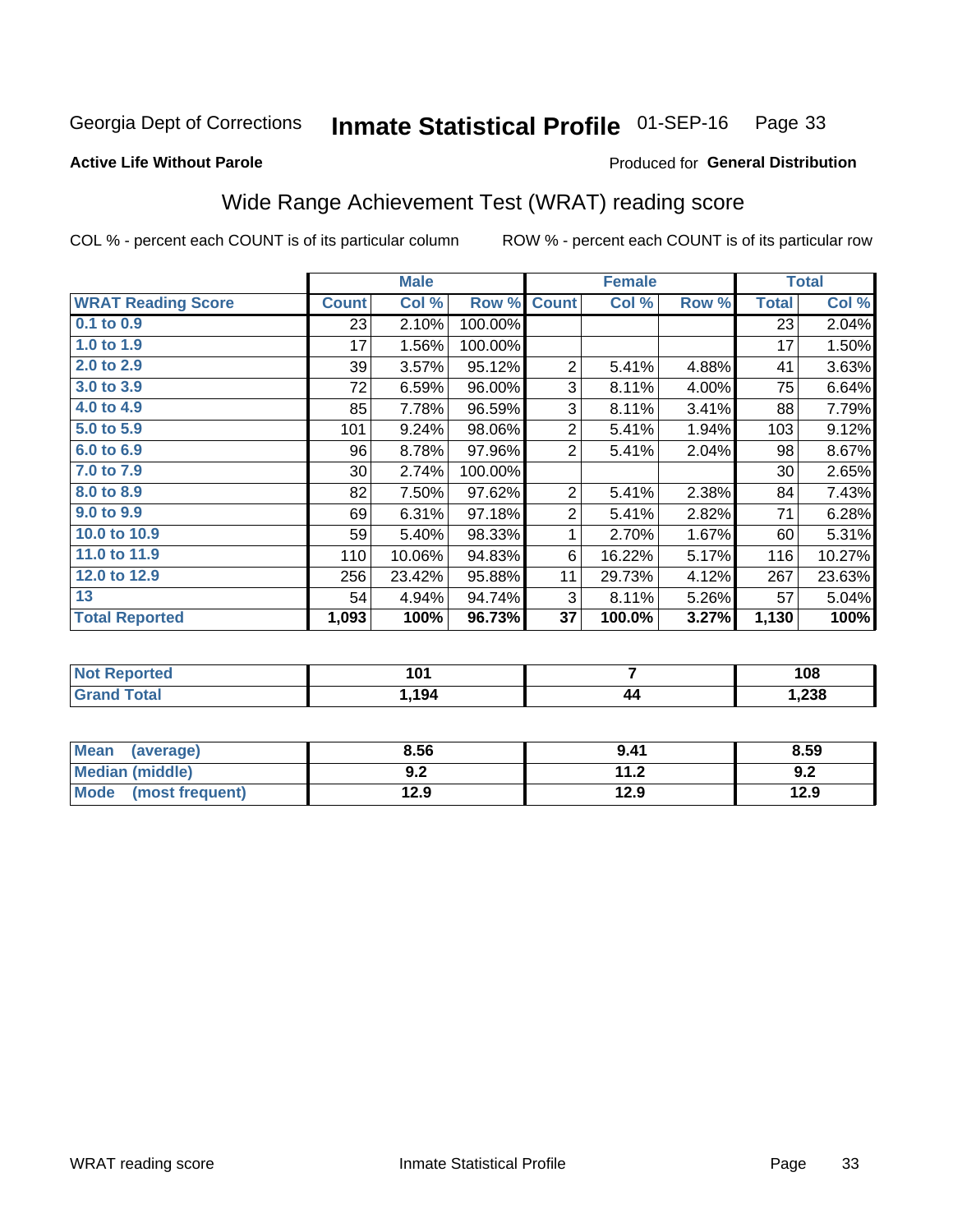#### Inmate Statistical Profile 01-SEP-16 Page 34

Produced for General Distribution

#### **Active Life Without Parole**

## Wide Range Achievement Test (WRAT) math score

COL % - percent each COUNT is of its particular column

|                              |              | <b>Male</b> |         |                 | <b>Female</b> |        |              | <b>Total</b> |
|------------------------------|--------------|-------------|---------|-----------------|---------------|--------|--------------|--------------|
| <b>WRAT Mathematic Score</b> | <b>Count</b> | Col %       | Row %   | <b>Count</b>    | Col %         | Row %  | <b>Total</b> | Col %        |
| 0.1 to 0.9                   | 2            | 0.18%       | 100.00% |                 |               |        | 2            | 0.18%        |
| 1.0 to 1.9                   | 8            | 0.73%       | 100.00% |                 |               |        | 8            | 0.71%        |
| 2.0 to 2.9                   | 24           | 2.20%       | 96.00%  | 1               | 2.70%         | 4.00%  | 25           | 2.21%        |
| 3.0 to 3.9                   | 62           | 5.67%       | 96.88%  | $\overline{2}$  | 5.41%         | 3.13%  | 64           | 5.66%        |
| 4.0 to 4.9                   | 116          | 10.61%      | 96.67%  | 4               | 10.81%        | 3.33%  | 120          | 10.62%       |
| 5.0 to 5.9                   | 151          | 13.82%      | 98.69%  | $\overline{2}$  | 5.41%         | 1.31%  | 153          | 13.54%       |
| 6.0 to 6.9                   | 243          | 22.23%      | 97.59%  | 6               | 16.22%        | 2.41%  | 249          | 22.04%       |
| 7.0 to 7.9                   | 114          | 10.43%      | 97.44%  | 3               | 8.11%         | 2.56%  | 117          | 10.35%       |
| 8.0 to 8.9                   | 105          | 9.61%       | 97.22%  | 3               | 8.11%         | 2.78%  | 108          | 9.56%        |
| 9.0 to 9.9                   | 86           | 7.87%       | 95.56%  | 4               | 10.81%        | 4.44%  | 90           | 7.96%        |
| 10.0 to 10.9                 | 26           | 2.38%       | 100.00% |                 |               |        | 26           | 2.30%        |
| 11.0 to 11.9                 | 35           | 3.20%       | 97.22%  | 1               | 2.70%         | 2.78%  | 36           | 3.19%        |
| 12.0 to 12.9                 | 114          | 10.43%      | 91.94%  | 10 <sup>1</sup> | 27.03%        | 8.06%  | 124          | 10.97%       |
| 13                           | 7            | 0.64%       | 87.50%  | 1               | 2.70%         | 12.50% | 8            | 0.71%        |
| <b>Total Reported</b>        | 1,093        | 100%        | 96.73%  | 37              | 100.0%        | 3.27%  | 1,130        | 100%         |

| <b>Not Reported</b>                           | 101  |    | 108    |
|-----------------------------------------------|------|----|--------|
| $T \cap f \cap T$<br>υιαι<br>$\mathsf{v}$ and | .194 | 44 | 238, ا |

| <b>Mean</b><br>(average) | 7.33 | 8.49 | 7.36 |
|--------------------------|------|------|------|
| Median (middle)          | 6.9  |      | 6.9  |
| Mode<br>(most frequent)  | l2.9 | 12.9 | 12.9 |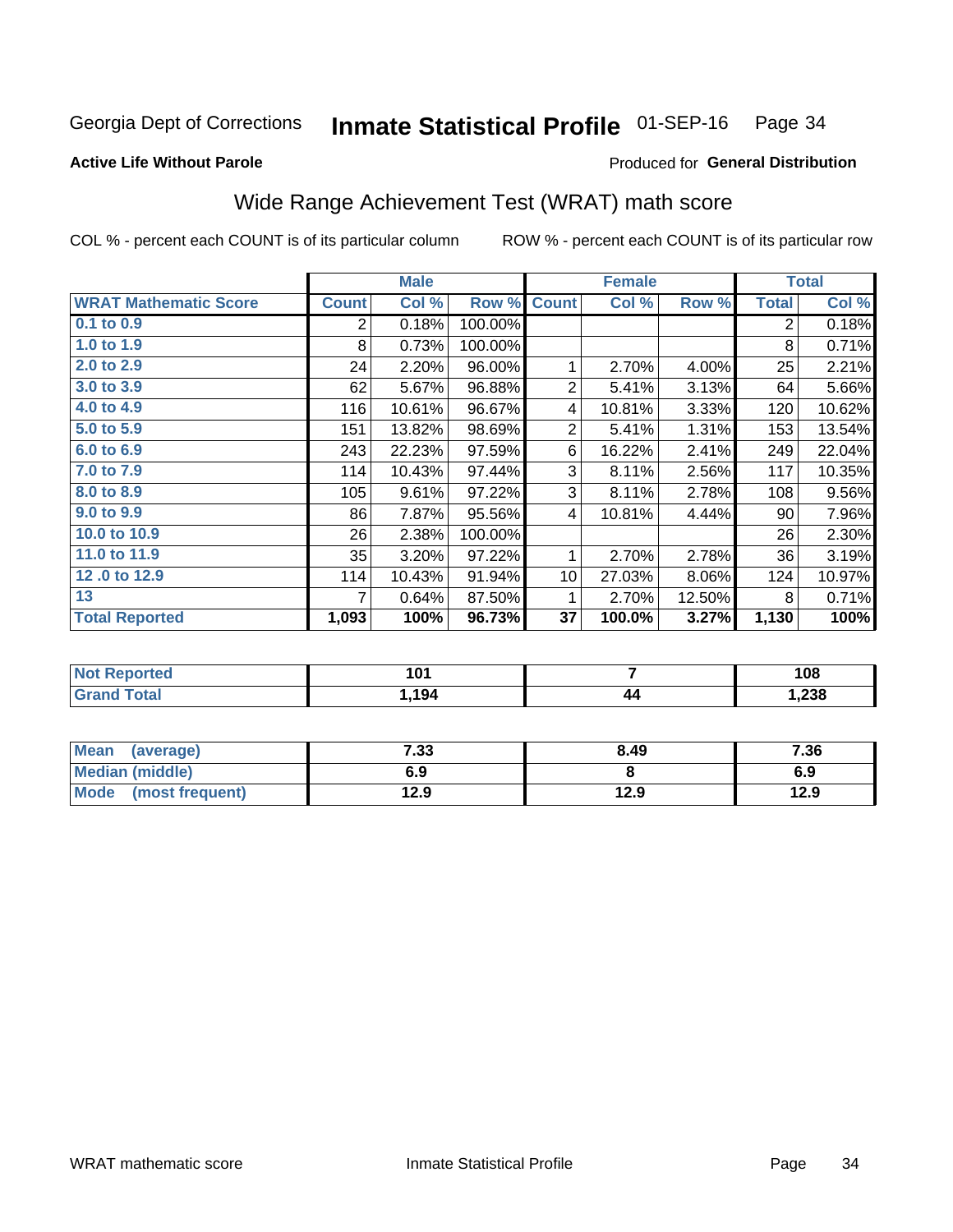#### **Inmate Statistical Profile 01-SEP-16** Page 35

#### **Active Life Without Parole**

#### Produced for General Distribution

## Wide Range Achievement Test (WRAT) spelling score

COL % - percent each COUNT is of its particular column

|                            |              | <b>Male</b> |         |                | <b>Female</b> |       |              | <b>Total</b> |
|----------------------------|--------------|-------------|---------|----------------|---------------|-------|--------------|--------------|
| <b>WRAT Spelling Score</b> | <b>Count</b> | Col %       | Row %   | <b>Count</b>   | Col %         | Row % | <b>Total</b> | Col %        |
| 0.1 to 0.9                 | 17           | 1.56%       | 100.00% |                |               |       | 17           | 1.51%        |
| 1.0 to 1.9                 | $30$         | 2.75%       | 100.00% |                |               |       | 30           | 2.66%        |
| 2.0 to 2.9                 | 51           | 4.67%       | 96.23%  | $\overline{2}$ | 5.41%         | 3.77% | 53           | 4.70%        |
| 3.0 to 3.9                 | 67           | 6.14%       | 97.10%  | $\overline{2}$ | 5.41%         | 2.90% | 69           | 6.12%        |
| 4.0 to 4.9                 | 69           | 6.32%       | 98.57%  | 1              | 2.70%         | 1.43% | 70           | 6.21%        |
| 5.0 to 5.9                 | 125          | 11.46%      | 99.21%  | 1              | 2.70%         | 0.79% | 126          | 11.17%       |
| 6.0 to 6.9                 | 102          | 9.35%       | 99.03%  | 1              | 2.70%         | 0.97% | 103          | 9.13%        |
| 7.0 to 7.9                 | 97           | 8.89%       | 97.00%  | 3              | 8.11%         | 3.00% | 100          | 8.87%        |
| 8.0 to 8.9                 | 93           | 8.52%       | 96.88%  | 3              | 8.11%         | 3.13% | 96           | 8.51%        |
| 9.0 to 9.9                 | 61           | 5.59%       | 100.00% |                |               |       | 61           | 5.41%        |
| 10.0 to 10.9               | 54           | 4.95%       | 100.00% |                |               |       | 54           | 4.79%        |
| 11.0 to 11.9               | 76           | 6.97%       | 95.00%  | 4              | 10.81%        | 5.00% | 80           | 7.09%        |
| 12.0 to 12.9               | 221          | 20.26%      | 92.08%  | 19             | 51.35%        | 7.92% | 240          | 21.28%       |
| 13                         | 28           | 2.57%       | 96.55%  | 1              | 2.70%         | 3.45% | 29           | 2.57%        |
| <b>Total Reported</b>      | 1,091        | 100%        | 96.72%  | 37             | 100%          | 3.28% | 1,128        | 100.0%       |
|                            |              |             |         |                |               |       |              |              |

| <b>Not Reported</b>          | 103  |    | 110   |
|------------------------------|------|----|-------|
| <b>Total</b><br><b>Grand</b> | .194 | 44 | 1,238 |

| Mean (average)         | 8.05      | 10.20 | 8.12 |
|------------------------|-----------|-------|------|
| <b>Median (middle)</b> | 70<br>. о | 12.3  | 7.a  |
| Mode (most frequent)   | 12.9      | 12.9  | 12.9 |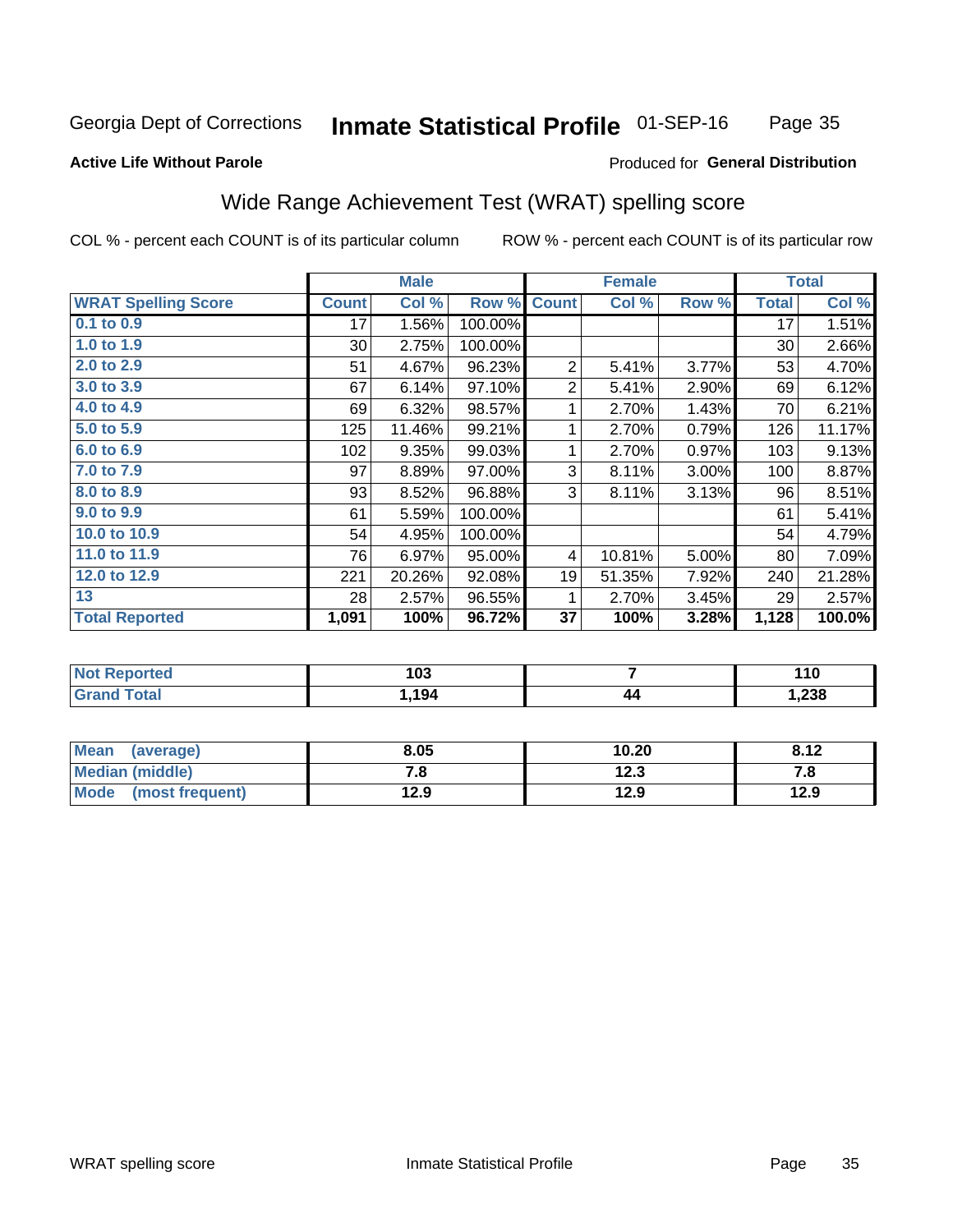## Inmate Statistical Profile 01-SEP-16 Page 36

#### **Active Life Without Parole**

#### Produced for General Distribution

## Current / last mental health treatment level

COL % - percent each COUNT is of its particular column

|                                    |              | <b>Male</b> |         |              | <b>Female</b> |        |              | <b>Total</b> |
|------------------------------------|--------------|-------------|---------|--------------|---------------|--------|--------------|--------------|
| <b>Mental Health Treatment Lev</b> | <b>Count</b> | Col %       | Row %   | <b>Count</b> | Col %         | Row %  | <b>Total</b> | Col %        |
| 1 No problem at current time       | 234          | 44.07%      | 97.10%  | 7            | 19.44%        | 2.90%  | 241          | 42.50%       |
| 2 Receiving outpatient             | 220          | 41.43%      | 89.43%  | 26           | 72.22%        | 10.57% | 246          | 43.39%       |
| <b>Treatment</b>                   |              |             |         |              |               |        |              |              |
| 3 Inpatient, moderate              | 64           | 12.05%      | 95.52%  | 3            | 8.33%         | 4.48%  | 67           | 11.82%       |
| <b>Treatment</b>                   |              |             |         |              |               |        |              |              |
| 4 Inpatient, intensive             | 12           | 2.26%       | 100.00% |              |               |        | 12           | 2.12%        |
| Treatment                          |              |             |         |              |               |        |              |              |
| <b>5 Undergoing crisis</b>         |              | 0.19%       | 100.00% |              |               |        |              | 0.18%        |
| <b>stabilization</b>               |              |             |         |              |               |        |              |              |
| <b>Total Evaluated</b>             | 531          | 100%        | 93.65%  | 36           | 100%          | 6.35%  | 567          | 100.0%       |

| Never had MH<br>evaluation | 663        | ~-<br>v, . |
|----------------------------|------------|------------|
| <b>otal</b>                | 10/<br>רשו | ,238       |

| <b>Median (middle)</b>  | <b>Receiving outpatient</b><br>treatment | <b>Receiving outpatient</b><br>treatment | <b>Receiving</b><br>outpatient<br>treatment |  |
|-------------------------|------------------------------------------|------------------------------------------|---------------------------------------------|--|
| Mode<br>(most frequent) | No problem at current time               | <b>Receiving outpatient</b><br>treatment | <b>Receiving</b><br>outpatient<br>treatment |  |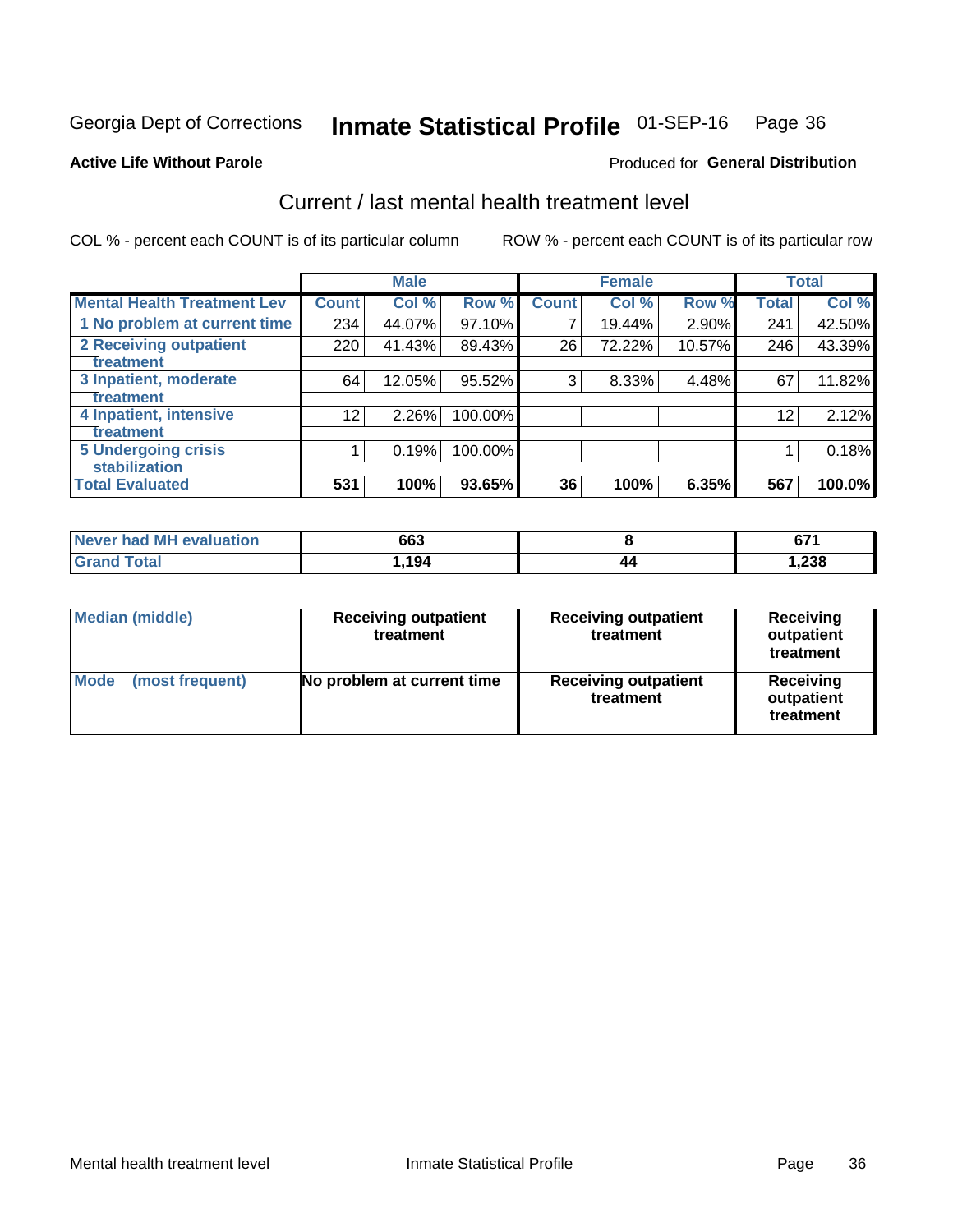#### **Inmate Statistical Profile 01-SEP-16** Page 37

#### **Active Life Without Parole**

#### Produced for General Distribution

## PULHESDWIT medical scale - 'P' overall condition ('P'hysical)

COL % - percent each COUNT is of its particular column

|                                  | <b>Male</b> |    |                                                                 |               | <b>Total</b>                     |
|----------------------------------|-------------|----|-----------------------------------------------------------------|---------------|----------------------------------|
| <b>Count</b>                     | Col %       |    | Col %                                                           | <b>Total</b>  | Col %                            |
| 803                              | 73.60%      | 23 | 52.27%                                                          | 826           | 72.78%                           |
| 263                              | 24.11%      | 21 | 47.73%                                                          | 284           | 25.02%                           |
|                                  |             |    |                                                                 |               |                                  |
| 24                               | 2.20%       |    |                                                                 | 24            | 2.11%                            |
|                                  |             |    |                                                                 |               |                                  |
| 4 Significant problems requiring | 0.09%       |    |                                                                 |               | 0.09%                            |
|                                  |             |    |                                                                 |               |                                  |
| 1,091                            | 100%        | 44 | 100%                                                            | 1,135         | 100%                             |
|                                  |             |    | Row % Count<br>97.22%<br>92.61%<br>100.00%<br>100.00%<br>96.12% | <b>Female</b> | Row %<br>2.78%<br>7.39%<br>3.88% |

| τeα   | 40C<br>ט ש |    | ,<br>103 |
|-------|------------|----|----------|
| _____ | 194        | 44 | ,238     |

| <b>Mode</b> | (most frequent) | 1 No medical illness | 1 No medical illness | 1 No medical<br>illness |
|-------------|-----------------|----------------------|----------------------|-------------------------|
|-------------|-----------------|----------------------|----------------------|-------------------------|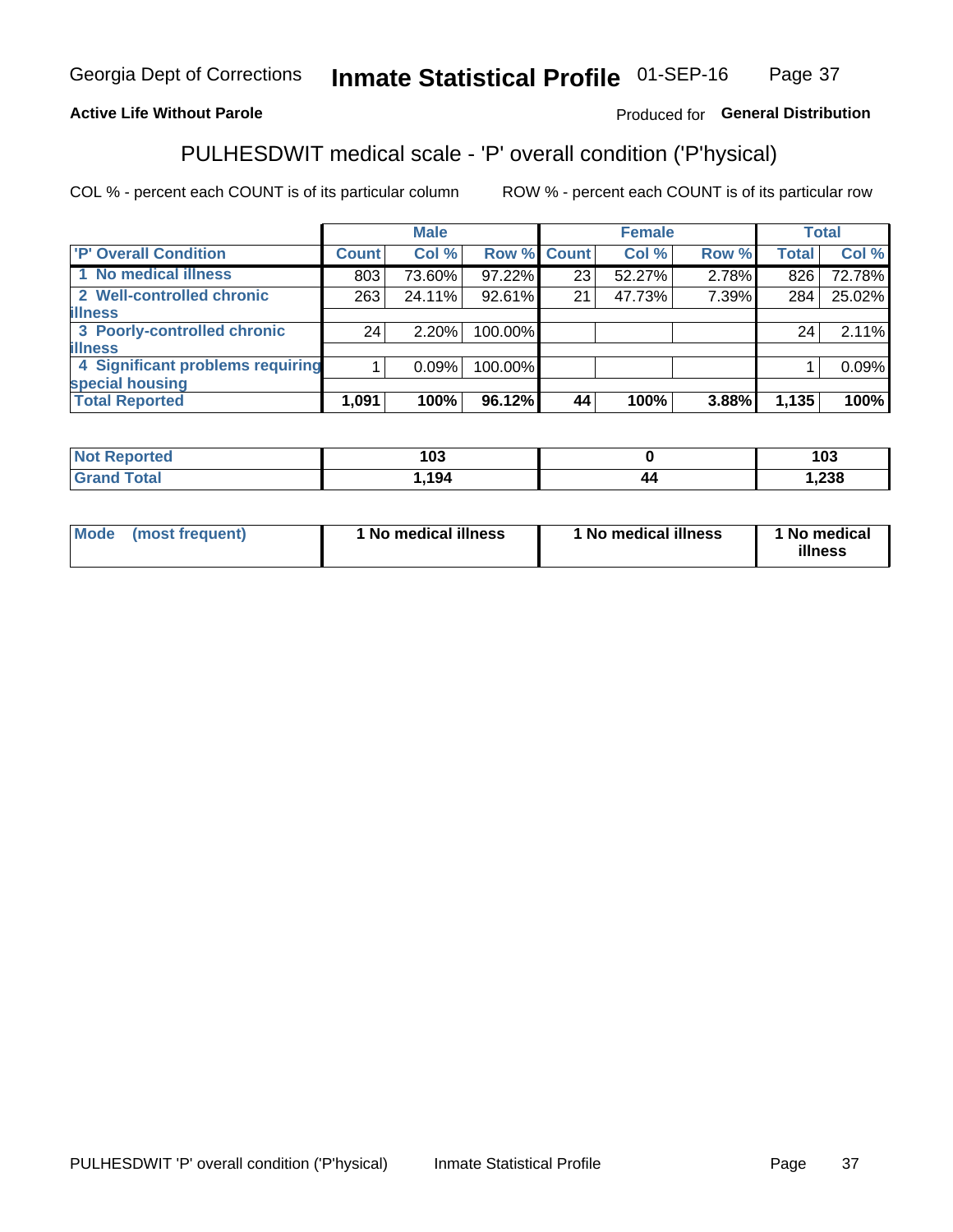#### **Active Life Without Parole**

#### Produced for General Distribution

## PULHESDWIT medical scale - 'U' upper body

COL % - percent each COUNT is of its particular column

|                              |              | <b>Male</b> |         |              | <b>Female</b> |       |              | <b>Total</b> |
|------------------------------|--------------|-------------|---------|--------------|---------------|-------|--------------|--------------|
| <b>U' Upper Body</b>         | <b>Count</b> | Col %       | Row %   | <b>Count</b> | Col %         | Row % | <b>Total</b> | Col %        |
| 1 Upper bones, joints,       | 1,032        | 94.68%      | 96.27%  | 40           | 90.91%        | 3.73% | 1,072        | 94.53%       |
| muscles all OK               |              |             |         |              |               |       |              |              |
| 2 One or both arms minimally | 48           | 4.40%       | 92.31%  | 4            | 9.09%         | 7.69% | 52           | 4.59%        |
| limited                      |              |             |         |              |               |       |              |              |
| 3 One or both arms           | 7            | 0.64%       | 100.00% |              |               |       |              | 0.62%        |
| <b>moderately limited</b>    |              |             |         |              |               |       |              |              |
| 4 One arm disabled,          | 2            | 0.18%       | 100.00% |              |               |       | 2            | 0.18%        |
| paralyzed, or amputated      |              |             |         |              |               |       |              |              |
| 5 Both arms disabled,        |              | 0.09%       | 100.00% |              |               |       |              | 0.09%        |
| paralyzed, or amputated      |              |             |         |              |               |       |              |              |
| <b>Total Reported</b>        | 1,090        | 100%        | 96.12%  | 44           | 100%          | 3.88% | 1,134        | 100.0%       |

| <b>Not Reported</b> | 104   |    | 104   |
|---------------------|-------|----|-------|
| <b>Grand Total</b>  | 1,194 | 40 | 238،، |

| Mode (most frequent) | 1 Upper bones, joints,<br>muscles all OK | 1 Upper bones, joints,<br>muscles all OK | 1 Upper bones,<br>joints, muscles all<br>ΟK |
|----------------------|------------------------------------------|------------------------------------------|---------------------------------------------|
|----------------------|------------------------------------------|------------------------------------------|---------------------------------------------|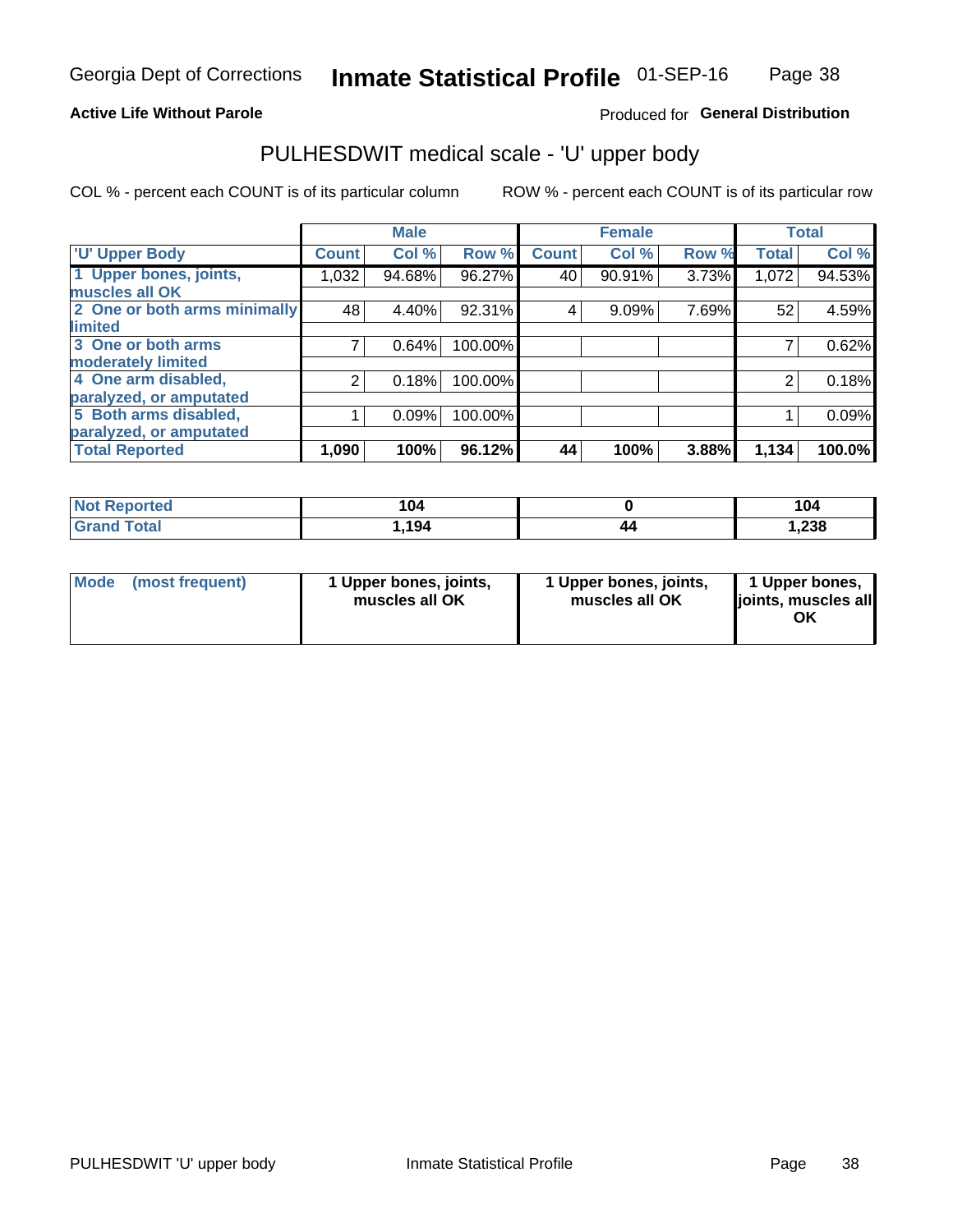#### **Active Life Without Parole**

### Produced for General Distribution

## PULHESDWIT medical scale - 'L' lower body

COL % - percent each COUNT is of its particular column

|                                | <b>Male</b>  |        | <b>Female</b> |              |        | <b>Total</b> |                 |        |
|--------------------------------|--------------|--------|---------------|--------------|--------|--------------|-----------------|--------|
| 'L' Lower Body                 | <b>Count</b> | Col %  | Row %         | <b>Count</b> | Col %  | Row %        | <b>Total</b>    | Col %  |
| 1 Lower bones, joints,         | 957          | 87.88% | 96.08%        | 39           | 88.64% | 3.92%        | 996             | 87.91% |
| muscles all OK                 |              |        |               |              |        |              |                 |        |
| 2 One or both legs minimally   | 115          | 10.56% | 95.83%        | 5            | 11.36% | 4.17%        | 120             | 10.59% |
| limited                        |              |        |               |              |        |              |                 |        |
| 3 One or both legs             | 13           | 1.19%  | 100.00%       |              |        |              | 13 <sub>1</sub> | 1.15%  |
| moderately limited             |              |        |               |              |        |              |                 |        |
| 4 One leg disabled, paralyzed, | 4            | 0.37%  | 100.00%       |              |        |              | 4               | 0.35%  |
| or amputated                   |              |        |               |              |        |              |                 |        |
| <b>Total Reported</b>          | 1,089        | 100%   | 96.12%        | 44           | 100%   | 3.88%        | 1,133           | 100%   |

| <b>Not Reported</b> | 1 N F<br>ט ו |    | 105    |
|---------------------|--------------|----|--------|
| <b>Grand Total</b>  | 1,194        | 44 | 238. ا |

| Mode | (most frequent) | 1 Lower bones, joints,<br>muscles all OK | 1 Lower bones, joints,<br>muscles all OK | 1 Lower bones,<br>ljoints, muscles all<br>ΟK |
|------|-----------------|------------------------------------------|------------------------------------------|----------------------------------------------|
|------|-----------------|------------------------------------------|------------------------------------------|----------------------------------------------|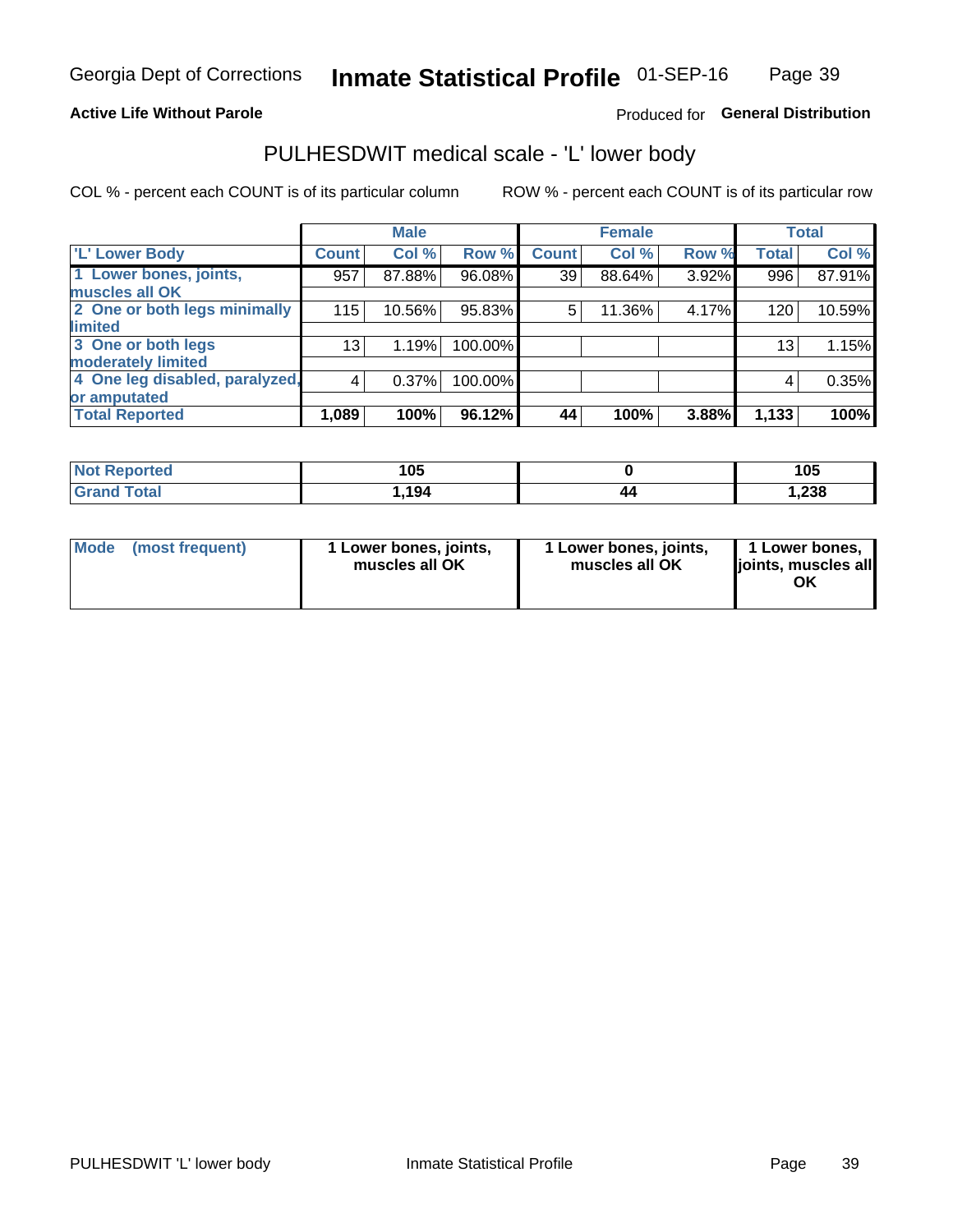#### **Active Life Without Parole**

#### Produced for General Distribution

## PULHESDWIT medical scale - 'H' hearing

COL % - percent each COUNT is of its particular column

|                                                               |                 | <b>Male</b> |             |    | <b>Female</b> |       | <b>Total</b> |          |
|---------------------------------------------------------------|-----------------|-------------|-------------|----|---------------|-------|--------------|----------|
| <b>H'</b> Hearing                                             | <b>Count</b>    | Col %       | Row % Count |    | Col%          | Row % | <b>Total</b> | Col %    |
| 1 Normal hearing both ears                                    | 1.071           | 98.53%      | 96.05%      | 44 | 100.00%       | 3.95% | 1.115        | 98.59%   |
| 2 Some loss in one ear with<br>other OK, or mild loss in both | 12 <sub>1</sub> | 1.10%       | 100.00%     |    |               |       | 12           | 1.06%    |
| 3 Total loss in one ear with<br>mild loss in other            |                 | 0.37%       | 100.00%     |    |               |       |              | $0.35\%$ |
| <b>Total Reported</b>                                         | 1,087           | 100%        | 96.11%      | 44 | 100%          | 3.89% | 1,131        | 100%     |

| Reported<br><b>NOT</b> | 107 |    | 1 N 7<br>. v.<br>$ -$ |
|------------------------|-----|----|-----------------------|
| <b>Total</b>           | 194 | 44 | .,238                 |

| Mode (most frequent) | 1 Normal hearing both ears 1 Normal hearing both ears 1 Normal hearing | both ears |
|----------------------|------------------------------------------------------------------------|-----------|
|----------------------|------------------------------------------------------------------------|-----------|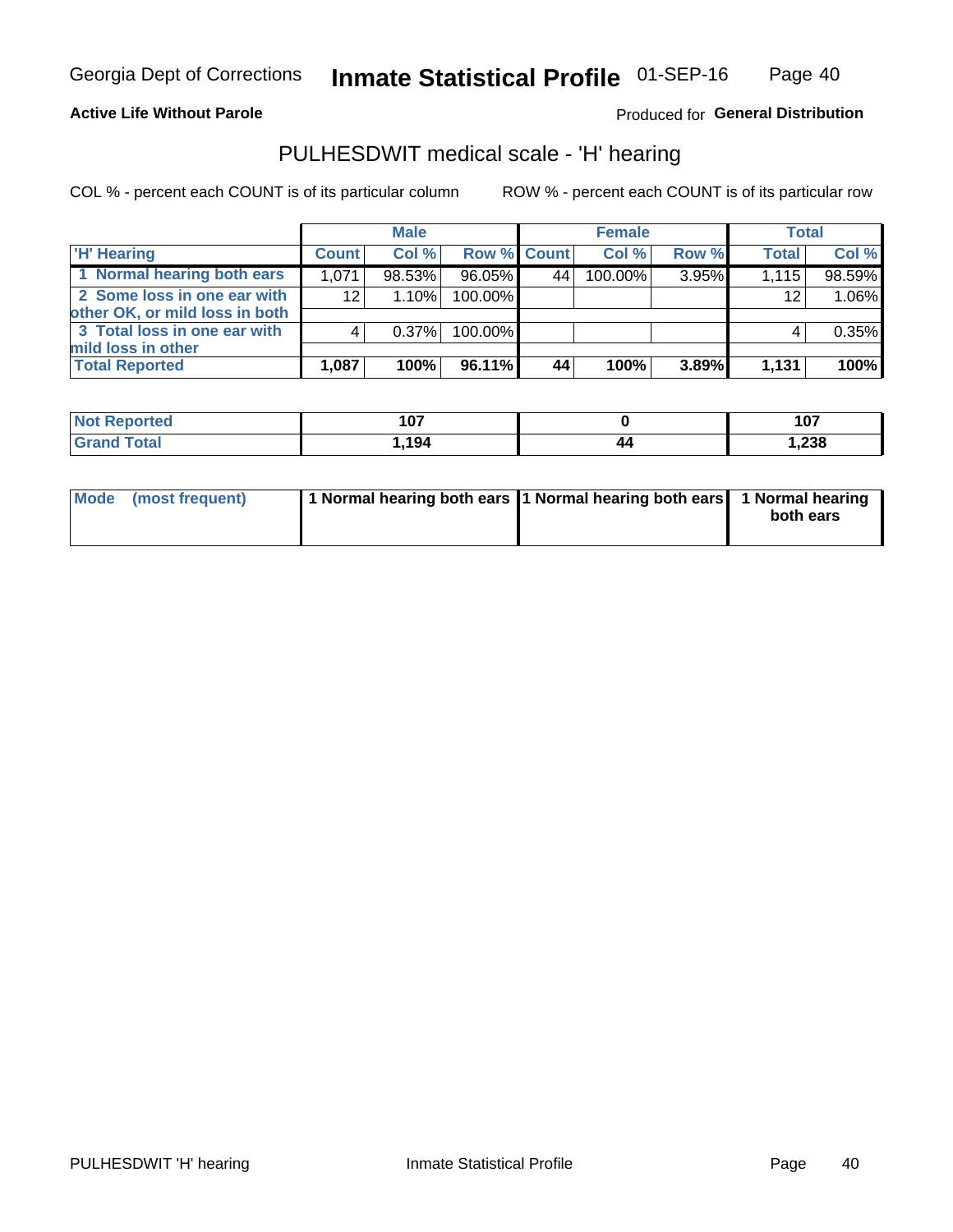#### **Active Life Without Parole**

#### Produced for General Distribution

## PULHESDWIT medical scale - 'E' vision

COL % - percent each COUNT is of its particular column

|                                |                 | <b>Male</b> |             |                 | <b>Female</b> |       |              | <b>Total</b> |
|--------------------------------|-----------------|-------------|-------------|-----------------|---------------|-------|--------------|--------------|
| <b>E' Vision</b>               | <b>Count</b>    | Col %       | Row % Count |                 | Col %         | Row % | <b>Total</b> | Col %        |
| 1 Correctable to 20/40 in both | 815             | 77.84%      | 97.84%      | 18 <sub>1</sub> | 45.00%        | 2.16% | 833          | 76.63%       |
| eyes                           |                 |             |             |                 |               |       |              |              |
| 2 Correctable to 20/70 in one  | 209             | 19.96%      | 91.27%      | 20              | 50.00%        | 8.73% | 229          | 21.07%       |
| eye, may be blind in other     |                 |             |             |                 |               |       |              |              |
| 3 Correctable to 20/200 in one | 20 <sub>1</sub> | 1.91%       | 90.91%      |                 | 5.00%         | 9.09% | 22           | 2.02%        |
| eye, may be blind in other     |                 |             |             |                 |               |       |              |              |
| 4 One eye not correctable to   | 3               | 0.29%       | 100.00%     |                 |               |       | 3            | 0.28%        |
| 20/200, other may be blind     |                 |             |             |                 |               |       |              |              |
| <b>Total Reported</b>          | 1,047           | 100%        | 96.32%      | 40              | 100%          | 3.68% | 1,087        | 100%         |

| <b>Not Reported</b> | 47    |    | 4 E -<br>ושו |
|---------------------|-------|----|--------------|
| Total               | 1,194 | 44 | .238         |

| Mode (most frequent) | 1 Correctable to 20/40 in both 2 Correctable to 20/70 in one 1 Correctable to<br>eves | eye, may be blind in other 20/40 in both eyes |  |
|----------------------|---------------------------------------------------------------------------------------|-----------------------------------------------|--|
|                      |                                                                                       |                                               |  |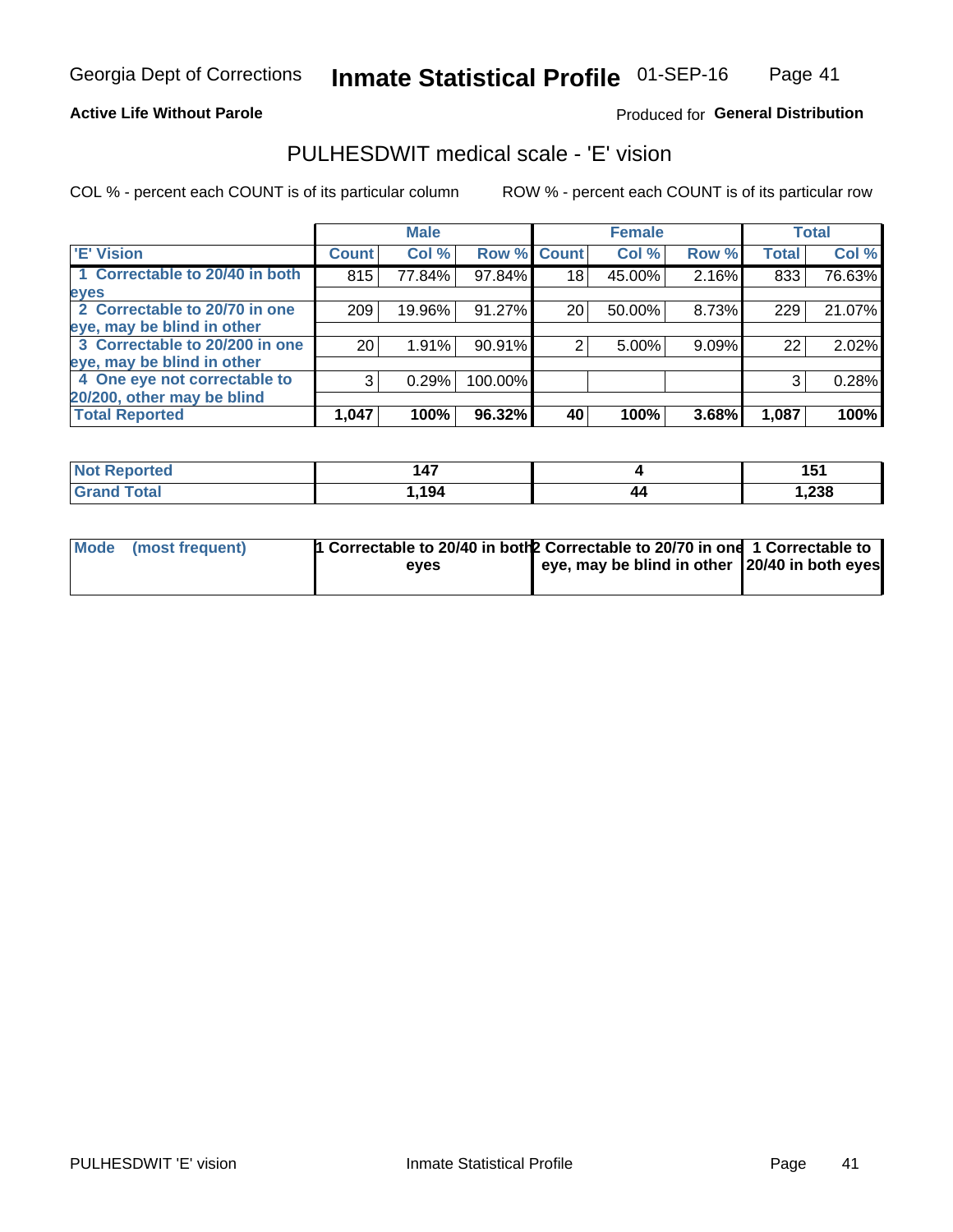#### **Active Life Without Parole**

### Produced for General Distribution

## PULHESDWIT medical scale - 'S' pSychiatric

COL % - percent each COUNT is of its particular column

|                                        |              | <b>Male</b> |         |             | <b>Female</b> |        |              | <b>Total</b> |
|----------------------------------------|--------------|-------------|---------|-------------|---------------|--------|--------------|--------------|
| 'S' pSychiatric                        | <b>Count</b> | Col %       |         | Row % Count | Col %         | Row %  | <b>Total</b> | Col %        |
| 1 No impairment or disorders           | 918          | 82.18%      | 98.92%  | 10          | 30.30%        | 1.08%  | 928          | 80.70%       |
| 2 Stable, or in remission, or          | 140          | 12.53%      | 86.42%  | 22          | 66.67%        | 13.58% | 162          | 14.09%       |
| mild impairment or retardation         |              |             |         |             |               |        |              |              |
| 3 Requires moderate inpatient          | 51           | 4.57%       | 98.08%  |             | 3.03%         | 1.92%  | 52           | 4.52%        |
| <b>treatment</b>                       |              |             |         |             |               |        |              |              |
| 4 Requires intensive inpatient         |              | 0.63%       | 100.00% |             |               |        |              | 0.61%        |
| treatment                              |              |             |         |             |               |        |              |              |
| <b>5 Requires Crisis Stabilization</b> |              | 0.09%       | 100.00% |             |               |        |              | 0.09%        |
| Unit (CSU) inpatient care              |              |             |         |             |               |        |              |              |
| <b>Total Reported</b>                  | 1,117        | 100%        | 97.13%  | 33          | 100%          | 2.87%  | 1,150        | 100.0%       |

| <b>Not Reported</b>          | --     |    | 88     |
|------------------------------|--------|----|--------|
| <b>Total</b><br><b>Grand</b> | 194. ا | 44 | 238. ا |

| Mode | (most frequent) | <b>1 No impairment or disorders</b> 2 Stable, or in remission, 1 No impairment or |                       |           |
|------|-----------------|-----------------------------------------------------------------------------------|-----------------------|-----------|
|      |                 |                                                                                   | or mild impairment or | disorders |
|      |                 |                                                                                   | retardation           |           |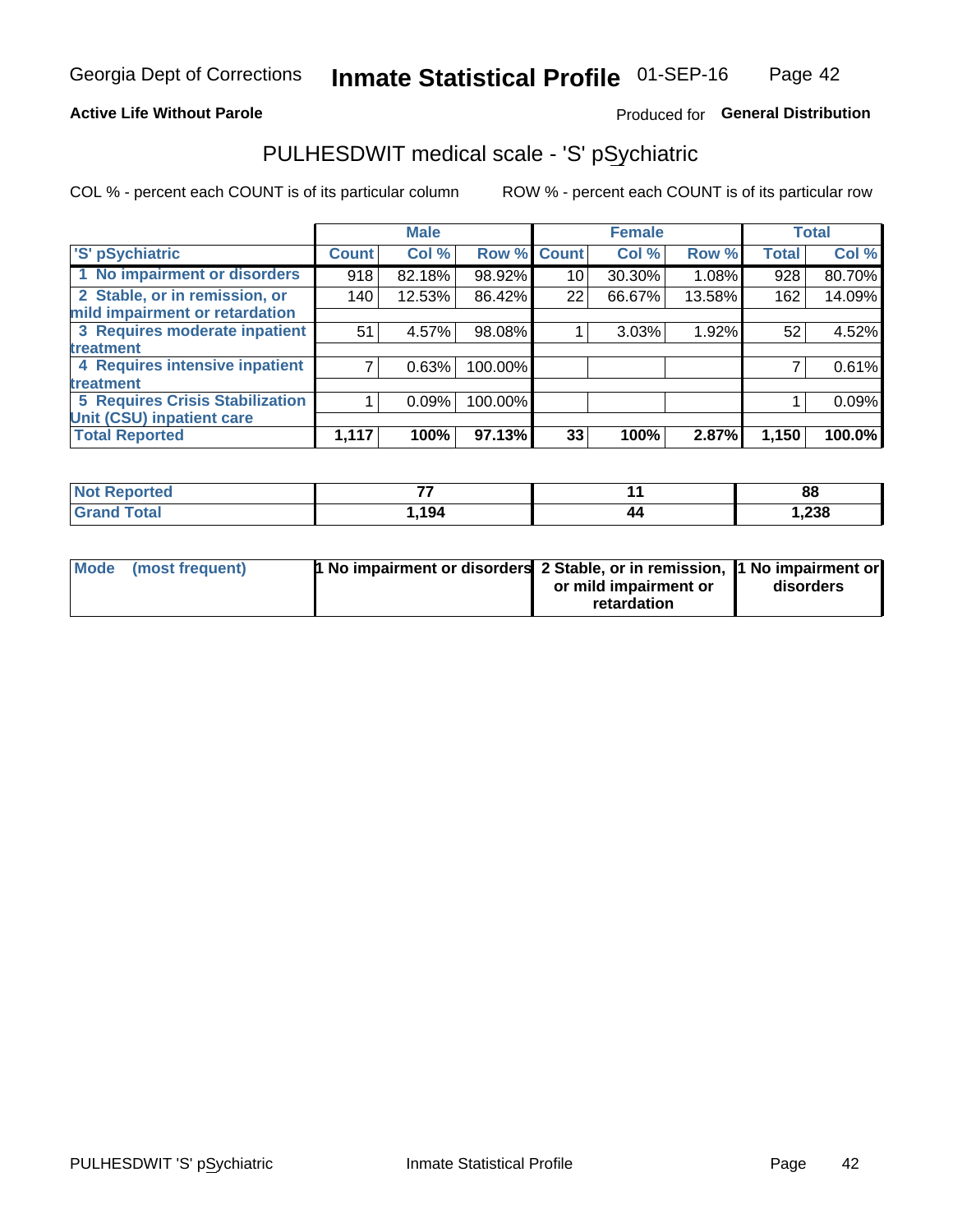**Active Life Without Parole** 

Produced for General Distribution

## PULHESDWIT medical scale - 'D' dental

COL % - percent each COUNT is of its particular column

|                                 |              | <b>Male</b> |        |             | <b>Female</b> |          |              | Total  |
|---------------------------------|--------------|-------------|--------|-------------|---------------|----------|--------------|--------|
| D' Dental                       | <b>Count</b> | Col %       |        | Row % Count | Col %         | Row %    | <b>Total</b> | Col %  |
| 1 Minimal routine dental health | 761          | 73.81%      | 96.33% | 29          | 76.32%        | 3.67%    | 790          | 73.90% |
| <b>needs</b>                    |              |             |        |             |               |          |              |        |
| 2 Moderate cavities and/or gum  | 226          | 21.92%      | 97.00% |             | 18.42%        | $3.00\%$ | 233          | 21.80% |
| disease                         |              |             |        |             |               |          |              |        |
| 3 Extensive gum disease         | 44           | $4.27\%$    | 95.65% | 2           | 5.26%         | 4.35%    | 46           | 4.30%  |
| and/or widespread decay         |              |             |        |             |               |          |              |        |
| <b>Total Reported</b>           | 1,031        | 100%        | 96.45% | 38          | 100%          | 3.55%    | 1,069        | 100%   |

| <b>NOT REDORTED</b><br> | 163                        |    | 169    |
|-------------------------|----------------------------|----|--------|
| Tota                    | 10 <sub>A</sub><br>I. I J4 | 44 | 238، ، |

| <b>Mode</b><br>(most frequent) | <b>Minimal routine dental</b><br>health needs | 1 Minimal routine dental<br>health needs | 1 Minimal routine<br>dental health<br>needs |
|--------------------------------|-----------------------------------------------|------------------------------------------|---------------------------------------------|
|--------------------------------|-----------------------------------------------|------------------------------------------|---------------------------------------------|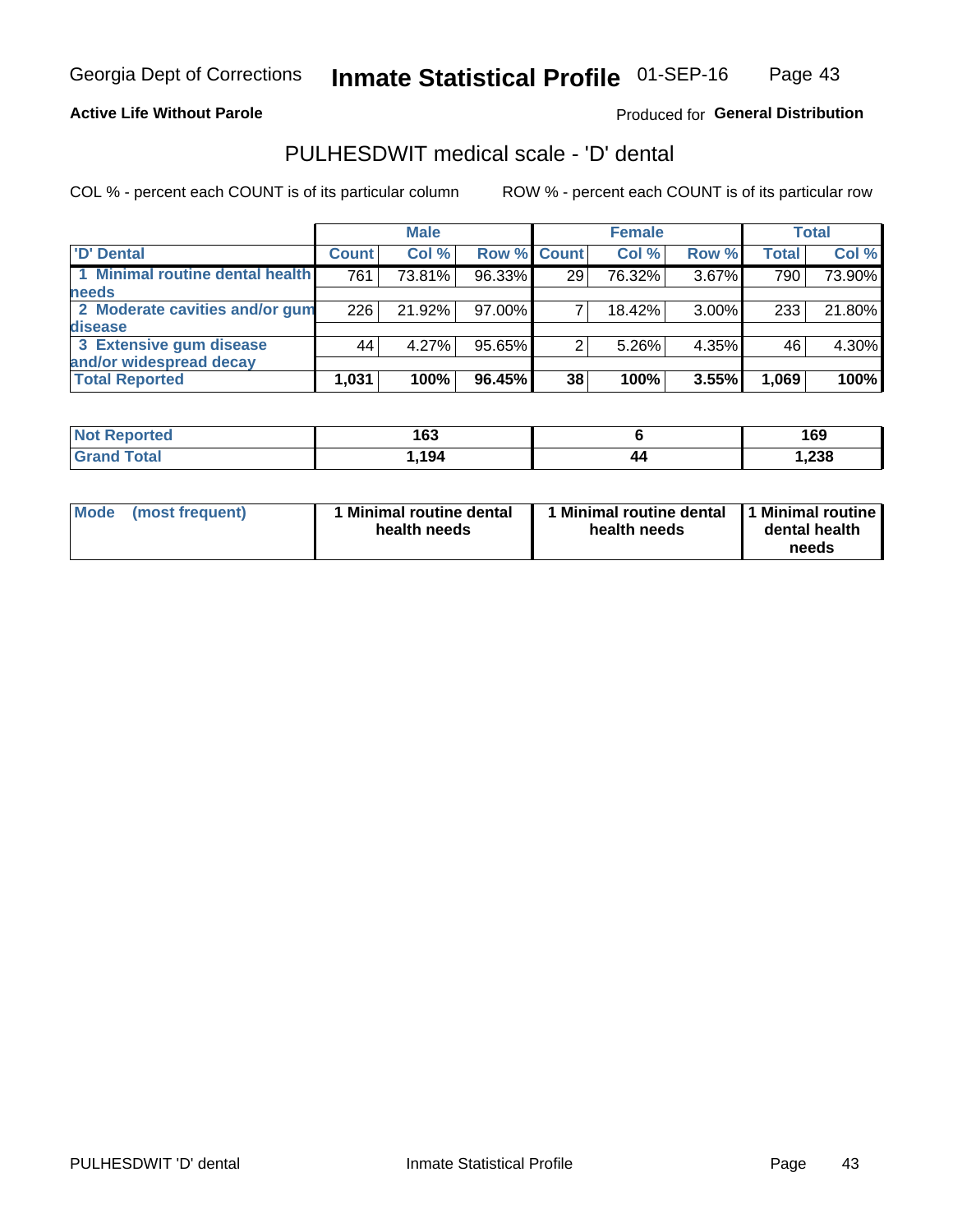#### **Active Life Without Parole**

### Produced for General Distribution

### PULHESDWIT medical scale - 'W' work ability

COL % - percent each COUNT is of its particular column

|                                 |              | <b>Male</b> |         |             | <b>Female</b> |       |              | <b>Total</b> |
|---------------------------------|--------------|-------------|---------|-------------|---------------|-------|--------------|--------------|
| <b>W' work ability</b>          | <b>Count</b> | Col %       |         | Row % Count | Col %         | Row % | <b>Total</b> | Col %        |
| 1 Unrestricted work or activity | 909          | 83.32%      | 96.60%  | 32          | 72.73%        | 3.40% | 941          | 82.91%       |
| 2 Minor restrictions on type of | 138          | 12.65%      | 92.00%  | 12          | 27.27%        | 8.00% | 150          | 13.22%       |
| <b>work</b>                     |              |             |         |             |               |       |              |              |
| 3 Moderate restrictions on type | 28           | 2.57%       | 100.00% |             |               |       | 28           | 2.47%        |
| lof work                        |              |             |         |             |               |       |              |              |
| 4 Major restrictions on type of | 10           | 0.92%       | 100.00% |             |               |       | 10           | 0.88%        |
| <b>work</b>                     |              |             |         |             |               |       |              |              |
| 5 Cannot work under any         | 6            | 0.55%       | 100.00% |             |               |       | 6            | 0.53%        |
| <b>circumstances</b>            |              |             |         |             |               |       |              |              |
| <b>Total Reported</b>           | 1,091        | 100%        | 96.12%  | 44          | 100%          | 3.88% | 1,135        | 100.0%       |

| <b>Not Reported</b>         | 103   |    | 103    |
|-----------------------------|-------|----|--------|
| <b>Total</b><br><b>Gran</b> | 194.ا | 44 | 238, ا |

| Mode (most frequent) | 1 Unrestricted work or | 1 Unrestricted work or | 1 Unrestricted   |
|----------------------|------------------------|------------------------|------------------|
|                      | activity               | activity               | work or activity |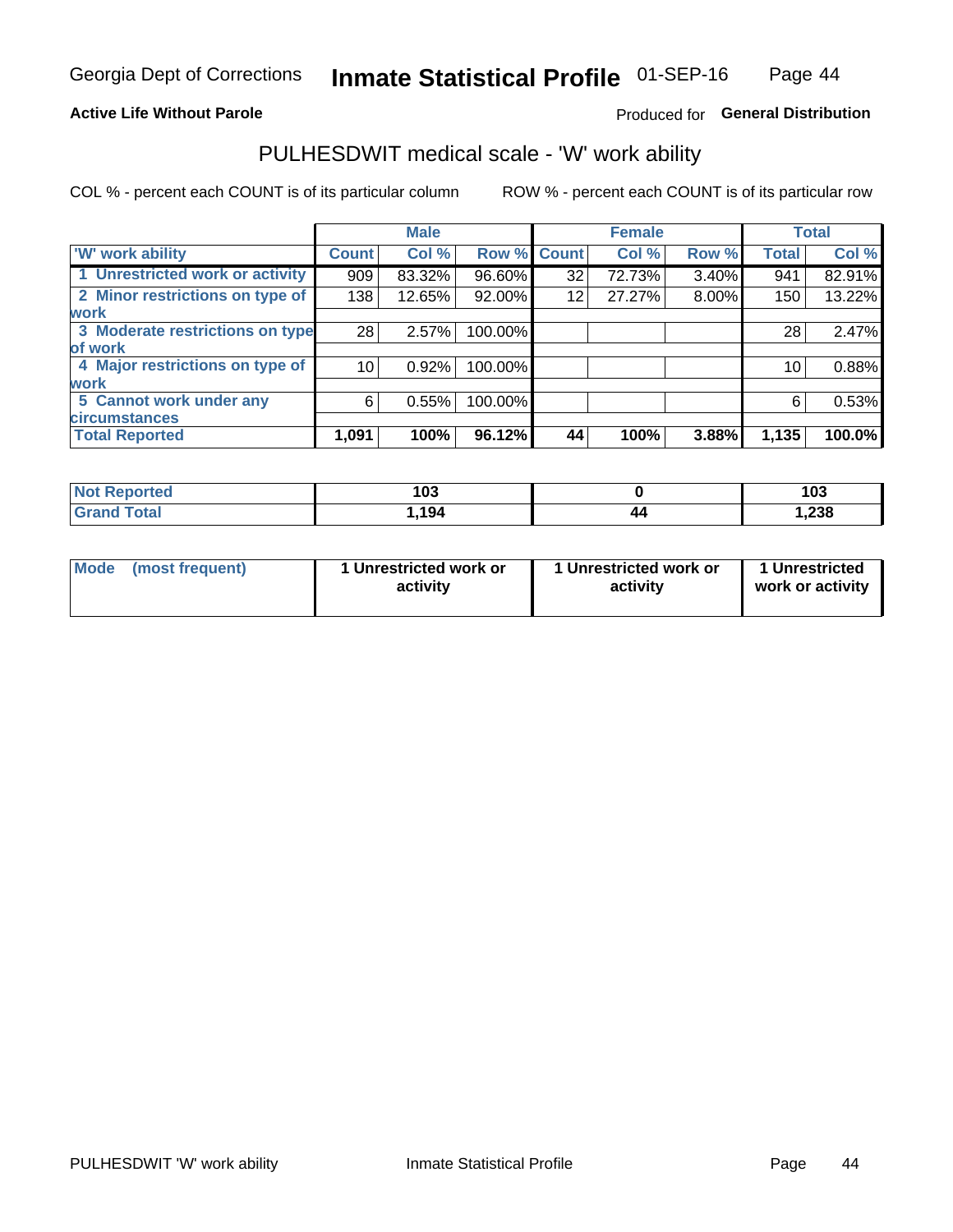#### **Active Life Without Parole**

#### Produced for General Distribution

### PULHESDWIT medical scale - 'I' impairment

|                                                       |              | <b>Male</b> |             |    | <b>Female</b> |       |              | <b>Total</b> |
|-------------------------------------------------------|--------------|-------------|-------------|----|---------------|-------|--------------|--------------|
| <b>T' Impairment</b>                                  | <b>Count</b> | Col %       | Row % Count |    | Col %         | Row % | <b>Total</b> | Col %        |
| 1 No impairments or<br>disabilities                   | 1,077        | 98.81%      | 96.07%      | 44 | 100.00%       | 3.93% | 1,121        | 98.85%       |
| 2 Wheelchair-bound but<br>otherwise OK                | 9            | 0.83%       | 100.00%     |    |               |       |              | 0.79%        |
| <b>3 Needs low-level Assisted</b><br>Living (level I) |              | 0.09%       | 100.00%     |    |               |       |              | 0.09%        |
| 4 Needs moderate Assisted<br>Living (level II)        |              | 0.09%       | 100.00%     |    |               |       |              | 0.09%        |
| <b>5 Needs maximal Assisted</b><br>Living (level III) | 2            | 0.18%       | 100.00%     |    |               |       |              | 0.18%        |
| <b>Total Reported</b>                                 | 1,090        | 100%        | 96.12%      | 44 | 100%          | 3.88% | 1,134        | 100%         |

| eported      | 104  |    | 104   |
|--------------|------|----|-------|
| <b>cotal</b> | ,194 | 14 | 1,238 |

| Mode | (most frequent) | 1 No impairments or<br>disabilities | 1 No impairments or<br>disabilities | 1 No impairments<br>or disabilities |
|------|-----------------|-------------------------------------|-------------------------------------|-------------------------------------|
|------|-----------------|-------------------------------------|-------------------------------------|-------------------------------------|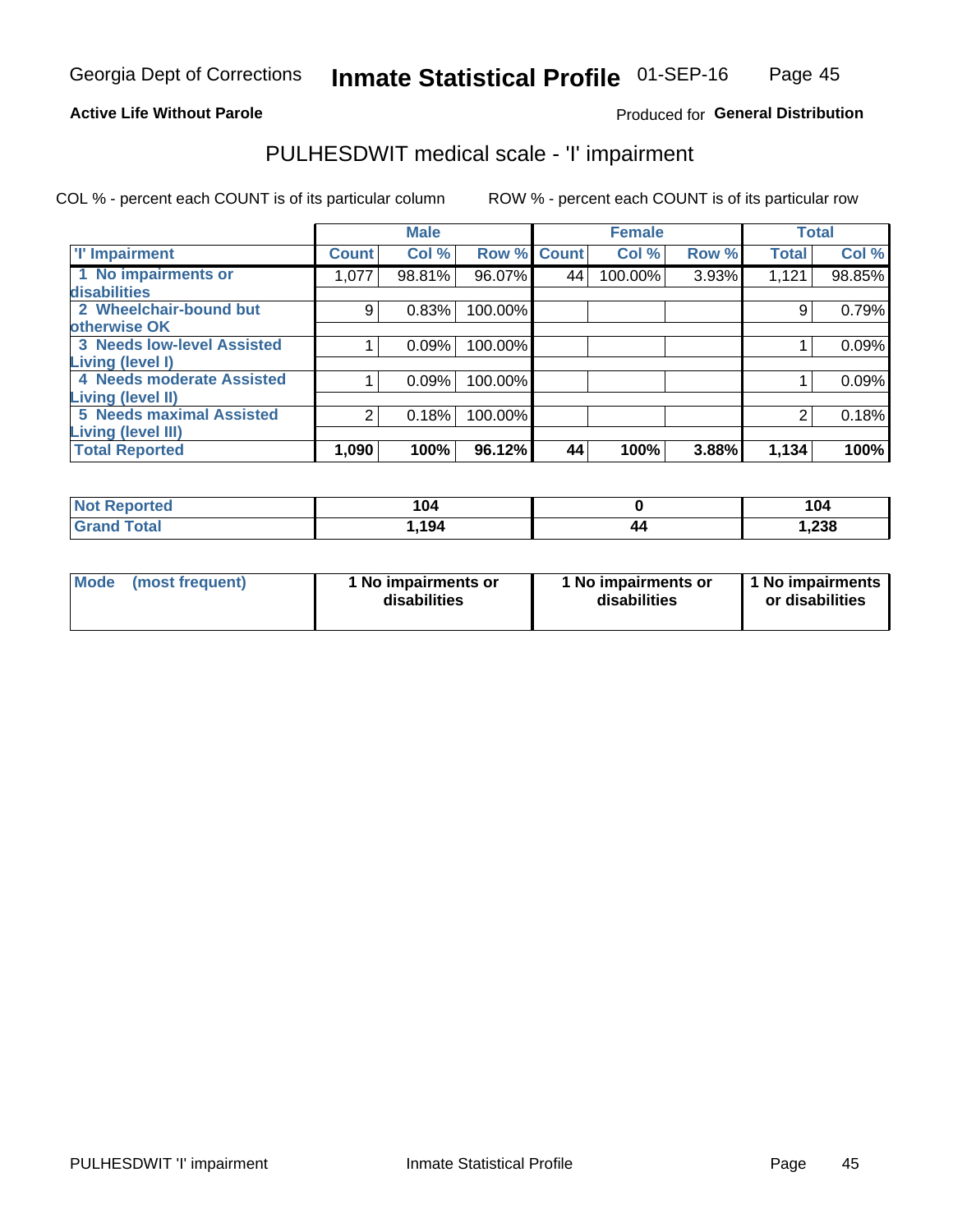#### **Active Life Without Parole**

#### Produced fo General Distribution

## PULHESDWIT medical scale - 'T' transportability

COL % - percent each COUNT is of its particular column

|                             |              | <b>Male</b> |             |     | <b>Female</b> |       |              | <b>Total</b> |
|-----------------------------|--------------|-------------|-------------|-----|---------------|-------|--------------|--------------|
| <b>TT Transportability</b>  | <b>Count</b> | Col %       | Row % Count |     | Col %         | Row % | <b>Total</b> | Col %        |
| 1 Can be transported in any | 1,090        | 99.36%      | 96.12%      | 44' | 100.00%       | 3.88% | 1,134        | 99.39%       |
| ordinary approved vehicle   |              |             |             |     |               |       |              |              |
| 2 Wheelchair-bound, not     |              | 0.18%       | 100.00%     |     |               |       |              | 0.18%        |
| needing special vehicle     |              |             |             |     |               |       |              |              |
| 5 Requires ambulance        | 5            | 0.46%       | 100.00%     |     |               |       |              | 0.44%        |
| transport                   |              |             |             |     |               |       |              |              |
| <b>Total Reported</b>       | 1,097        | 100%        | 96.14%      | 44  | 100%          | 3.86% | 1,141        | 100.0%       |

| - 131<br>тео | $\bullet$ |    | $\sim$<br>J. |
|--------------|-----------|----|--------------|
|              | 194. ا    | т. | 1,238        |

| <b>Mode</b> | (most frequent) | 1 Can be transported in any 1 Can be transported in any | ordinary approved vehicle   ordinary approved vehicle   transported in any | 1 Can be<br>  ordinary approved<br>vehicle |
|-------------|-----------------|---------------------------------------------------------|----------------------------------------------------------------------------|--------------------------------------------|
|             |                 |                                                         |                                                                            |                                            |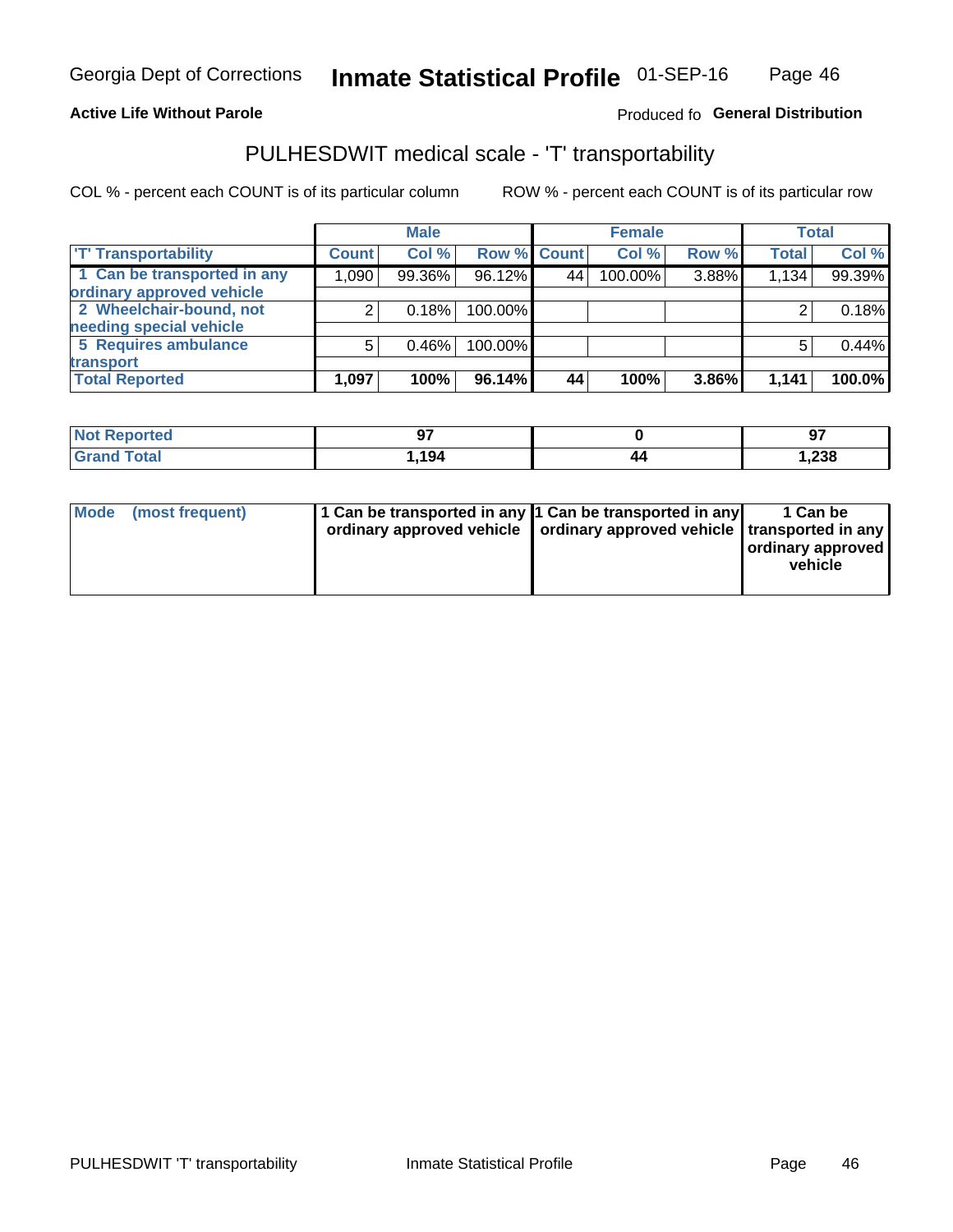#### Inmate Statistical Profile 01-SEP-16 Page 47

#### **Active Life Without Parole**

#### **Produced for General Distribution**

## Number of prior Georgia incarcerations

COL % - percent each COUNT is of its particular column

|                                       |              | <b>Male</b> |                    |    | <b>Female</b> |       |       | <b>Total</b> |
|---------------------------------------|--------------|-------------|--------------------|----|---------------|-------|-------|--------------|
| <b>Num of Prior GA Incarcerations</b> | <b>Count</b> | Col %       | <b>Row % Count</b> |    | Col %         | Row % | Total | Col %        |
|                                       | 593          | 49.66%      | 94.73%             | 33 | 75.00%        | 5.27% | 626   | 50.57%       |
|                                       | 236          | 19.77%      | 97.93%             | 5  | 11.36%        | 2.07% | 241   | 19.47%       |
|                                       | 151          | 12.65%      | 98.05%             | 3  | 6.82%         | 1.95% | 154   | 12.44%       |
| 3                                     | 100          | 8.38%       | 98.04%             | 2  | 4.55%         | 1.96% | 102   | 8.24%        |
| 4                                     | 57           | 4.77%       | 100.00%            |    |               |       | 57    | 4.60%        |
| 5                                     | 35           | 2.93%       | 100.00%            |    |               |       | 35    | 2.83%        |
| <b>More Than 5</b>                    | 22           | 1.84%       | 95.65%             |    | 2.27%         | 4.35% | 23    | 1.86%        |
| <b>Total Reported</b>                 | 1,194        | 100%        | 96.45%             | 44 | 100%          | 3.55% | 1,238 | 100.0%       |

| orted<br><b>NI</b>               |       |                    |       |
|----------------------------------|-------|--------------------|-------|
| <b>Total</b><br>$\mathbf{v}$ and | 1,194 | $\boldsymbol{\mu}$ | 1,238 |

| Mean (average)       | 1.16 | .55 | 1.14 |
|----------------------|------|-----|------|
| Median (middle)      |      |     |      |
| Mode (most frequent) |      |     |      |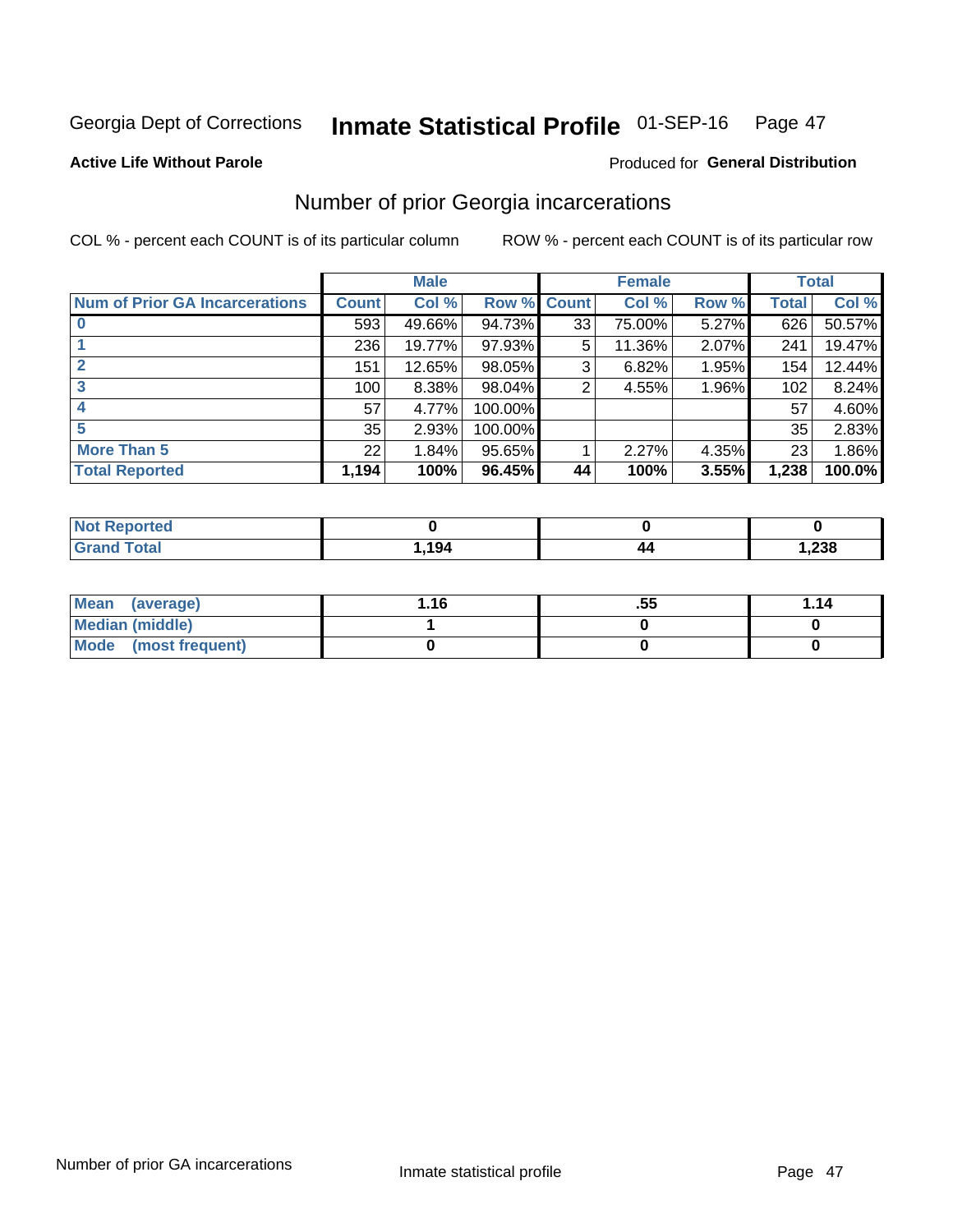#### Inmate Statistical Profile 01-SEP-16 Page 48

**Active Life Without Parole** 

Produced for General Distribution

### Prison sentence in years

COL % - percent each COUNT is of its particular column

ROW % - percent each COUNT is of its particular row

|                                 |       | <b>Male</b> |                    |    | <b>Female</b> |       |       | Total    |
|---------------------------------|-------|-------------|--------------------|----|---------------|-------|-------|----------|
| <b>Prison Sentence In Years</b> | Count | Col %       | <b>Row % Count</b> |    | Col %         | Row % | Total | Col %    |
| <b>Life Without Parole</b>      | 1.191 | 99.75%      | 96.44%             | 44 | $100.00\%$    | 3.56% | 1.235 | 99.76%   |
| <b>Death</b>                    |       | 0.25%       | 100.00%            |    |               |       |       | $0.24\%$ |
| <b>Total Reported</b>           | 1,194 | 100%        | 96.45%             | 44 | 100%          | 3.55% | 1,238 | 100%     |

| ported      |      |     |       |
|-------------|------|-----|-------|
| <b>otal</b> | .194 | ,,, | 1,238 |

#### **Determinate (numeric) sentences only**

| 1112211 | <b>Mean</b> | Ane <sup>*</sup> |  |  |
|---------|-------------|------------------|--|--|

All sentences (including determinate), with life, life without parole, and death sentences figured at 45 years

| l Mea<br>'апе<br>.<br> | ᠇<br>$\sim$ | $\sim$ |  |
|------------------------|-------------|--------|--|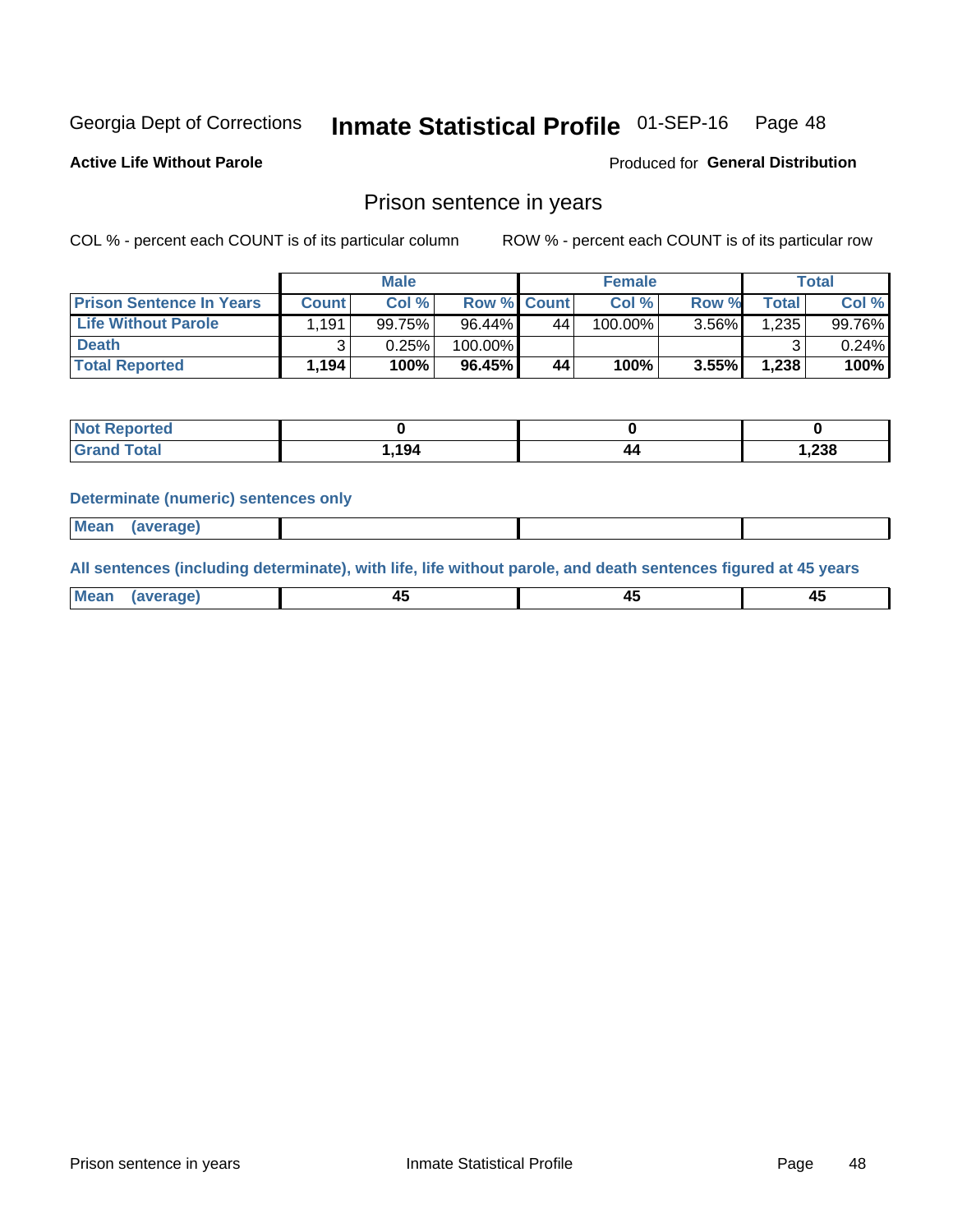#### Inmate Statistical Profile 01-SEP-16 Georgia Dept of Corrections Page 49

#### **Active Life Without Parole**

#### Produced for General Distribution

## Primary offense, broken out into felonies vs misdemeanors

COL % - percent each COUNT is of its particular column

|                                  |              | <b>Male</b> |                    |     | <b>Female</b> |          |              | Total   |
|----------------------------------|--------------|-------------|--------------------|-----|---------------|----------|--------------|---------|
| <b>Felonies and Misdemeanors</b> | <b>Count</b> | Col%        | <b>Row % Count</b> |     | Col%          | Row %    | <b>Total</b> | Col %   |
| <b>Felonies</b>                  | .188         | 100.00%     | 96.59%             | 42' | $100.00\%$    | $3.41\%$ | 1,230        | 100.00% |
| <b>Total Reported</b>            | .188         | $100\%$     | 96.59%             | 42  | $100\%$       | 3.41%    | 1,230        | 100%    |

| <b>Not Reported</b> |       |      |        |
|---------------------|-------|------|--------|
| <b>Grand Total</b>  | 1.194 | ,190 | 238. ا |

| <b>Mode</b><br>frequent)<br>nies<br>≧ (most tr.<br>. | onies<br>. | lonies<br>ею<br>____ |
|------------------------------------------------------|------------|----------------------|
|------------------------------------------------------|------------|----------------------|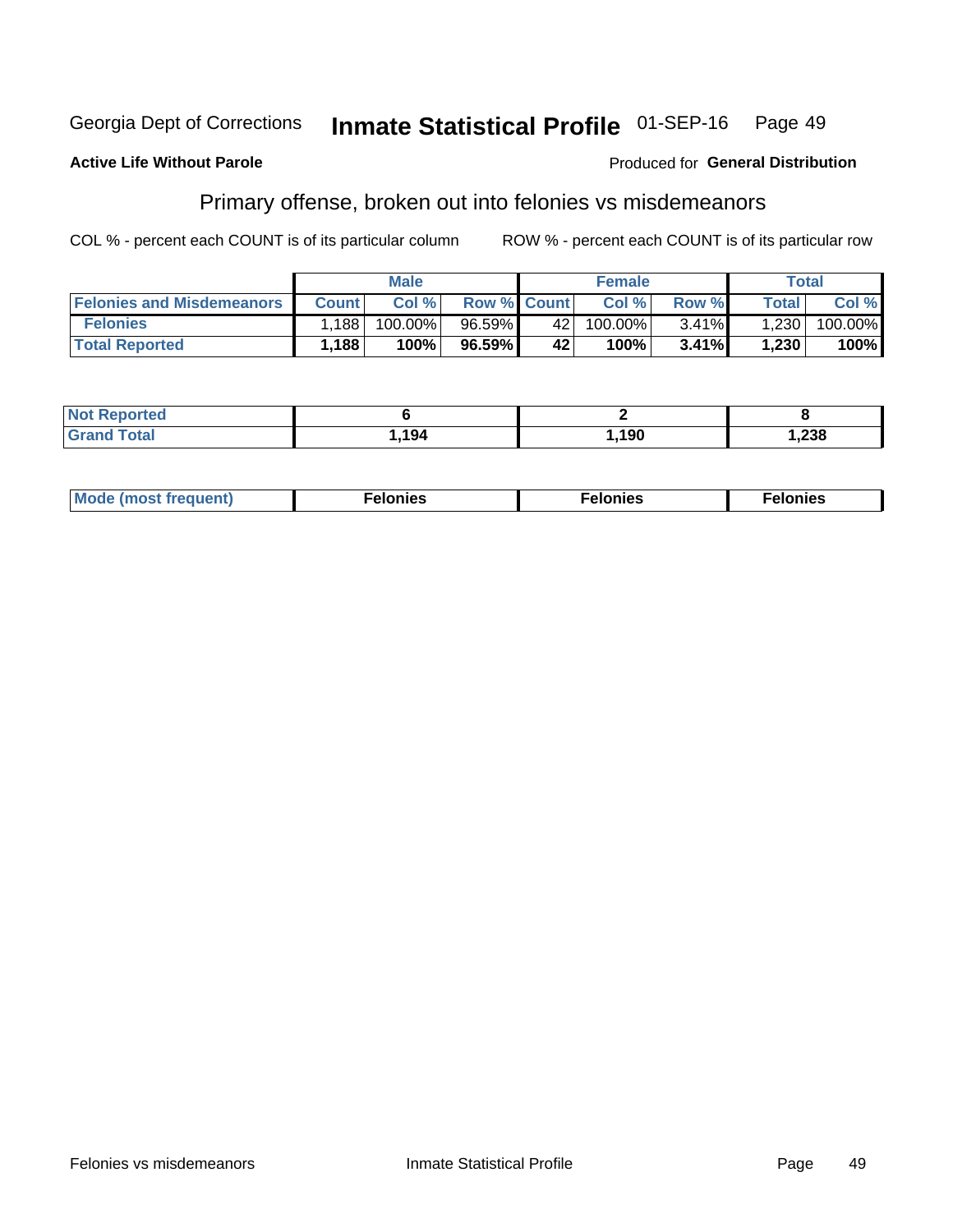#### Inmate Statistical Profile 01-SEP-16 Page 50

#### **Active Life Without Parole**

#### Produced for General Distribution

## Primary offense, broken out into six broad crime categories

COL % - percent each COUNT is of its particular column

|                         |              | <b>Male</b> |           |             | <b>Female</b> |       |              | <b>Total</b> |
|-------------------------|--------------|-------------|-----------|-------------|---------------|-------|--------------|--------------|
| <b>Crime Categories</b> | <b>Count</b> | Col %       |           | Row % Count | Col %         | Row % | <b>Total</b> | Col %        |
| <b>Violent</b>          | 1,019        | 85.34%      | 95.95%    | 43          | 97.73%        | 4.05% | 1,062        | 85.78%       |
| <b>Sex Crime</b>        | 162          | 13.57%      | $99.39\%$ |             | $2.27\%$      | .61%  | 163          | 13.17%       |
| <b>Drug</b><br>4        | 11           | $.92\%$     | 100.00%   |             | .00%          |       | 11           | .89%         |
| <b>Other</b><br>6       | 2            | .17%'       | 100.00%   |             | .00%          |       | ົ            | .16%         |
| <b>Total Reported</b>   | 1,194        | 100%        | 96.45%    | 44          | 100%          | 3.55% | 1,238        | 100%         |

| <b>Not Reported</b> |               |    |               |
|---------------------|---------------|----|---------------|
| $T0+0$              | 101<br>. . 94 | 44 | າາວ<br>סכ∡, ו |

| <b>Mode (most frequent)</b> | <br>'iolent | Violent | --<br><b>Violent</b> |
|-----------------------------|-------------|---------|----------------------|
|                             |             |         |                      |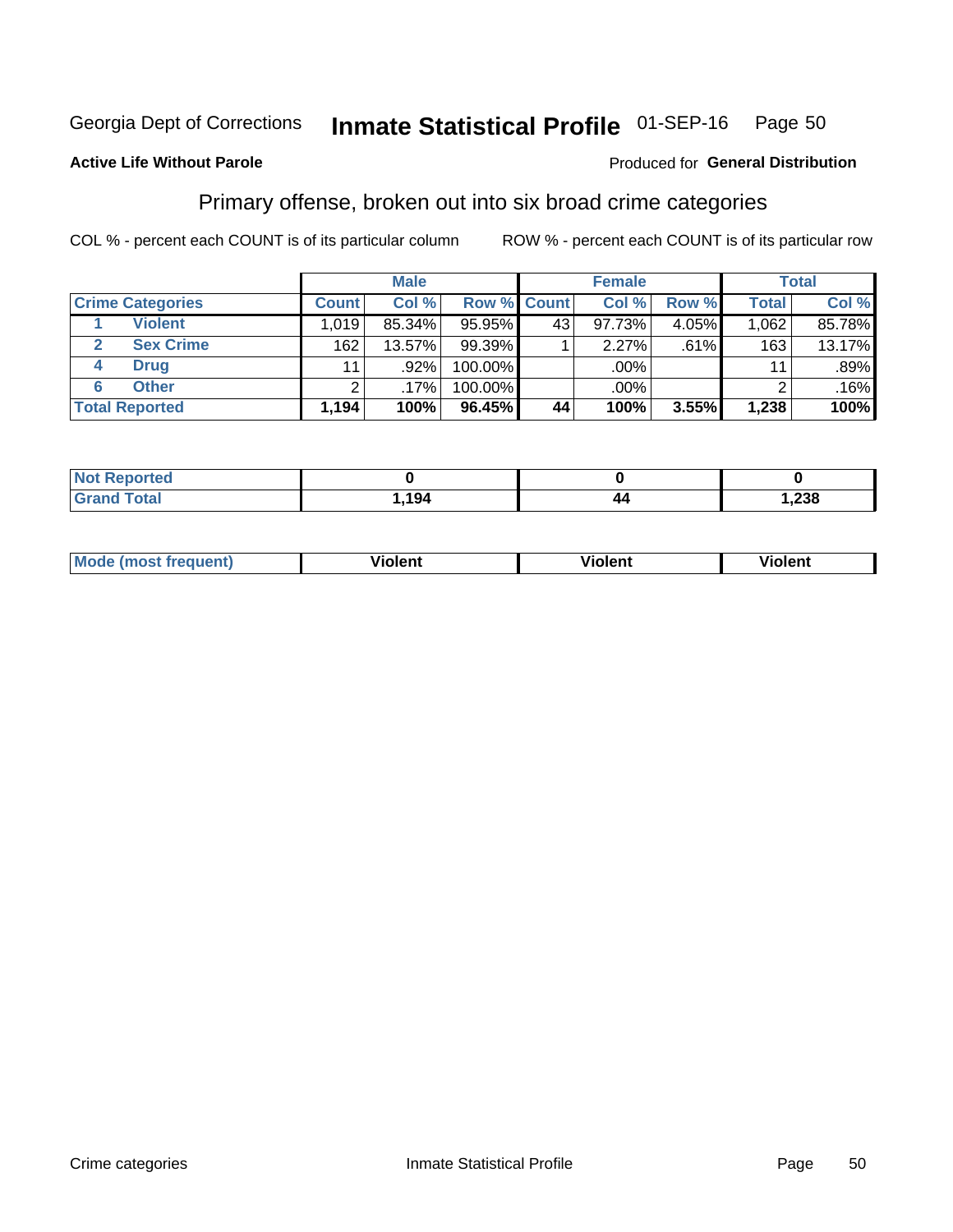#### Inmate Statistical Profile 01-SEP-16 Page 51

#### **Active Life Without Parole**

#### Produced for General Distribution

## Primary offense, detailed offense code

COL % - percent each COUNT is of its particular column

|                                            |                | <b>Male</b> |         |                | <b>Female</b> |       |                | <b>Total</b> |
|--------------------------------------------|----------------|-------------|---------|----------------|---------------|-------|----------------|--------------|
| <b>Primary Offense</b>                     | <b>Count</b>   | Col %       | Row %   | <b>Count</b>   | Col %         | Row % | <b>Total</b>   | Col %        |
| <b>Aggrav Child Molestation (2021)</b>     | 27             | 2.26%       | 100.00% |                |               |       | 27             | 2.18%        |
| <b>Aggrav Sexual Battery (2009)</b>        | 7              | .59%        | 100.00% |                |               |       | 7              | .57%         |
| <b>Aggrav Sodomy (2003)</b>                | 8              | .67%        | 100.00% |                |               |       | 8              | .65%         |
| <b>Armed Robbery (1902)</b>                | 147            | 12.31%      | 98.66%  | $\overline{2}$ | 4.55%         | 1.34% | 149            | 12.04%       |
| <b>Child Molestation (2019)</b>            | 6              | .50%        | 100.00% |                |               |       | 6              | .48%         |
| <b>False Imprisonment (1308)</b>           |                | .08%        | 100.00% |                |               |       | 1              | .08%         |
| <b>Hijacking Motor Vehicle (1911)</b>      |                | .08%        | 100.00% |                |               |       |                | .08%         |
| Kidnapping (1311)                          | 82             | 6.87%       | 100.00% |                |               |       | 82             | 6.62%        |
| <b>Murder (1101)</b>                       | 786            | 65.83%      | 95.04%  | 41             | 93.18%        | 4.96% | 827            | 66.80%       |
| <b>Poss Firearm Convct Felon</b>           | $\overline{2}$ | .17%        | 100.00% |                |               |       | 2              | .16%         |
| (2914)                                     |                |             |         |                |               |       |                |              |
| Poss Of Cocaine (4022)                     | 3              | .25%        | 100.00% |                |               |       | 3              | .24%         |
| <b>Poss Of Firearm Dur Crime</b><br>(2910) | 1              | .08%        | 100.00% |                |               |       | 1              | .08%         |
| Poss W Int Dist Cocaine (4050)             |                | .08%        | 100.00% |                |               |       |                | .08%         |
| <b>Rape (2001)</b>                         | 114            | 9.55%       | 99.13%  | 1              | 2.27%         | .87%  | 115            | 9.29%        |
| S/D Cocaine (4021)                         | 2              | .17%        | 100.00% |                |               |       | $\overline{2}$ | .16%         |
| S/D Cont Sub Public (4017)                 |                | .08%        | 100.00% |                |               |       | 1              | .08%         |
| S/D Cont Sub School (4018)                 |                | .08%        | 100.00% |                |               |       | 1              | .08%         |
| <b>Traf Cocaine 401+ Gm (4103)</b>         | $\overline{c}$ | .17%        | 100.00% |                |               |       | $\overline{2}$ | .16%         |
| <b>Traf Methamph 28-199 Gm</b>             | 1              | .08%        | 100.00% |                |               |       | 1              | .08%         |
| (4140)                                     |                |             |         |                |               |       |                |              |
| <b>Traffick Sexual Servitude (1331)</b>    |                | .08%        | 100.00% |                |               |       | 1              | .08%         |
| <b>Total Rported</b>                       | 1,194          | 100%        | 96.45%  | 44             | 100%          | 3.55% | 1,238          | 100%         |

| ∍nteu |          |    |       |
|-------|----------|----|-------|
|       | 10/<br>. | 44 | 1,238 |

| Mode (most frequent) | 1101 Murder | 1101 Murder | 1101 Murder |
|----------------------|-------------|-------------|-------------|
|                      |             |             |             |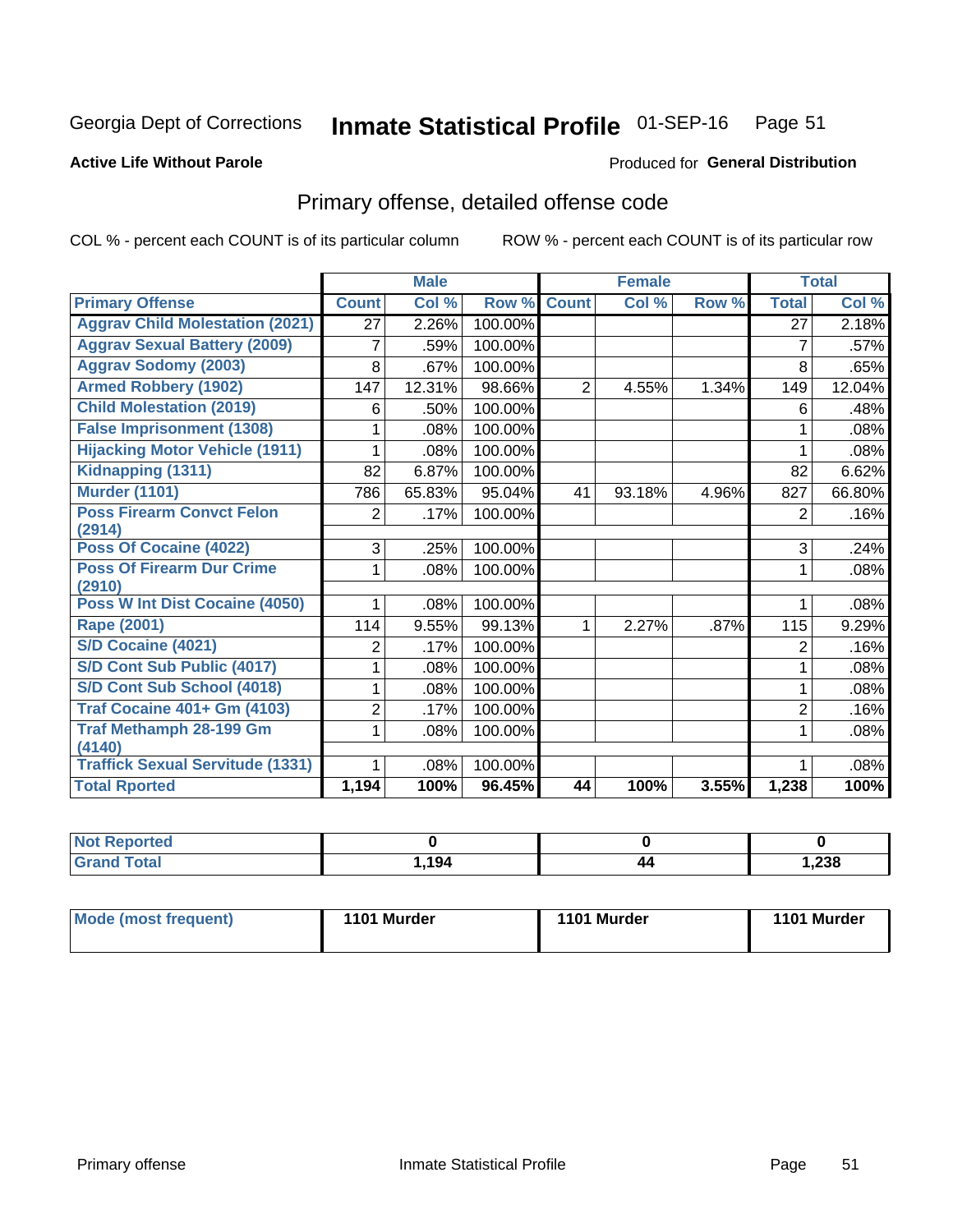## Inmate Statistical Profile 01-SEP-16 Page 52

#### **Active Life Without Parole**

#### Produced for General Distribution

## County of conviction of primary offense

COL % - percent each COUNT is of its particular column

|                                |                | <b>Male</b> |         |                | <b>Female</b> |        |                | <b>Total</b> |
|--------------------------------|----------------|-------------|---------|----------------|---------------|--------|----------------|--------------|
| <b>County of Conviction</b>    | <b>Count</b>   | Col %       | Row %   | <b>Count</b>   | Col %         | Row %  | <b>Total</b>   | Col %        |
| 000<br><b>Unknown</b>          | 6              | .50%        | 75.00%  | $\overline{2}$ | 4.55%         | 25.00% | 8              | .65%         |
| <b>Appling County</b><br>001   | 3              | .25%        | 100.00% |                |               |        | 3              | .24%         |
| <b>Atkinson County</b><br>002  | $\overline{c}$ | .17%        | 100.00% |                |               |        | $\overline{c}$ | .16%         |
| <b>Bacon County</b><br>003     | 4              | .34%        | 100.00% |                |               |        | 4              | .32%         |
| <b>Baker County</b><br>004     | 1              | .08%        | 100.00% |                |               |        | 1              | .08%         |
| <b>Baldwin County</b><br>005   | 6              | .50%        | 100.00% |                |               |        | 6              | .48%         |
| <b>Banks County</b><br>006     | 1              | .08%        | 100.00% |                |               |        | 1              | .08%         |
| <b>Barrow County</b><br>007    | 6              | .50%        | 100.00% |                |               |        | 6              | .48%         |
| <b>Bartow County</b><br>008    | $\overline{7}$ | .59%        | 87.50%  | 1              | 2.27%         | 12.50% | 8              | .65%         |
| <b>Ben Hill County</b><br>009  | 6              | .50%        | 100.00% |                |               |        | 6              | .48%         |
| <b>Berrien County</b><br>010   | $\overline{2}$ | .17%        | 100.00% |                |               |        | $\overline{2}$ | .16%         |
| <b>Bibb County</b><br>011      | 38             | 3.18%       | 95.00%  | $\overline{2}$ | 4.55%         | 5.00%  | 40             | 3.23%        |
| <b>Bleckley County</b><br>012  | 1              | .08%        | 100.00% |                |               |        | 1              | .08%         |
| <b>Brantley County</b><br>013  | 1              | .08%        | 100.00% |                |               |        | 1              | .08%         |
| <b>Brooks County</b><br>014    | $\overline{c}$ | .17%        | 100.00% |                |               |        | $\overline{2}$ | .16%         |
| <b>Bulloch County</b><br>016   | 5              | .42%        | 83.33%  | 1              | 2.27%         | 16.67% | 6              | .48%         |
| <b>Burke County</b><br>017     | 11             | .92%        | 100.00% |                |               |        | 11             | .89%         |
| <b>Butts County</b><br>018     | 5              | .42%        | 100.00% |                |               |        | 5              | .40%         |
| <b>Camden County</b><br>020    | $\overline{7}$ | .59%        | 100.00% |                |               |        | $\overline{7}$ | .57%         |
| <b>Candler County</b><br>021   | 1              | .08%        | 100.00% |                |               |        | 1              | .08%         |
| <b>Carroll County</b><br>022   | 4              | .34%        | 100.00% |                |               |        | 4              | .32%         |
| <b>Catoosa County</b><br>023   | 4              | .34%        | 80.00%  | 1              | 2.27%         | 20.00% | 5              | .40%         |
| <b>Chatham County</b><br>025   | 41             | 3.43%       | 97.62%  | 1              | 2.27%         | 2.38%  | 42             | 3.39%        |
| <b>Chattooga County</b><br>027 | $\overline{2}$ | .17%        | 100.00% |                |               |        | $\overline{2}$ | .16%         |
| <b>Cherokee County</b><br>028  | 4              | .34%        | 100.00% |                |               |        | 4              | .32%         |
| <b>Clarke County</b><br>029    | 23             | 1.93%       | 100.00% |                |               |        | 23             | 1.86%        |
| <b>Clay County</b><br>030      | 1              | .08%        | 100.00% |                |               |        | 1              | .08%         |
| <b>Clayton County</b><br>031   | 59             | 4.94%       | 93.65%  | $\overline{4}$ | 9.09%         | 6.35%  | 63             | 5.09%        |
| <b>Clinch County</b><br>032    | $\mathbf 1$    | .08%        | 100.00% |                |               |        | 1              | .08%         |
| <b>Cobb County</b><br>033      | 55             | 4.61%       | 98.21%  | 1              | 2.27%         | 1.79%  | 56             | 4.52%        |
| <b>Coffee County</b><br>034    | $6\phantom{1}$ | .50%        | 100.00% |                |               |        | 6              | .48%         |
| 035<br><b>Colquitt County</b>  | 3              | .25%        | 100.00% |                |               |        | 3              | .24%         |
| <b>Columbia County</b><br>036  | 9              | .75%        | 81.82%  | $\overline{2}$ | 4.55%         | 18.18% | 11             | .89%         |
| 037<br><b>Cook County</b>      | 5              | .42%        | 100.00% |                |               |        | 5              | .40%         |
| <b>Coweta County</b><br>038    | 7              | .59%        | 100.00% |                |               |        | $\overline{7}$ | .57%         |
| <b>Crisp County</b><br>040     | 5              | .42%        | 100.00% |                |               |        | 5              | .40%         |
| <b>Dade County</b><br>041      | 1              | .08%        | 100.00% |                |               |        | 1              | .08%         |
| <b>Dawson County</b><br>042    | $\overline{2}$ | .17%        | 100.00% |                |               |        | $\overline{2}$ | .16%         |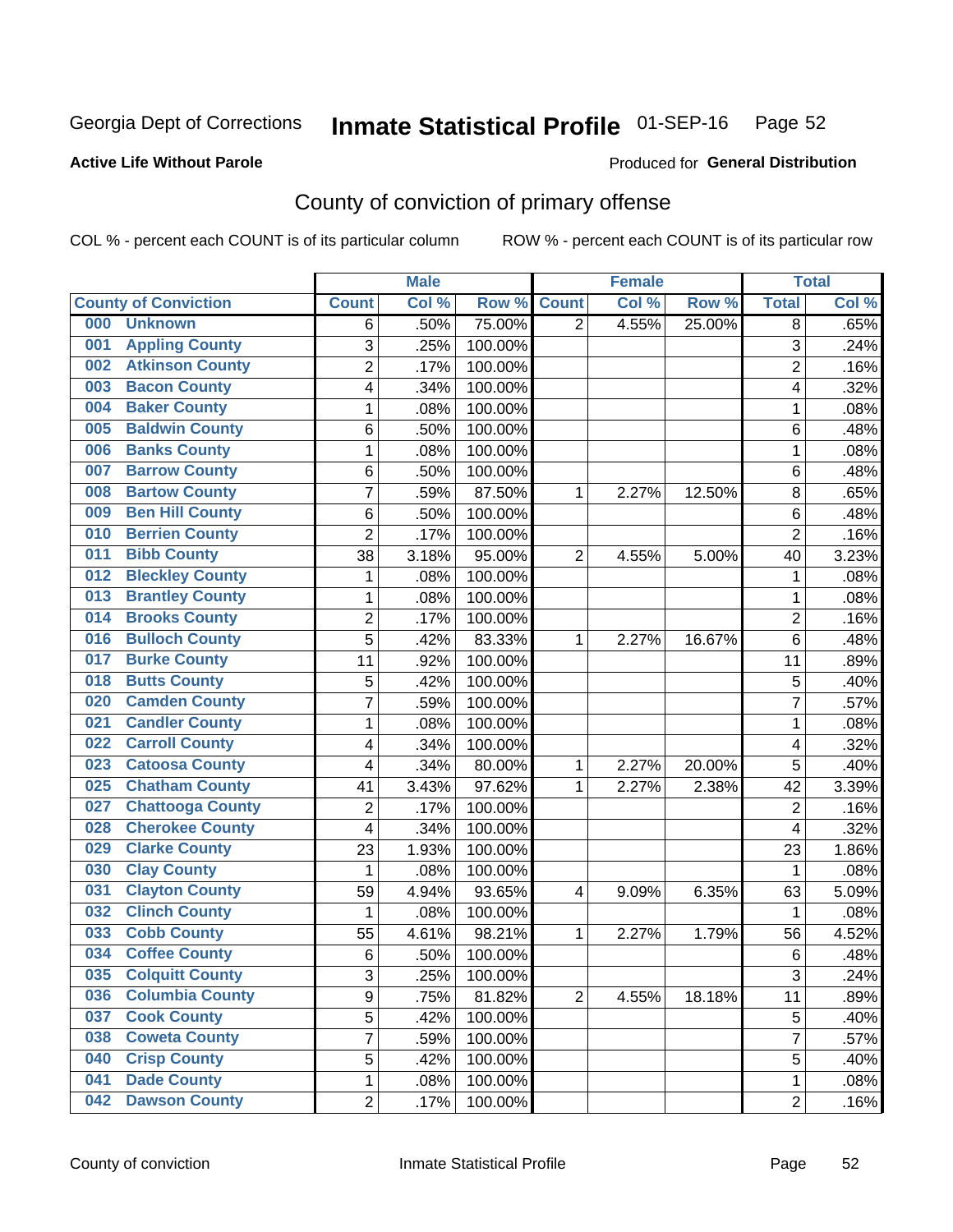## Inmate Statistical Profile 01-SEP-16 Page 53

#### **Active Life Without Parole**

#### Produced for General Distribution

## County of conviction of primary offense

COL % - percent each COUNT is of its particular column

|     |                             |                | <b>Male</b> |         |                | <b>Female</b> |        |                | <b>Total</b> |
|-----|-----------------------------|----------------|-------------|---------|----------------|---------------|--------|----------------|--------------|
|     | <b>County of Conviction</b> | <b>Count</b>   | Col %       | Row %   | <b>Count</b>   | Col %         | Row %  | <b>Total</b>   | Col %        |
| 043 | <b>Decatur County</b>       | 4              | .34%        | 100.00% |                |               |        | 4              | .32%         |
| 044 | <b>Dekalb County</b>        | 101            | 8.46%       | 99.02%  | 1              | 2.27%         | .98%   | 102            | 8.24%        |
| 045 | <b>Dodge County</b>         | 1              | .08%        | 100.00% |                |               |        | 1              | .08%         |
| 046 | <b>Dooly County</b>         | $\overline{2}$ | .17%        | 100.00% |                |               |        | $\overline{2}$ | .16%         |
| 047 | <b>Dougherty County</b>     | 28             | 2.35%       | 96.55%  | 1              | 2.27%         | 3.45%  | 29             | 2.34%        |
| 048 | <b>Douglas County</b>       | 32             | 2.68%       | 94.12%  | $\overline{2}$ | 4.55%         | 5.88%  | 34             | 2.75%        |
| 049 | <b>Early County</b>         | $\overline{c}$ | .17%        | 100.00% |                |               |        | $\overline{2}$ | .16%         |
| 051 | <b>Effingham County</b>     | 4              | .34%        | 100.00% |                |               |        | 4              | .32%         |
| 052 | <b>Elbert County</b>        | 2              | .17%        | 100.00% |                |               |        | $\overline{2}$ | .16%         |
| 053 | <b>Emanuel County</b>       | $\overline{7}$ | .59%        | 100.00% |                |               |        | 7              | .57%         |
| 056 | <b>Fayette County</b>       | 6              | .50%        | 100.00% |                |               |        | 6              | .48%         |
| 057 | <b>Floyd County</b>         | 22             | 1.84%       | 95.65%  | 1              | 2.27%         | 4.35%  | 23             | 1.86%        |
| 058 | <b>Forsyth County</b>       | 4              | .34%        | 100.00% |                |               |        | 4              | .32%         |
| 059 | <b>Franklin County</b>      | 5              | .42%        | 83.33%  | 1              | 2.27%         | 16.67% | 6              | .48%         |
| 060 | <b>Fulton County</b>        | 154            | 12.90%      | 98.72%  | $\overline{2}$ | 4.55%         | 1.28%  | 156            | 12.60%       |
| 061 | <b>Gilmer County</b>        | $\overline{2}$ | .17%        | 100.00% |                |               |        | 2              | .16%         |
| 063 | <b>Glynn County</b>         | 18             | 1.51%       | 94.74%  | 1              | 2.27%         | 5.26%  | 19             | 1.53%        |
| 064 | <b>Gordon County</b>        | 5              | .42%        | 100.00% |                |               |        | 5              | .40%         |
| 065 | <b>Grady County</b>         | $\overline{c}$ | .17%        | 100.00% |                |               |        | $\overline{2}$ | .16%         |
| 066 | <b>Greene County</b>        | $\overline{2}$ | .17%        | 100.00% |                |               |        | $\overline{2}$ | .16%         |
| 067 | <b>Gwinnett County</b>      | 41             | 3.43%       | 93.18%  | 3              | 6.82%         | 6.82%  | 44             | 3.55%        |
| 068 | <b>Habersham County</b>     | $\overline{4}$ | .34%        | 100.00% |                |               |        | 4              | .32%         |
| 069 | <b>Hall County</b>          | 22             | 1.84%       | 84.62%  | 4              | 9.09%         | 15.38% | 26             | 2.10%        |
| 071 | <b>Haralson County</b>      | 3              | .25%        | 100.00% |                |               |        | 3              | .24%         |
| 072 | <b>Harris County</b>        | 2              | .17%        | 100.00% |                |               |        | $\overline{2}$ | .16%         |
| 073 | <b>Hart County</b>          | 3              | .25%        | 100.00% |                |               |        | 3              | .24%         |
| 075 | <b>Henry County</b>         | 13             | 1.09%       | 92.86%  | 1              | 2.27%         | 7.14%  | 14             | 1.13%        |
| 076 | <b>Houston County</b>       | 18             | 1.51%       | 100.00% |                |               |        | 18             | 1.45%        |
| 077 | <b>Irwin County</b>         | $\mathbf{1}$   | .08%        | 100.00% |                |               |        | $\mathbf{1}$   | .08%         |
| 078 | <b>Jackson County</b>       | 10             | .84%        | 100.00% |                |               |        | 10             | .81%         |
| 079 | <b>Jasper County</b>        | $\mathbf{1}$   | .08%        | 100.00% |                |               |        | 1              | .08%         |
| 080 | <b>Jeff Davis County</b>    | 1              | .08%        | 100.00% |                |               |        | 1              | .08%         |
| 081 | <b>Jefferson County</b>     | 6              | .50%        | 100.00% |                |               |        | 6              | .48%         |
| 082 | <b>Jenkins County</b>       | 3              | .25%        | 100.00% |                |               |        | 3              | .24%         |
| 083 | <b>Johnson County</b>       | $\mathbf{1}$   | .08%        | 100.00% |                |               |        | $\mathbf{1}$   | .08%         |
| 084 | <b>Jones County</b>         | 2              | .17%        | 66.67%  | 1              | 2.27%         | 33.33% | 3              | .24%         |
| 086 | <b>Lanier County</b>        | $\mathbf 1$    | .08%        | 100.00% |                |               |        | $\mathbf 1$    | .08%         |
| 087 | <b>Laurens County</b>       | 4              | .34%        | 100.00% |                |               |        | 4              | .32%         |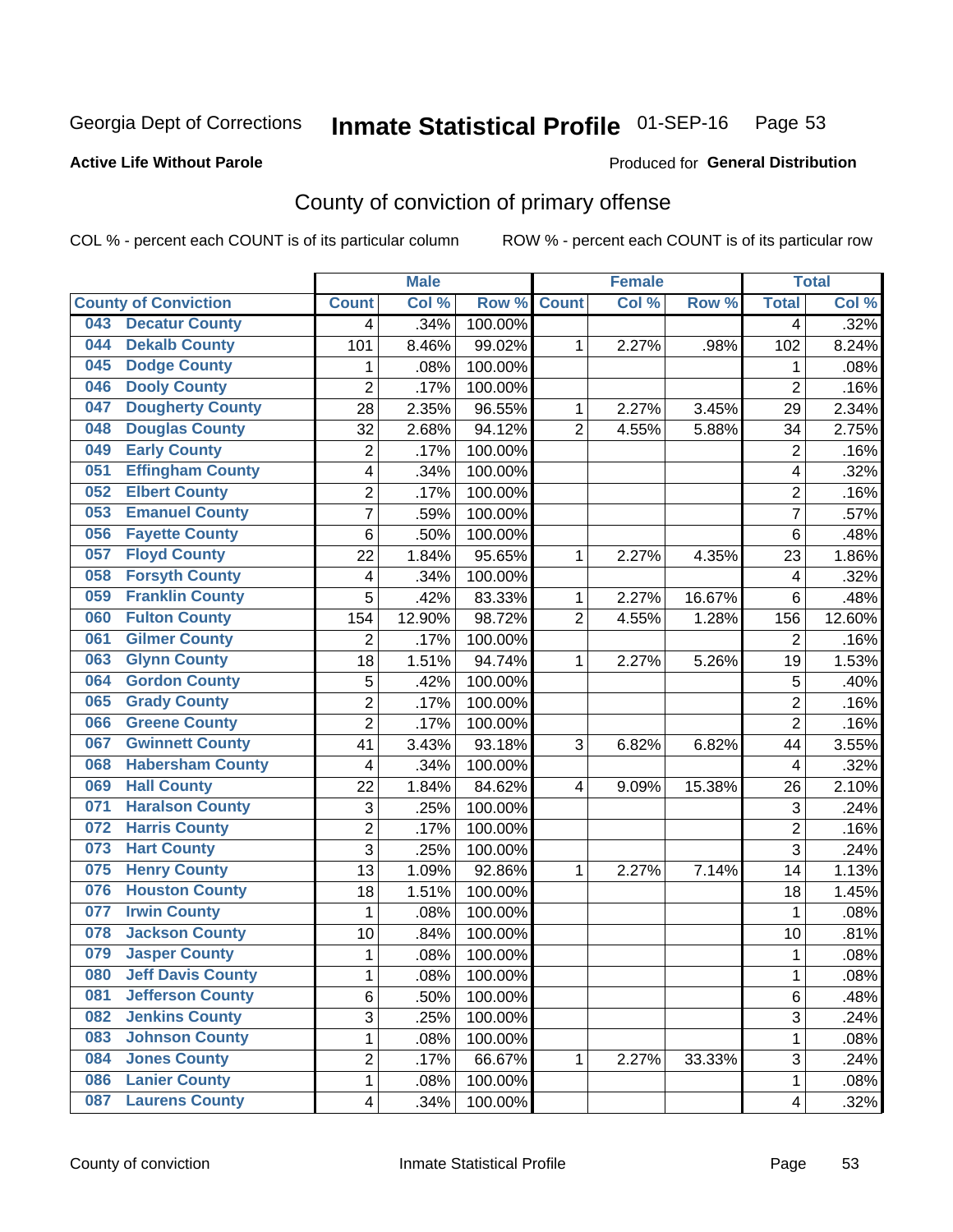## Inmate Statistical Profile 01-SEP-16 Page 54

#### **Active Life Without Parole**

#### Produced for General Distribution

## County of conviction of primary offense

COL % - percent each COUNT is of its particular column

|                  |                             |                | <b>Male</b> |                  |                | <b>Female</b> |        |                | <b>Total</b> |
|------------------|-----------------------------|----------------|-------------|------------------|----------------|---------------|--------|----------------|--------------|
|                  | <b>County of Conviction</b> | <b>Count</b>   | Col %       | Row <sup>%</sup> | <b>Count</b>   | Col %         | Row %  | <b>Total</b>   | Col %        |
| 088              | <b>Lee County</b>           | 3              | .25%        | 100.00%          |                |               |        | 3              | .24%         |
| 089              | <b>Liberty County</b>       | 6              | .50%        | 100.00%          |                |               |        | 6              | .48%         |
| 091              | <b>Long County</b>          | 6              | .50%        | 100.00%          |                |               |        | 6              | .48%         |
| 092              | <b>Lowndes County</b>       | 8              | .67%        | 100.00%          |                |               |        | 8              | .65%         |
| 096              | <b>Marion County</b>        | 1              | .08%        | 100.00%          |                |               |        | 1              | .08%         |
| 097              | <b>Mcduffie County</b>      | $\overline{2}$ | .17%        | 100.00%          |                |               |        | $\overline{2}$ | .16%         |
| 100              | <b>Miller County</b>        | 1              | .08%        | 100.00%          |                |               |        | 1              | .08%         |
| 101              | <b>Mitchell County</b>      | 1              | .08%        | 100.00%          |                |               |        | 1              | .08%         |
| 102              | <b>Monroe County</b>        | 6              | .50%        | 100.00%          |                |               |        | 6              | .48%         |
| 104              | <b>Morgan County</b>        | 1              | .08%        | 100.00%          |                |               |        | 1              | .08%         |
| 105              | <b>Murray County</b>        | 3              | .25%        | 100.00%          |                |               |        | 3              | .24%         |
| 106              | <b>Muscogee County</b>      | 34             | 2.85%       | 97.14%           | 1              | 2.27%         | 2.86%  | 35             | 2.83%        |
| 107              | <b>Newton County</b>        | 11             | .92%        | 84.62%           | $\overline{2}$ | 4.55%         | 15.38% | 13             | 1.05%        |
| 109              | <b>Oglethorpe County</b>    | $\overline{2}$ | .17%        | 100.00%          |                |               |        | $\overline{2}$ | .16%         |
| 110              | <b>Paulding County</b>      | 4              | .34%        | 100.00%          |                |               |        | 4              | .32%         |
| 112              | <b>Pickens County</b>       | $\overline{2}$ | .17%        | 100.00%          |                |               |        | $\overline{c}$ | .16%         |
| 113              | <b>Pierce County</b>        | $\overline{2}$ | .17%        | 100.00%          |                |               |        | $\overline{2}$ | .16%         |
| 114              | <b>Pike County</b>          | 4              | .34%        | 66.67%           | $\overline{2}$ | 4.55%         | 33.33% | 6              | .48%         |
| 115              | <b>Polk County</b>          | 3              | .25%        | 100.00%          |                |               |        | 3              | .24%         |
| 116              | <b>Pulaski County</b>       | 1              | .08%        | 100.00%          |                |               |        | 1              | .08%         |
| 117              | <b>Putnam County</b>        | 7              | .59%        | 100.00%          |                |               |        | 7              | .57%         |
| 119              | <b>Rabun County</b>         | 1              | .08%        | 100.00%          |                |               |        | $\mathbf{1}$   | .08%         |
| 120              | <b>Randolph County</b>      | $\overline{2}$ | .17%        | 100.00%          |                |               |        | $\overline{2}$ | .16%         |
| 121              | <b>Richmond County</b>      | 61             | 5.11%       | 96.83%           | $\overline{2}$ | 4.55%         | 3.17%  | 63             | 5.09%        |
| 122              | <b>Rockdale County</b>      | 8              | .67%        | 100.00%          |                |               |        | 8              | .65%         |
| 125              | <b>Seminole County</b>      | $\overline{2}$ | .17%        | 100.00%          |                |               |        | $\overline{2}$ | .16%         |
| 126              | <b>Spalding County</b>      | 14             | 1.17%       | 100.00%          |                |               |        | 14             | 1.13%        |
| 127              | <b>Stephens County</b>      | 3              | .25%        | 100.00%          |                |               |        | 3              | .24%         |
| 129              | <b>Sumter County</b>        | $\overline{2}$ | .17%        | 100.00%          |                |               |        | 2              | .16%         |
| $\overline{131}$ | <b>Taliaferro County</b>    | 1              | .08%        | 100.00%          |                |               |        | $\mathbf{1}$   | .08%         |
| $\overline{132}$ | <b>Tattnall County</b>      | 3              | .25%        | 75.00%           | 1              | 2.27%         | 25.00% | 4              | .32%         |
|                  | 133 Taylor County           | 1              | .08%        | 100.00%          |                |               |        | 1              | .08%         |
| 135              | <b>Terrell County</b>       | $\overline{2}$ | .17%        | 100.00%          |                |               |        | $\overline{2}$ | .16%         |
|                  | <b>136 Thomas County</b>    | 6              | .50%        | 100.00%          |                |               |        | 6              | .48%         |
| 137              | <b>Tift County</b>          | 7              | .59%        | 100.00%          |                |               |        | $\overline{7}$ | .57%         |
| 138              | <b>Toombs County</b>        | 9              | .75%        | 100.00%          |                |               |        | 9              | .73%         |
| 139              | <b>Towns County</b>         | 1              | .08%        | 100.00%          |                |               |        | 1              | .08%         |
|                  | <b>140 Treutlen County</b>  | 4              | .34%        | 100.00%          |                |               |        | 4              | .32%         |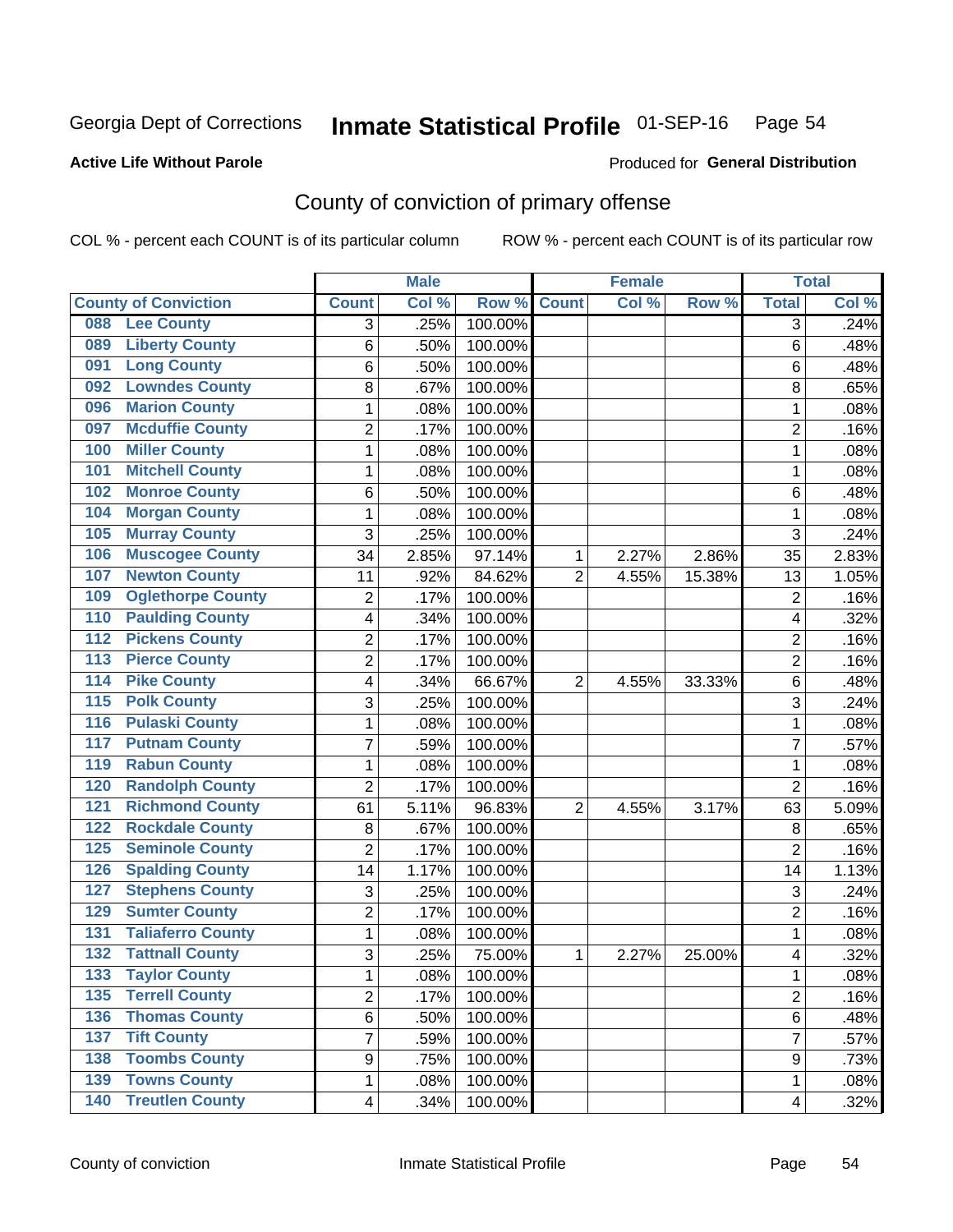## Inmate Statistical Profile 01-SEP-16 Page 55

Produced for General Distribution

#### **Active Life Without Parole**

## County of conviction of primary offense

COL % - percent each COUNT is of its particular column

|                                 |                | <b>Male</b> |         |              | <b>Female</b> |        |              | <b>Total</b> |
|---------------------------------|----------------|-------------|---------|--------------|---------------|--------|--------------|--------------|
| <b>County of Conviction</b>     | <b>Count</b>   | Col %       | Row %   | <b>Count</b> | Col %         | Row %  | <b>Total</b> | Col %        |
| <b>Troup County</b><br>141      | 6              | .50%        | 85.71%  |              | 2.27%         | 14.29% |              | .57%         |
| <b>Turner County</b><br>142     | 2              | .17%        | 100.00% |              |               |        | 2            | .16%         |
| <b>Twiggs County</b><br>143     |                | .08%        | 100.00% |              |               |        |              | .08%         |
| <b>Upson County</b><br>145      | 5              | .42%        | 100.00% |              |               |        | 5            | .40%         |
| <b>Walker County</b><br>146     | 6              | .50%        | 85.71%  |              | 2.27%         | 14.29% | 7            | .57%         |
| <b>Walton County</b><br>147     | 14             | 1.17%       | 100.00% |              |               |        | 14           | 1.13%        |
| <b>Ware County</b><br>148       | 13             | 1.09%       | 100.00% |              |               |        | 13           | 1.05%        |
| <b>Warren County</b><br>149     |                | .08%        | 100.00% |              |               |        |              | .08%         |
| <b>Washington County</b><br>150 | 4              | .34%        | 100.00% |              |               |        | 4            | .32%         |
| <b>Wayne County</b><br>151      |                | .59%        | 100.00% |              |               |        |              | .57%         |
| <b>Whitfield County</b><br>155  | 11             | .92%        | 91.67%  |              | 2.27%         | 8.33%  | 12           | .97%         |
| <b>Wilkes County</b><br>157     |                | .08%        | 100.00% |              |               |        |              | .08%         |
| <b>Worth County</b><br>159      | $\overline{2}$ | .17%        | 100.00% |              |               |        | 2            | .16%         |
| <b>Total Rported</b>            | 1,194          | 100%        | 96.45%  | 44           | 100%          | 3.55%  | 1,238        | 100%         |

| 'N∩.<br>rteo                    |      |    |       |
|---------------------------------|------|----|-------|
| <b>otal</b><br>Gra<br>$- \cdot$ | ,194 | 44 | 1,238 |

|  | <b>Mode (most frequent)</b> | <b>Fulton County</b> | <b>Hall County</b> | <b>Fulton County</b> |
|--|-----------------------------|----------------------|--------------------|----------------------|
|--|-----------------------------|----------------------|--------------------|----------------------|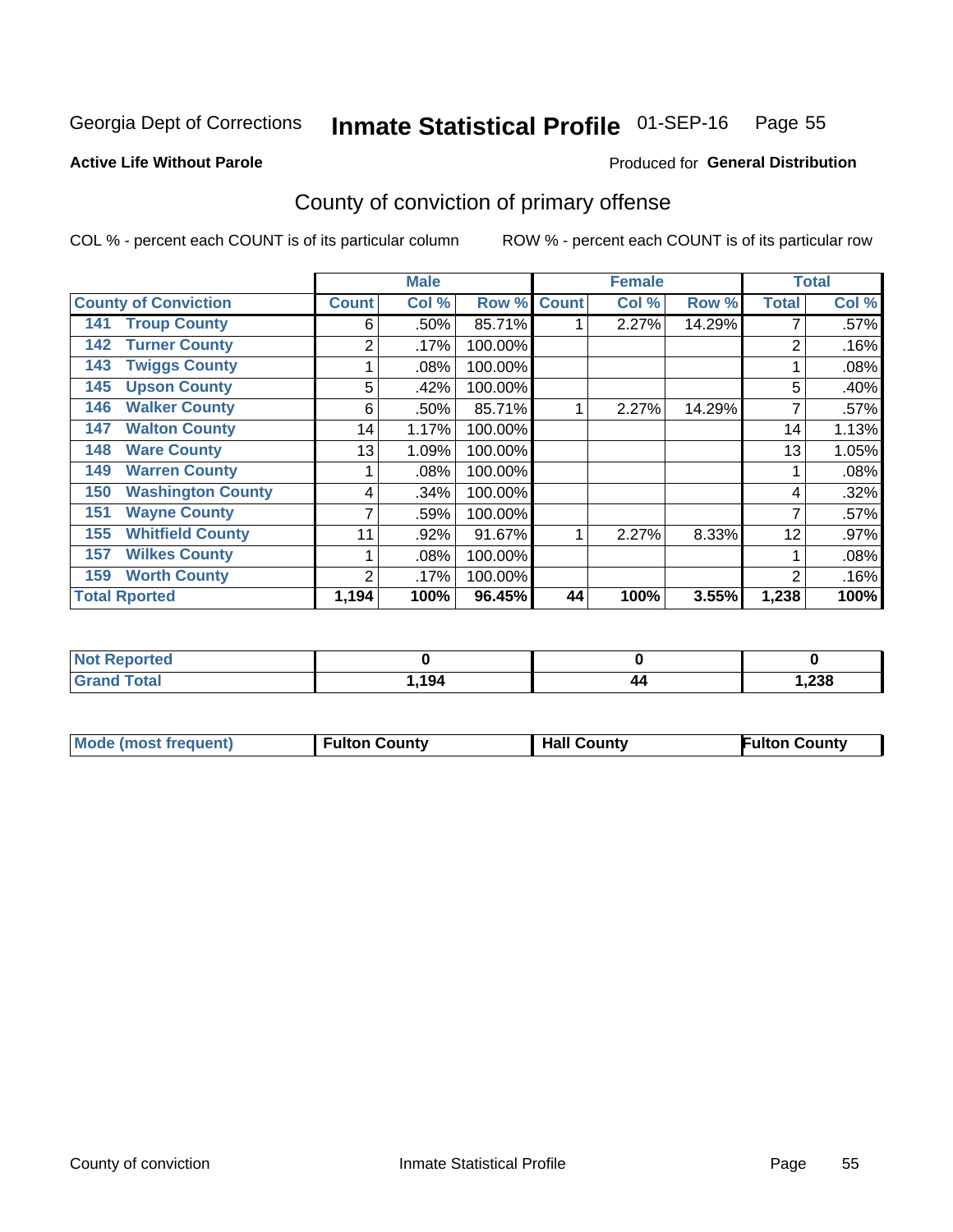### Georgia Dept of Corrections **Active Life Without Parole**

## Inmate Statistical Profile 01-SEP-16 Page 56

Produced for General Distribution

## Circuit of conviction of primary offense

|                         |                                 |              | <b>Male</b> |         |                         | <b>Female</b> |        |              | <b>Total</b> |
|-------------------------|---------------------------------|--------------|-------------|---------|-------------------------|---------------|--------|--------------|--------------|
|                         | <b>Circuit of Conviction</b>    | <b>Count</b> | Col %       | Row %   | <b>Count</b>            | Col %         | Row %  | <b>Total</b> | Col %        |
| 1                       | <b>Alapaha Circuit</b>          | 11           | .93%        | 100.00% |                         |               |        | 11           | .89%         |
| $\overline{2}$          | <b>Alcovy Circuit</b>           | 25           | 2.10%       | 92.59%  | $\overline{2}$          | 4.76%         | 7.41%  | 27           | 2.20%        |
| $\overline{\mathbf{3}}$ | <b>Atlanta Circuit</b>          | 154          | 12.96%      | 98.72%  | $\overline{2}$          | 4.76%         | 1.28%  | 156          | 12.68%       |
| 4                       | <b>Atlantic Circuit</b>         | 15           | 1.26%       | 93.75%  | $\mathbf{1}$            | 2.38%         | 6.25%  | 16           | 1.30%        |
| 5                       | <b>Augusta Circuit</b>          | 81           | 6.82%       | 95.29%  | $\overline{4}$          | 9.52%         | 4.71%  | 85           | 6.91%        |
| $\overline{6}$          | <b>Blue Ridge Circuit</b>       | 4            | .34%        | 100.00% |                         |               |        | 4            | .33%         |
| $\overline{\mathbf{7}}$ | <b>Brunswick Circuit</b>        | 36           | 3.03%       | 97.30%  | 1                       | 2.38%         | 2.70%  | 37           | 3.01%        |
| $\overline{\mathbf{8}}$ | <b>Chattahoochee Circuit</b>    | 38           | 3.20%       | 97.44%  | 1                       | 2.38%         | 2.56%  | 39           | 3.17%        |
| $\overline{9}$          | <b>Cherokee Circuit</b>         | 12           | 1.01%       | 92.31%  | $\mathbf{1}$            | 2.38%         | 7.69%  | 13           | 1.06%        |
| 10                      | <b>Clayton Circuit</b>          | 59           | 4.97%       | 93.65%  | $\overline{\mathbf{4}}$ | 9.52%         | 6.35%  | 63           | 5.12%        |
| $\overline{11}$         | <b>Cobb Circuit</b>             | 55           | 4.63%       | 98.21%  | $\mathbf{1}$            | 2.38%         | 1.79%  | 56           | 4.55%        |
| $\overline{12}$         | <b>Conasauga Circuit</b>        | 14           | 1.18%       | 93.33%  | 1                       | 2.38%         | 6.67%  | 15           | 1.22%        |
| 13                      | <b>Cordele Circuit</b>          | 13           | 1.09%       | 100.00% |                         |               |        | 13           | 1.06%        |
| $\overline{14}$         | <b>Coweta Circuit</b>           | 17           | 1.43%       | 94.44%  | $\mathbf{1}$            | 2.38%         | 5.56%  | 18           | 1.46%        |
| 15                      | <b>Dougherty Circuit</b>        | 28           | 2.36%       | 96.55%  | $\mathbf 1$             | 2.38%         | 3.45%  | 29           | 2.36%        |
| 16                      | <b>Dublin Circuit</b>           | 10           | .84%        | 100.00% |                         |               |        | 10           | .81%         |
| 17                      | <b>Eastern Circuit</b>          | 41           | 3.45%       | 97.62%  | 1                       | 2.38%         | 2.38%  | 42           | 3.41%        |
| 18                      | <b>Flint Circuit</b>            | 13           | 1.09%       | 92.86%  | $\mathbf{1}$            | 2.38%         | 7.14%  | 14           | 1.14%        |
| 19                      | <b>Griffin Circuit</b>          | 29           | 2.44%       | 93.55%  | $\overline{2}$          | 4.76%         | 6.45%  | 31           | 2.52%        |
| 20                      | <b>Gwinnett Circuit</b>         | 41           | 3.45%       | 93.18%  | 3                       | 7.14%         | 6.82%  | 44           | 3.58%        |
| $\overline{21}$         | <b>Houston Circuit</b>          | 18           | 1.52%       | 100.00% |                         |               |        | 18           | 1.46%        |
| $\overline{22}$         | <b>Lookout Mountain Circuit</b> | 13           | 1.09%       | 86.67%  | $\overline{2}$          | 4.76%         | 13.33% | 15           | 1.22%        |
| 23                      | <b>Macon Circuit</b>            | 38           | 3.20%       | 95.00%  | $\overline{2}$          | 4.76%         | 5.00%  | 40           | 3.25%        |
| $\overline{24}$         | <b>Middle Circuit</b>           | 27           | 2.27%       | 100.00% |                         |               |        | 27           | 2.20%        |
| 25                      | <b>Mountain Circuit</b>         | 8            | .67%        | 100.00% |                         |               |        | 8            | .65%         |
| 26                      | <b>Northeastern Circuit</b>     | 24           | 2.02%       | 85.71%  | $\overline{\mathbf{4}}$ | 9.52%         | 14.29% | 28           | 2.28%        |
| $\overline{27}$         | <b>Northern Circuit</b>         | 12           | 1.01%       | 92.31%  | $\mathbf{1}$            | 2.38%         | 7.69%  | 13           | 1.06%        |
| 28                      | <b>Ocmulgee Circuit</b>         | 19           | 1.60%       | 95.00%  | 1                       | 2.38%         | 5.00%  | 20           | 1.63%        |
| 29                      | <b>Oconee Circuit</b>           | 3            | .25%        | 100.00% |                         |               |        | 3            | .24%         |
| 30                      | <b>Ogeechee Circuit</b>         | 12           | 1.01%       | 92.31%  | 1                       | 2.38%         | 7.69%  | 13           | 1.06%        |
| $\overline{31}$         | <b>Pataula Circuit</b>          | 10           | .84%        | 100.00% |                         |               |        | 10           | .81%         |
| 32                      | <b>Piedmont Circuit</b>         | 17           | 1.43%       | 100.00% |                         |               |        | 17           | 1.38%        |
| 33                      | <b>Rome Circuit</b>             | 22           | 1.85%       | 95.65%  | $\mathbf{1}$            | 2.38%         | 4.35%  | 23           | 1.87%        |
| 34                      | <b>South Georgia Circuit</b>    | 8            | .67%        | 100.00% |                         |               |        | 8            | .65%         |
| 35                      | <b>Southern Circuit</b>         | 19           | 1.60%       | 100.00% |                         |               |        | 19           | 1.54%        |
| 36                      | <b>Southwestern Circuit</b>     | 5            | .42%        | 100.00% |                         |               |        | 5            | .41%         |
| 37                      | <b>Stone Mountain Circuit</b>   | 101          | 8.50%       | 99.02%  | 1                       | 2.38%         | .98%   | 102          | 8.29%        |
| 38                      | <b>Tallapoosa Circuit</b>       | 6            | .51%        | 100.00% |                         |               |        | 6            | .49%         |
| 39                      | <b>Tifton Circuit</b>           | 12           | 1.01%       | 100.00% |                         |               |        | 12           | .98%         |
| 40                      | <b>Toombs Circuit</b>           | 5            | .42%        | 100.00% |                         |               |        | 5            | .41%         |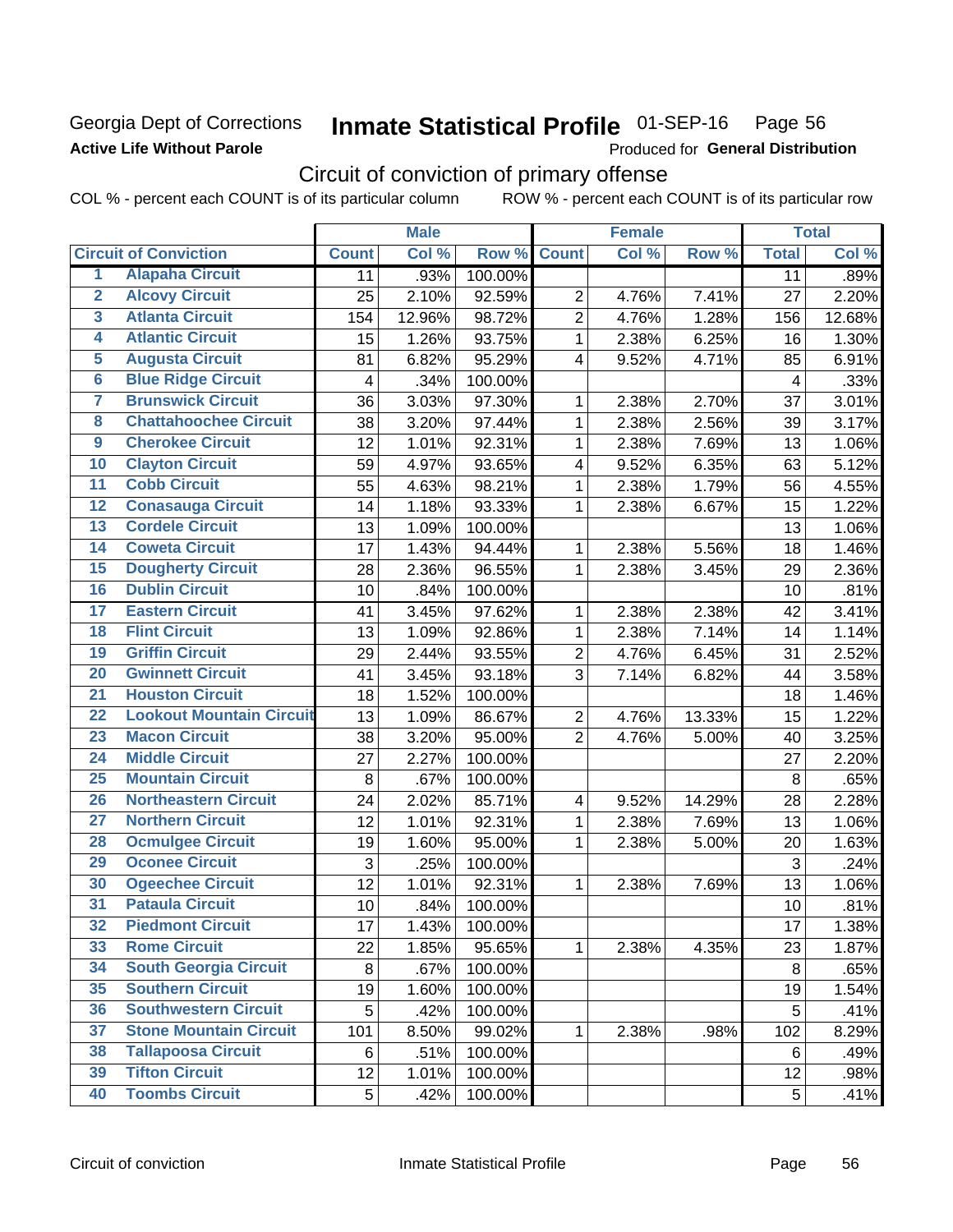### Georgia Dept of Corrections **Active Life Without Parole**

#### Inmate Statistical Profile 01-SEP-16 Page 57

Produced for General Distribution

## Circuit of conviction of primary offense

|    |                                  |       | <b>Male</b>    |         |              | <b>Female</b> |       | <b>Total</b> |                |
|----|----------------------------------|-------|----------------|---------|--------------|---------------|-------|--------------|----------------|
|    | <b>Circuit of Conviction</b>     | Count | Col %          | Row %   | <b>Count</b> | Col %         | Row % | <b>Total</b> | Col %          |
| 41 | <b>Waycross Circuit</b>          | 26    | 2.19%          | 100.00% |              |               |       | 26           | 2.11%          |
| 42 | <b>Western Circuit</b>           | 23    | 1.94%          | 100.00% |              |               |       | 23           | 1.87%          |
| 43 | <b>Rockdale Circuit</b>          | 8     | .67%           | 100.00% |              |               |       | 8            | .65%           |
| 44 | <b>Douglas Circuit</b>           | 32    | 2.69%          | 94.12%  | 2            | 4.76%         | 5.88% | 34           | 2.76%          |
| 45 | <b>Appalachian Circuit</b>       | 4     | .34%           | 100.00% |              |               |       | 4            | .33%           |
| 46 | <b>Enotah Circuit</b>            |       | .08%           | 100.00% |              |               |       |              | .08%           |
| 47 | <b>Bell-Forsyth J.C.</b>         | 4     | .34%           | 100.00% |              |               |       | 4            | .33%           |
| 48 | <b>Towaliga Judicial Circuit</b> | 11    | .93%           | 100.00% |              |               |       | 11           | .89%           |
| 49 | <b>Paulding Circuit</b>          | 4     | .34%           | 100.00% |              |               |       | 4            | .33%           |
|    | <b>Total Rported</b>             | 1,188 | 100%           | 96.59%  | 42           | 100%          | 3.41% | 1,230        | 100%           |
|    | <b>Not Reported</b>              |       | 6              |         |              | $\mathbf{2}$  |       |              | 8              |
|    | <b>Grand Total</b>               |       | 1,194          |         |              | 44            |       |              | 1,238          |
|    | <b>Mode (most frequent)</b>      |       | <b>Atlanta</b> |         |              | Augusta       |       |              | <b>Atlanta</b> |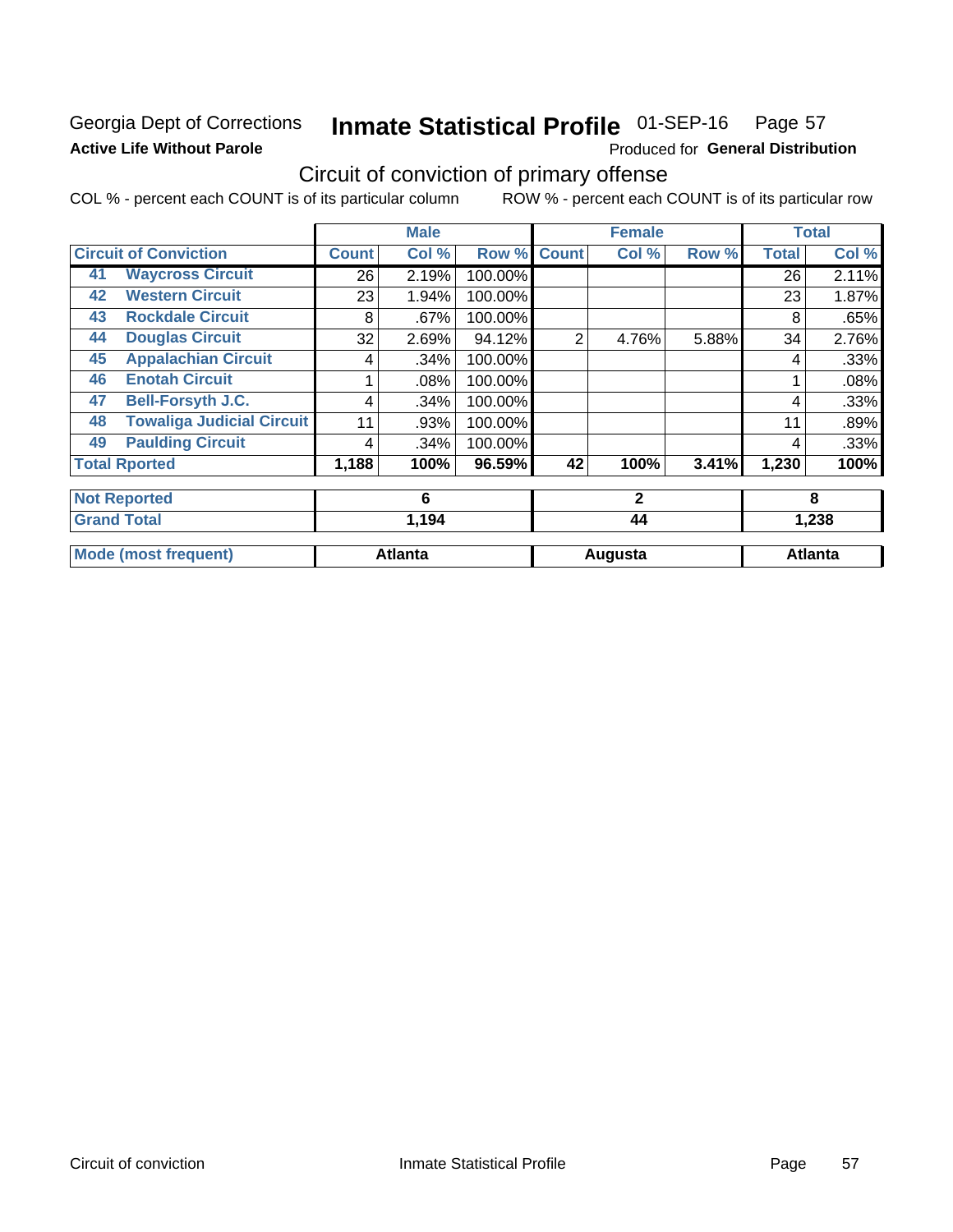### **Active Life Without Parole**

### Produced for General Distribution

## Years served (jail + prison) in this incarceration

COL % - percent each COUNT is of its particular column

|                       |                 | <b>Male</b> |                  |                | <b>Female</b> |       |                  | <b>Total</b> |
|-----------------------|-----------------|-------------|------------------|----------------|---------------|-------|------------------|--------------|
| <b>Years Served</b>   | <b>Count</b>    | Col %       | Row <sup>%</sup> | <b>Count</b>   | Col %         | Row % | <b>Total</b>     | Col %        |
| Less than one year    | $\overline{42}$ | 3.52%       | 91.30%           | 4              | 9.09%         | 8.70% | $\overline{46}$  | 3.72%        |
| 1 to 1.99 years       | 63              | 5.28%       | 96.92%           | $\overline{2}$ | 4.55%         | 3.08% | 65               | 5.25%        |
| 2 to 2.99 years       | 81              | 6.78%       | 94.19%           | 5              | 11.36%        | 5.81% | 86               | 6.95%        |
| 3 to 3.99 years       | 113             | 9.46%       | 91.87%           | 10             | 22.73%        | 8.13% | 123              | 9.94%        |
| 4 to 4.99 years       | 90              | 7.54%       | 94.74%           | 5              | 11.36%        | 5.26% | 95               | 7.67%        |
| 5 to 5.99 years       | 97              | 8.12%       | 97.00%           | 3              | 6.82%         | 3.00% | 100              | 8.08%        |
| 6 to 6.99 years       | 55              | 4.61%       | 94.83%           | 3              | 6.82%         | 5.17% | 58               | 4.68%        |
| 7 to 7.99 years       | 50              | 4.19%       | 98.04%           | 1              | 2.27%         | 1.96% | 51               | 4.12%        |
| 8 to 8.99 years       | 48              | 4.02%       | 97.96%           | $\mathbf 1$    | 2.27%         | 2.04% | 49               | 3.96%        |
| 9 to 9.99 years       | 47              | 3.94%       | 97.92%           | $\mathbf 1$    | 2.27%         | 2.08% | 48               | 3.88%        |
| 10 to 10.99 years     | 25              | 2.09%       | 92.59%           | $\overline{2}$ | 4.55%         | 7.41% | 27               | 2.18%        |
| 11 to 11.99 years     | 36              | 3.02%       | 100.00%          |                |               |       | 36               | 2.91%        |
| 12 to 12.99 years     | 38              | 3.18%       | 100.00%          |                |               |       | 38               | 3.07%        |
| 13 to 13.99 years     | 32              | 2.68%       | 91.43%           | 3              | 6.82%         | 8.57% | 35               | 2.83%        |
| 14 to 14.99 years     | 42              | 3.52%       | 95.45%           | $\overline{2}$ | 4.55%         | 4.55% | 44               | 3.55%        |
| 15 to 15.99 years     | 39              | 3.27%       | 100.00%          |                |               |       | 39               | 3.15%        |
| 16 to 16.99 years     | 51              | 4.27%       | 100.00%          |                |               |       | 51               | 4.12%        |
| 17 to 17.99 years     | 29              | 2.43%       | 96.67%           | $\mathbf 1$    | 2.27%         | 3.33% | 30               | 2.42%        |
| 18 to 18.99 years     | 42              | 3.52%       | 100.00%          |                |               |       | 42               | 3.39%        |
| 19 to 19.99 years     | 44              | 3.69%       | 97.78%           | 1              | 2.27%         | 2.22% | 45               | 3.63%        |
| 20 to 20.99 years     | 34              | 2.85%       | 100.00%          |                |               |       | 34               | 2.75%        |
| 21 to 21.99 years     | 29              | 2.43%       | 100.00%          |                |               |       | 29               | 2.34%        |
| 22 to 22.99 years     | 23              | 1.93%       | 100.00%          |                |               |       | 23               | 1.86%        |
| 23 to 23.99 years     | 12              | 1.01%       | 100.00%          |                |               |       | 12               | 0.97%        |
| 24 to 24.99 years     | 4               | 0.34%       | 100.00%          |                |               |       | 4                | 0.32%        |
| 25 to 25.99 years     | 4               | 0.34%       | 100.00%          |                |               |       | 4                | 0.32%        |
| 26 to 26.99 years     | $\mathbf 1$     | 0.08%       | 100.00%          |                |               |       | $\mathbf 1$      | 0.08%        |
| 27 to 27.99 years     | 6               | 0.50%       | 100.00%          |                |               |       | 6                | 0.48%        |
| 28 to 28.99 years     | 3               | 0.25%       | 100.00%          |                |               |       | 3                | 0.24%        |
| 29 to 29.99 years     | 5               | 0.42%       | 100.00%          |                |               |       | 5                | 0.40%        |
| Thirty + years        | 9               | 0.75%       | 100.00%          |                |               |       | $\boldsymbol{9}$ | 0.73%        |
| <b>Total Reported</b> | 1,194           | 100%        | 96.45%           | 44             | 100%          | 3.55% | 1,238            | 100%         |

| orted<br>NO:         |      |    |       |
|----------------------|------|----|-------|
| <b>Total</b><br>Cror | ,194 | 44 | 1,238 |
|                      |      |    |       |

| <b>Mean</b><br>(average) | 10.1            | 5.95              | 9.95            |
|--------------------------|-----------------|-------------------|-----------------|
| Median (middle)          |                 | 4.25              | 7.845           |
| Mode (most frequent)     | 4 to 4.99 years | $6$ to 6.99 years | 4 to 4.99 years |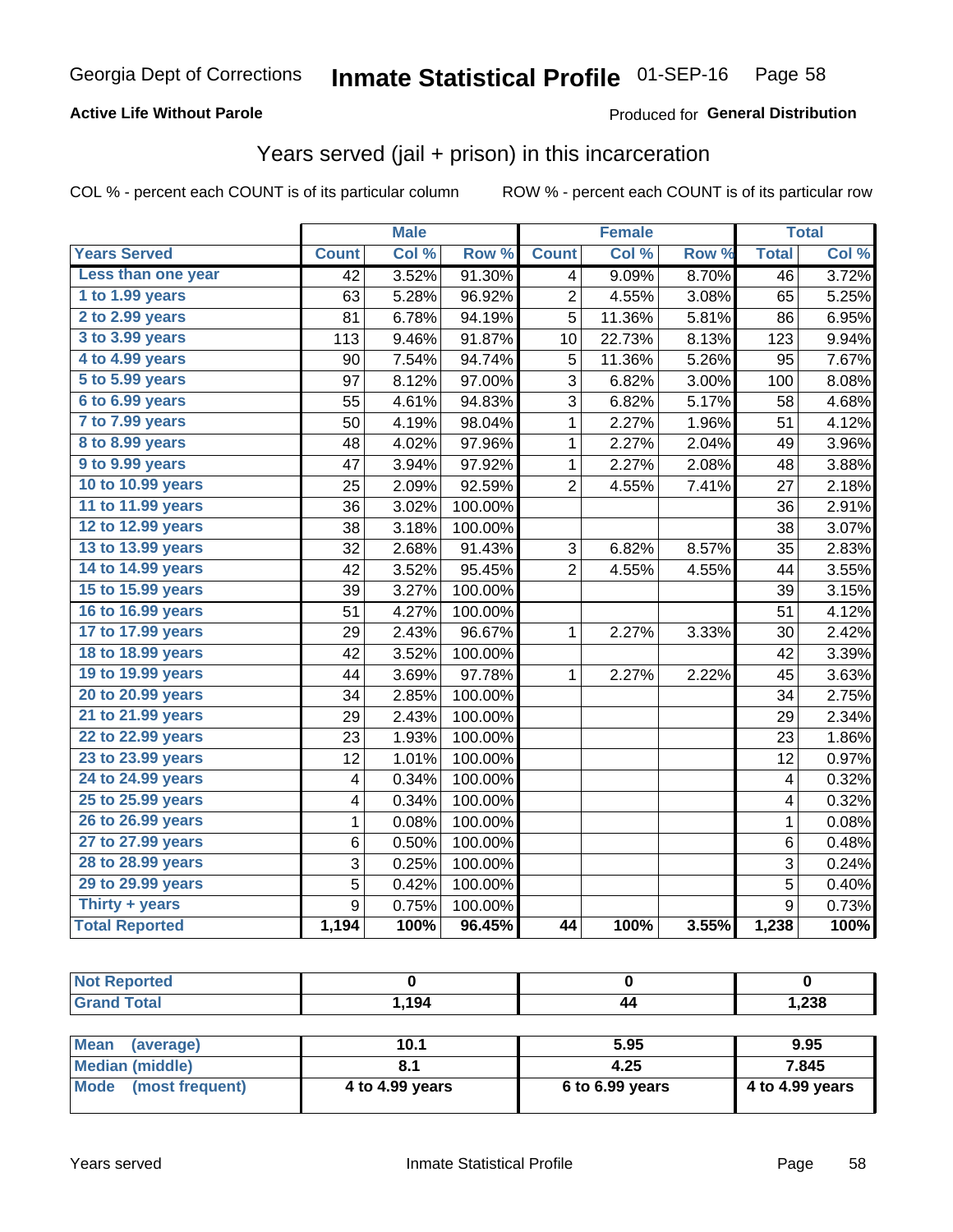#### Inmate Statistical Profile 01-SEP-16 Page 59

#### **Active Life Without Parole**

Produced for General Distribution

## Results of most recent HIV tests

COL % - percent each COUNT is of its particular column

|                         | <b>Male</b>  |        |        | <b>Female</b> |          |          | Total |        |
|-------------------------|--------------|--------|--------|---------------|----------|----------|-------|--------|
| <b>HIV Test Results</b> | <b>Count</b> | Col%   | Row %I | <b>Count</b>  | Col %    | Row %    | Total | Col %  |
| <b>Positive</b>         | a            | 0.78%  | 90.00% |               | $2.44\%$ | 10.00%   | 10    | 0.84%  |
| <b>Negative</b>         | .146         | 99.22% | 96.63% | 40            | 97.56%   | $3.37\%$ | 1,186 | 99.16% |
| <b>Total Reported</b>   | 1.155        | 100%   | 96.57% | 41            | 100%     | 3.43%    | 1,196 | 100%   |

| <b>Not Reported</b> | ״<br>აა |     | - 14 |
|---------------------|---------|-----|------|
| <b>Fotal</b>        | 194     | / / | ,238 |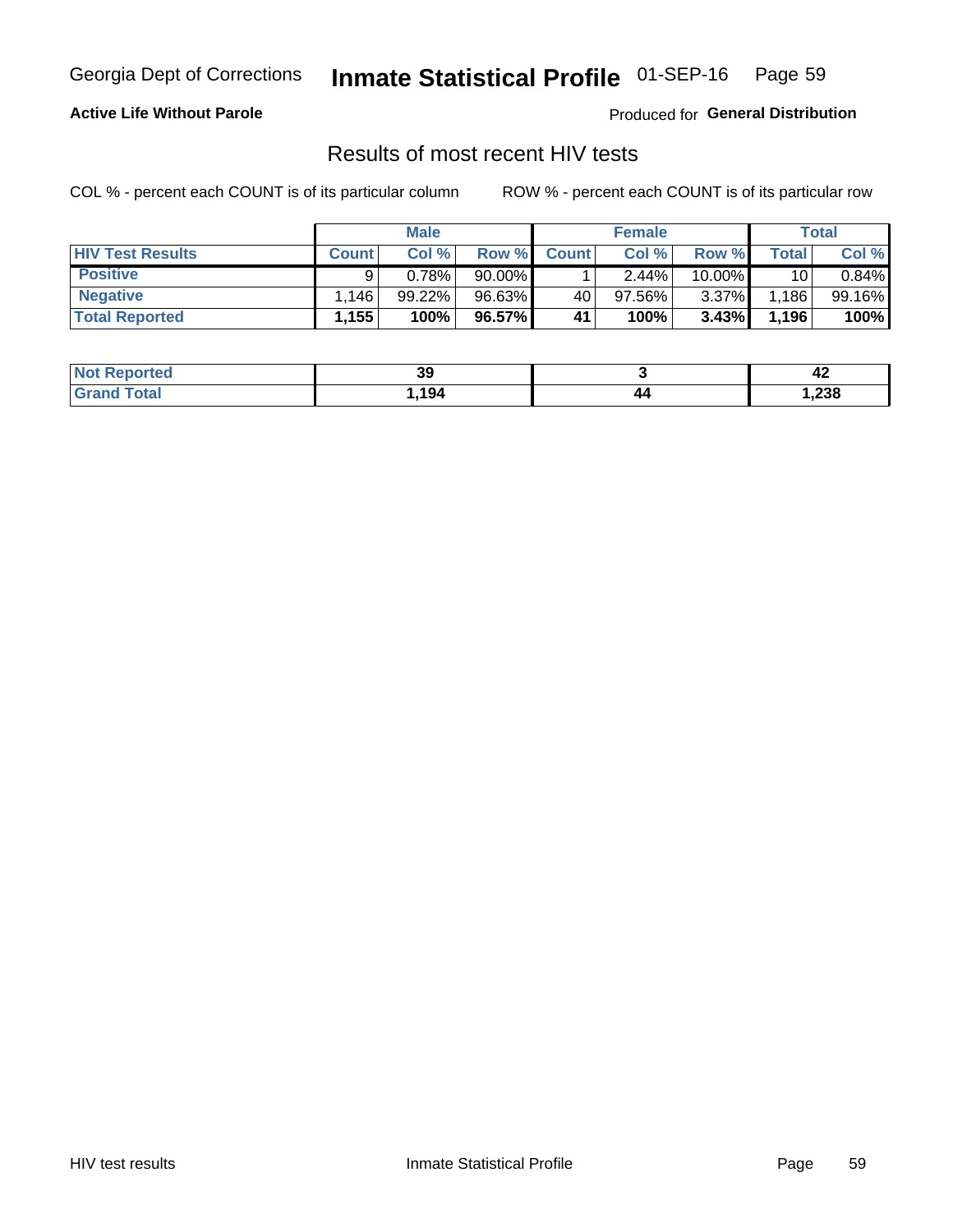## Georgia Dept of Corrections **Inmate Statistical Profile** 01-SEP-16 Page 60

#### **Active Life Without Parole**

Produced for **General Distribution**

## Results of most recent tuberculosis test

|                                  | <b>Male</b>  |        |        | <b>Female</b> |        |       | Total |        |
|----------------------------------|--------------|--------|--------|---------------|--------|-------|-------|--------|
| <b>Tuberculosis Test Results</b> | <b>Count</b> | Col%   | Row %I | <b>Count</b>  | Col %  | Row % | Total | Col %  |
| <b>Positive on current test</b>  | 257          | 21.89% | 98.85% |               | 7.32%  | 1.15% | 260   | 21.40% |
| <b>Negative</b>                  | 917          | 78.11% | 96.02% | 38            | 92.68% | 3.98% | 955   | 78.60% |
| <b>Total Reported</b>            | 1.174        | 100%   | 96.63% | 41            | 100%   | 3.37% | 1,215 | 100%   |

| <b>Not Reported</b> | ኅለ<br>ΖV |     | n.<br>W |
|---------------------|----------|-----|---------|
| <b>Total</b>        | 194      | / / | 238.،   |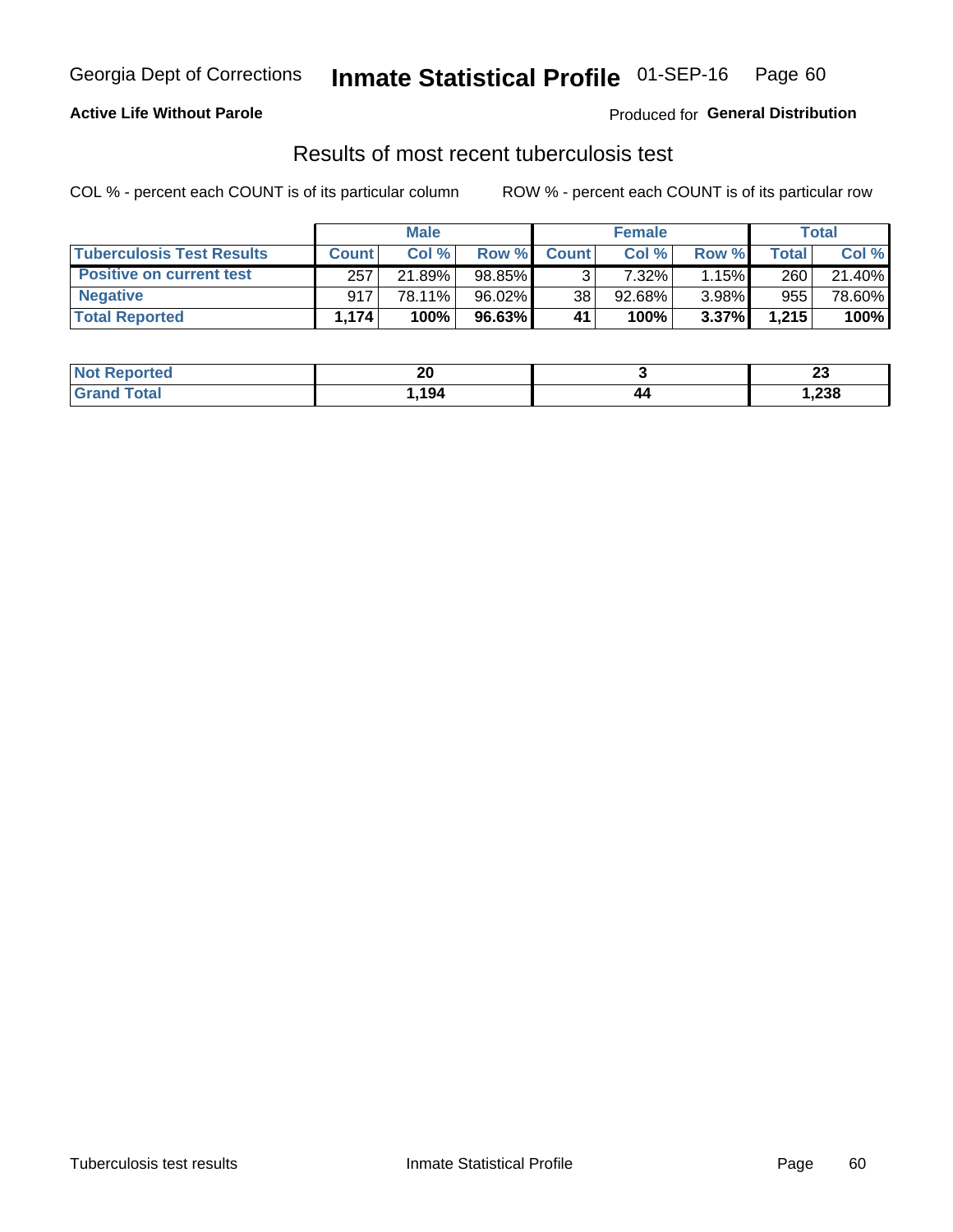## Georgia Dept of Corrections **Inmate Statistical Profile** 01-SEP-16 Page 61

#### **Active Life Without Parole**

Produced for **General Distribution**

### Results of most recent syphilis test

|                                 | <b>Male</b>  |           |           | <b>Female</b> |           |          | Total |        |
|---------------------------------|--------------|-----------|-----------|---------------|-----------|----------|-------|--------|
| <b>Syphilis Test Results</b>    | <b>Count</b> | Col%      | Row %I    | <b>Count</b>  | Col %     | Row %    | Total | Col %  |
| <b>Positive on current test</b> |              | 2.74%     | $94.44\%$ |               | 9.09%     | 5.56%    | 18    | 2.85%  |
| <b>Negative</b>                 | 603          | $97.26\%$ | 98.37%    | 10            | $90.91\%$ | $1.63\%$ | 613   | 97.15% |
| <b>Total Reported</b>           | 620          | 100%      | 98.26%    | 11            | 100%      | 1.74%    | 631   | 100%   |

| <b>Not Reported</b>     | 57 A<br>574 | ^^<br>◡ | 607   |
|-------------------------|-------------|---------|-------|
| <b>Total</b><br>' Grand | ,194        | 44      | 1,238 |